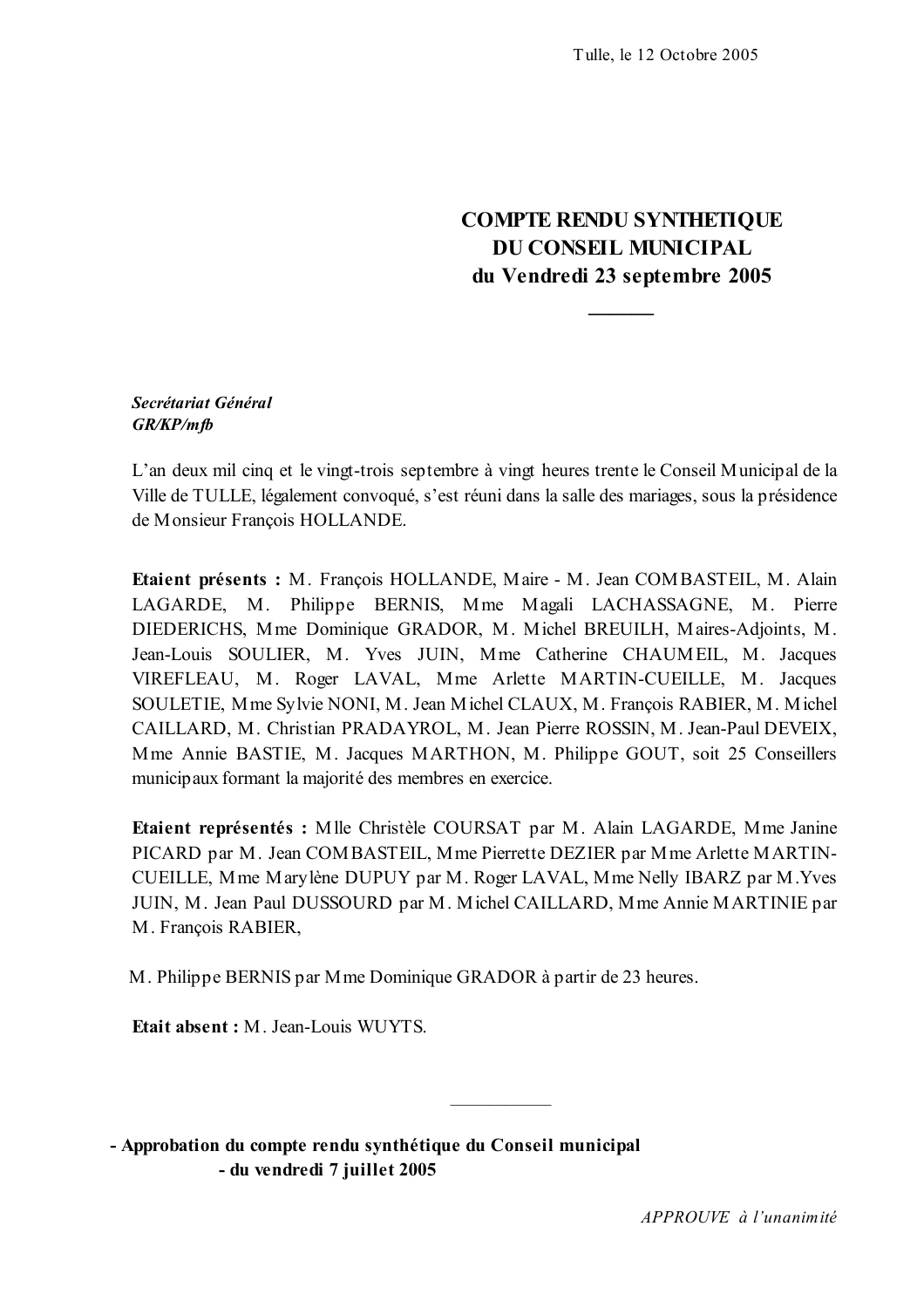Monsieur François HOLLANDE ouvre la séance.

Il indique que le Conseil municipal va être essentiellement consacré au thème du logement.

Il est possible d'avoir une amélioration du financement grâce à la Région. Le logement jeune doit être présenté, la capacité qu'il fallait offrir aux jeunes a été atteinte. Il est constaté une situation de plein remplissage mais il ne faudra sans doute pas demander beaucoup plus.

La restructuration du foyer logement sera évoquée. Cette opération a été menée cet été dans de bonnes conditions et donne satisfaction

Le second sujet sera consacré à l'environnement puisque la Ville va solliciter des aides pour faire en sorte de connaître l'état de la consommation énergétique de la Ville et pour étudier ce qu'il convient d'économiser.

La Ville va là aussi solliciter des financements.

Le prix de l'énergie justifie que la Ville modifie à la fois ses modes de consommation, de transport et de fonctionnement.

A cet égard plusieurs vélos électriques sont à la disposition de la Ville.

Il y aura ensuite à délibérer sur différentes acquisitions, ventes.

Un autre sujet sera consacré à la Culture avec une présentation du bilan et des projets des 7 Collines

Dans l'actualité de la Ville, il est possible de se féliciter du succès des animations de cet été notamment les Nuits de nacre.

Il est possible aussi de se féliciter :

- de la rentrée scolaire. Les effectifs sont en hausse ce qui n'était pas arrivé depuis longtemps.

- des opérations façades qui s'accélèrent et qui changent largement les caractéristiques de la Ville

Il convient de relever que sur l'avenue Victor Hugo, les travaux sont lancés pour le parking, que les opérations privées suivent leurs cours.

L'avenue Victor Hugo est en train de changer d'aspect.

Il y a eu néanmoins l'incendie des bâtiments qu'occupait autrefois la SERNAM. Cela a justifié le déménagement de la Croix Rouge et du Secours Populaire. Pour le Secours Populaire, cette démarche était déjà engagée. Cela devenait nécessaire pour la Croix Rouge.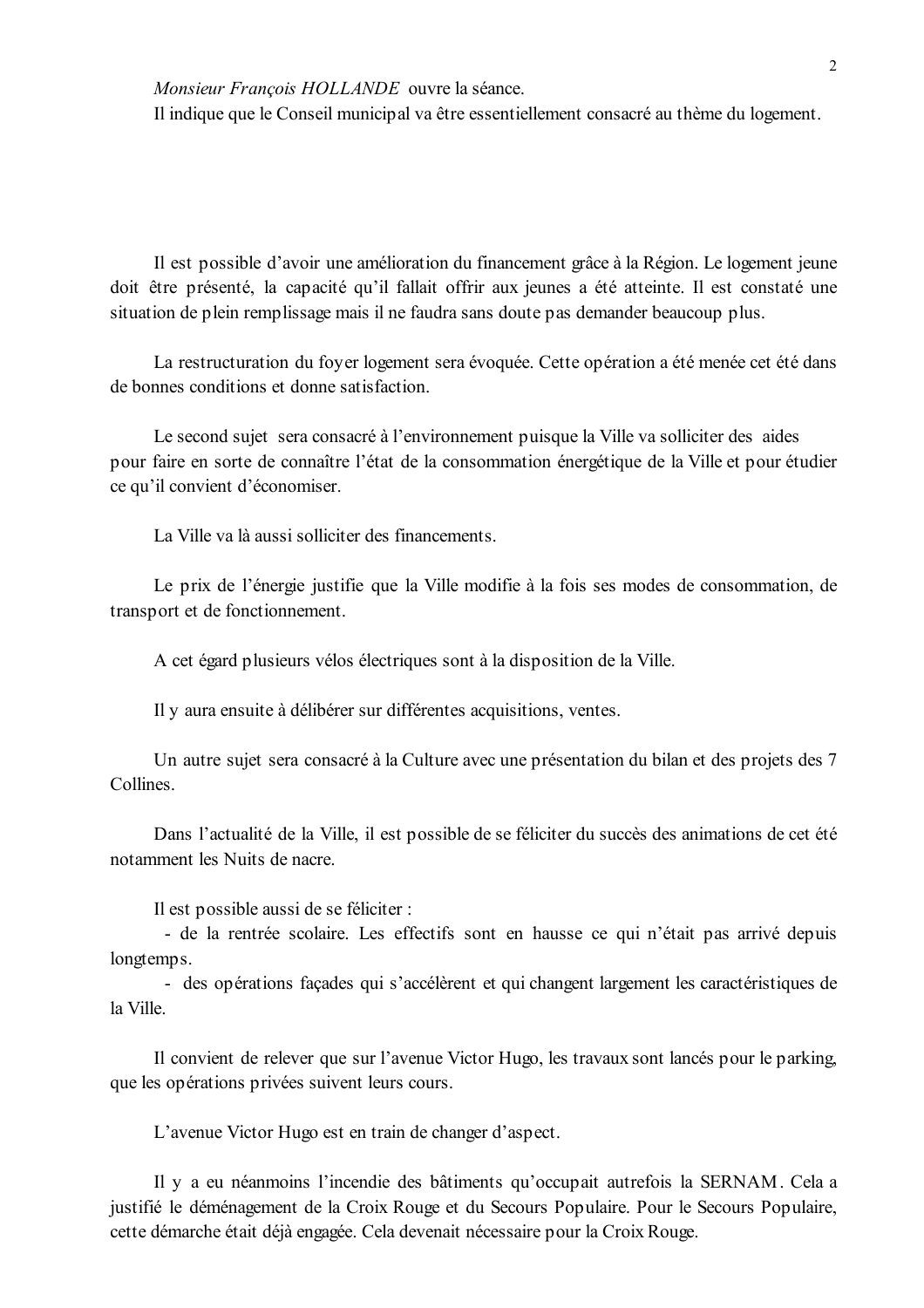Il est souvent demandé pourquoi ces bâtiments ne sont pas démolis. Le problème est que ces bâtiments n'appartiennent pas à la Ville. La Ville avait une convention d'occupation avec la SNCF. La Ville envisage ait d'acheter ces locaux en fin d'année voire un peu plus tard, le projet de médiathèque pouvant se préciser.

La Ville va reprendre contact avec la SNCF pour veiller à ce que ces locaux soient mis en sécurité puis ensuite démolis. Elle pourra ensuite les acquérir.

De la même manière, il indique qu'il a fait avec Jean COMBASTEIL une démarche auprès du GIAT pour connaître quel était le calendrier de mise à disposition des terrains pouvant accueillir l'Hôtel d'entreprises.

Une estimation du prix de ces terrains ainsi que la date de leur libération devaient être données mais pour l'instant aucune information n'a été communiquée.

C'est un problème important. Dès lors qu'il y a la volonté de localiser l'Hôtel d'entreprises là, il faut absolument que la Ville ait la maîtrise de ces terrains sinon elle risque de perdre la subvention

Si tel pouvait-être le risque, il faudrait envisager une autre implantation. Pour le moment, c'est cette première hypothèse qui est privilégiée mais la réponse doit être donnée par le GIAT lui-même

Pour BW, il y a la pose de la première pierre le 30 septembre.

Les travaux vont être lancés. Le déménagement va se faire. La Ville attend toujours les propositions des éventuels repreneurs.

Il n'y a pas sur ce point d'information supplémentaire à donner.

Il informe que le Centre Hospitalier de Tulle a un nouveau directeur.

Ce dernier a donné une conférence de presse précieuse sur les dossiers de l'hôpital, ceux qui sont en relation directe avec la Ville c'est à dire la Maison de Retraite : il a configuré le calendrier tel qu'il est prévu avec des travaux commençant début 2006 et se terminant fin 2006, début 2007.

Il a également évoqué le sujet de l'IRM puisque Tulle va demander à avoir un IRM. Pour l'instant, c'est un IRM mobile à Brive et utilisé par Tulle.

Monsieur Michel CAILLARD dit que la Maire s'est félicité des différentes animations de l'été, de la rentrée. L'an passé, l'augmentation des effectifs, la nouvelle répartition des sites laissaient penser que la rentrée se présentait sous de meilleurs auspices. Il faut espérer que cela se poursuive.

Il a rappelé la continuité de l'opération de rénovation des façades qui poursuit l'embellissement de la Ville. Cela est vrai mais pour pérenniser cela, il faut dynamiser l'action économique et le développement économique.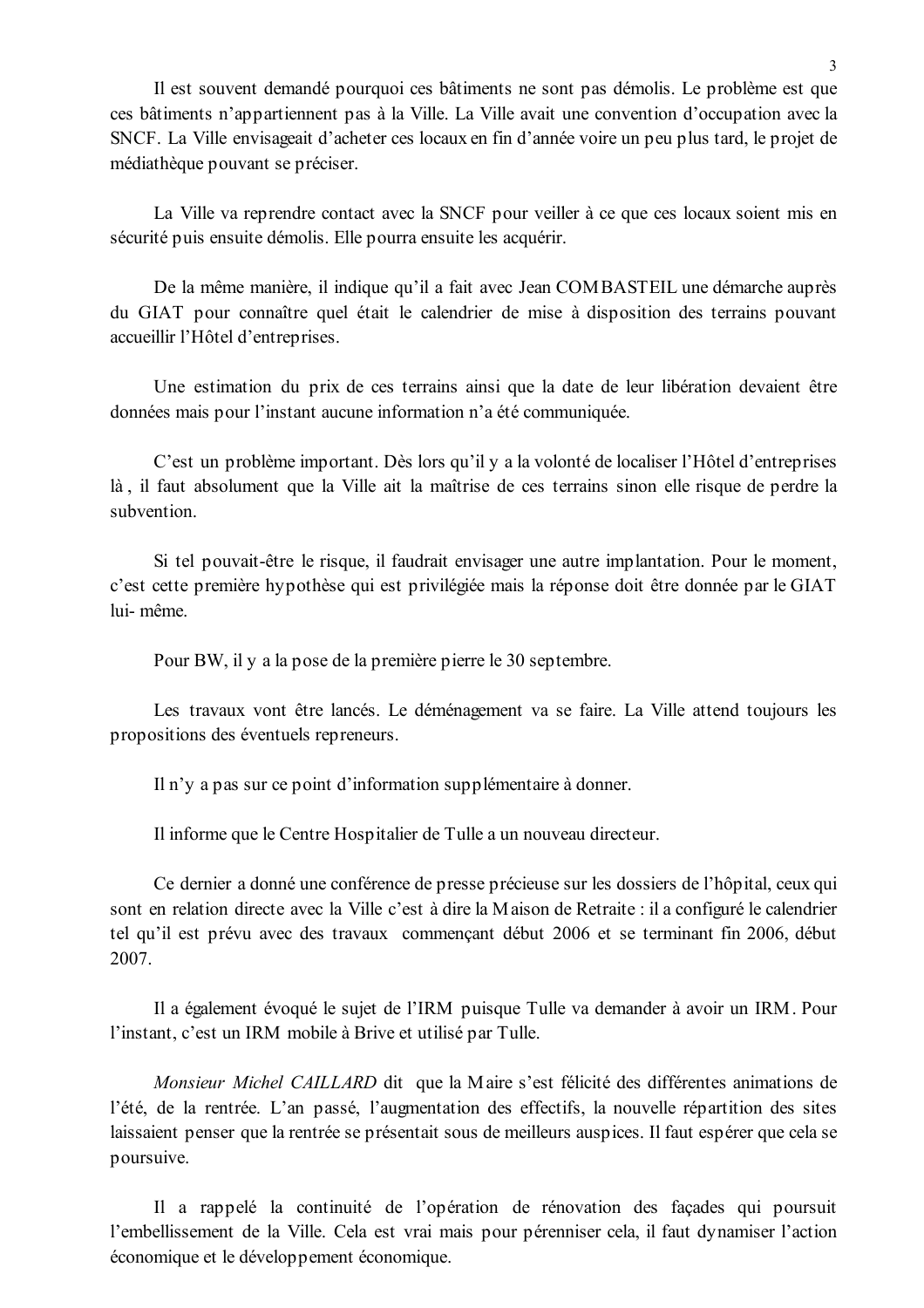Il a été fait une allusion à l'implantation du futur Hôtel d'entreprises. Que sera-t-il fait si le site de GIAT met trop de temps à devenir disponible ? Y a-t-il d'autres sites envisageables et envisagés pour l'instant ?

Il a également été évoqué le développement de la zone de la Montane avec la pose de la première pierre.

Qu'en est-il des autres projets notamment le projet GICRAM ?

Ouel est le calendrier ?

C'est par ces questions d'implantation et de développement économique que pourra se pérenniser ce qui se fait de positif actuellement à Tulle.

Il se réjouit de l'embellissement de la Ville, de la Promenade, des façades.

Or, il y a des Tullistes qui craignaient un développement déséquilibré par rapport à certains quartiers. Il faudrait veiller au nettoyage de la Corrèze du côté de Souilhac.

Il en va de même de la voirie dans le quartier de Souilhac.

Il y a des opérations particulières, ponctuelles, financées sur le centre historique mais il ne faut pas que cela se fasse au détriment des quartiers sud de la Ville.

Monsieur Jean COMBASTEIL dit que la question de l'Hôtel d'entreprises va être développée en Conseil communautaire.

Toutes les études ont maintenant été faites. La programmation est réalisée.

Il serait aujourd'hui possible de choisir un architecte et de le faire travailler si le choix du terrain d'implantation était arrêté.

Le site du GIAT serait un bon site à condition qu'il soit libéré et que les conditions soient correctes

La Commission des Affaires économiques a examiné le problème.

Une réflexion est menée aussi sur d'autres sites de façon à ne pas se trouver en situation d'abandon du projet au motif que le terrain nécessaire n'ait pas pu être trouvé dans l'enceinte du **GIAT** 

Un autre site est envisagé : il s'agit du terrain se trouvant à côté de l'installation de France Télécom à Solane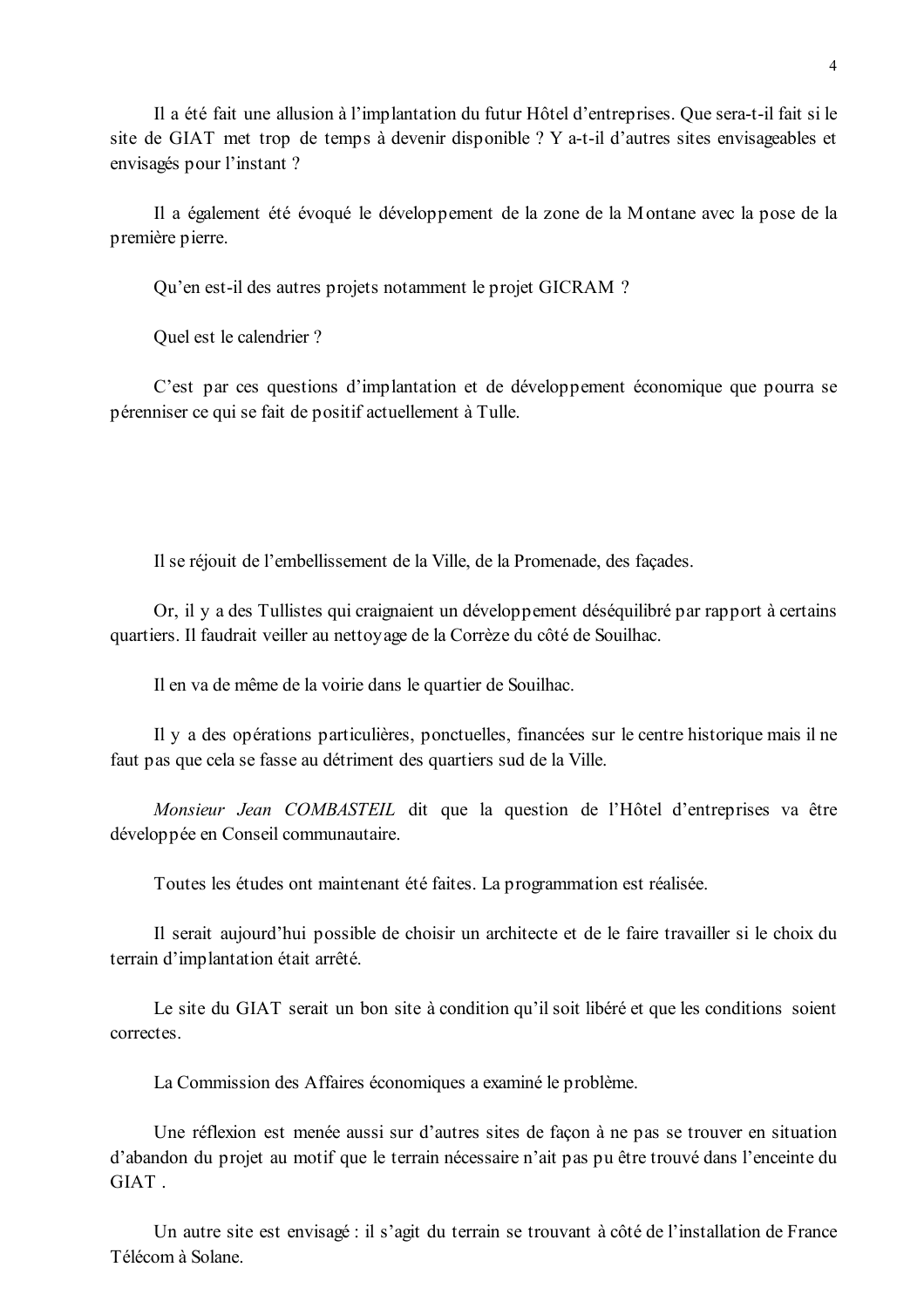Maintenant, les installations (immobilier) de France Télécom n'appartiennent plus à France Télécom mais à une société située à Metz qui vendrait l'ensemble (y compris le bâtiment de France Télécom qui rapporte un lover de 160 000  $\epsilon$  par an)

Ce terrain est intéressant pour l'implantation d'une activité.

En ce qui concerne la voirie, il y a toujours sans doute quelques déséquilibres. Dans le quartier de Souilhac, la route de l'Estabournie a été refaite. La route partant de Souilhac et allant vers le lycée a également été refaite, assainissement compris.

A Baticoop, les travaux engagés vont se terminer. La semaine prochaine doit commencer la réfection de la chaussée autour de la place des Marronniers.

Les travaux de la rue du Tir ont été plusieurs fois inscrits dans la programmation des travaux mais ils ont été différés du fait de l'attente de la cession d'une bande de terrain par le GIAT qui permettrait de faire communiquer la desserte intérieure du GIAT avec la rue du Tir pour sécuriser le quartier.

La communauté de Communes conduit quant à elle une étude sur toute la rivière dans sa traversée de Tulle

Des choses seront réalisées par la Communauté après accord de la Ville.

Pour d'autres, il peut s'agir d'une information donnée à la Ville.

La Communauté envisage de procéder à l'effacement des digues de Souilhac d'une part, et de BW d'autre part, pour favoriser la pratique du canoë kayak, l'idée étant que la Corrèze soit un site de canoë kayak du Pont de Roufiat jusqu'à Aubazine, en limite du territoire.

Cela ferait un joli parcours comprenant une partie urbaine ce qui est relativement rare.

Ces aménagements de digues sont des opérations onéreuses qui doivent répondre à des contraintes particulières notamment au respect de la police de l'eau.

Monsieur Michel CAILLARD demande des informations complémentaires concernant l'installation de GICRAM.

Monsieur Jean COMBASTEIL indique que GICRAM n'a pas encore produit les documents afférents à l'étude complémentaire à celle pilotée par la DRIRE.

Cela pourrait peut-être porter l'examen du projet en Conseil Départemental d'Hygiène en Octobre ou Novembre

Monsieur Christian PRADAYROL dit qu'il convient de vérifier s'il y a un recours.

Monsieur Jean COMBASTEIL répond qu'il y a un recours sur le permis de construire.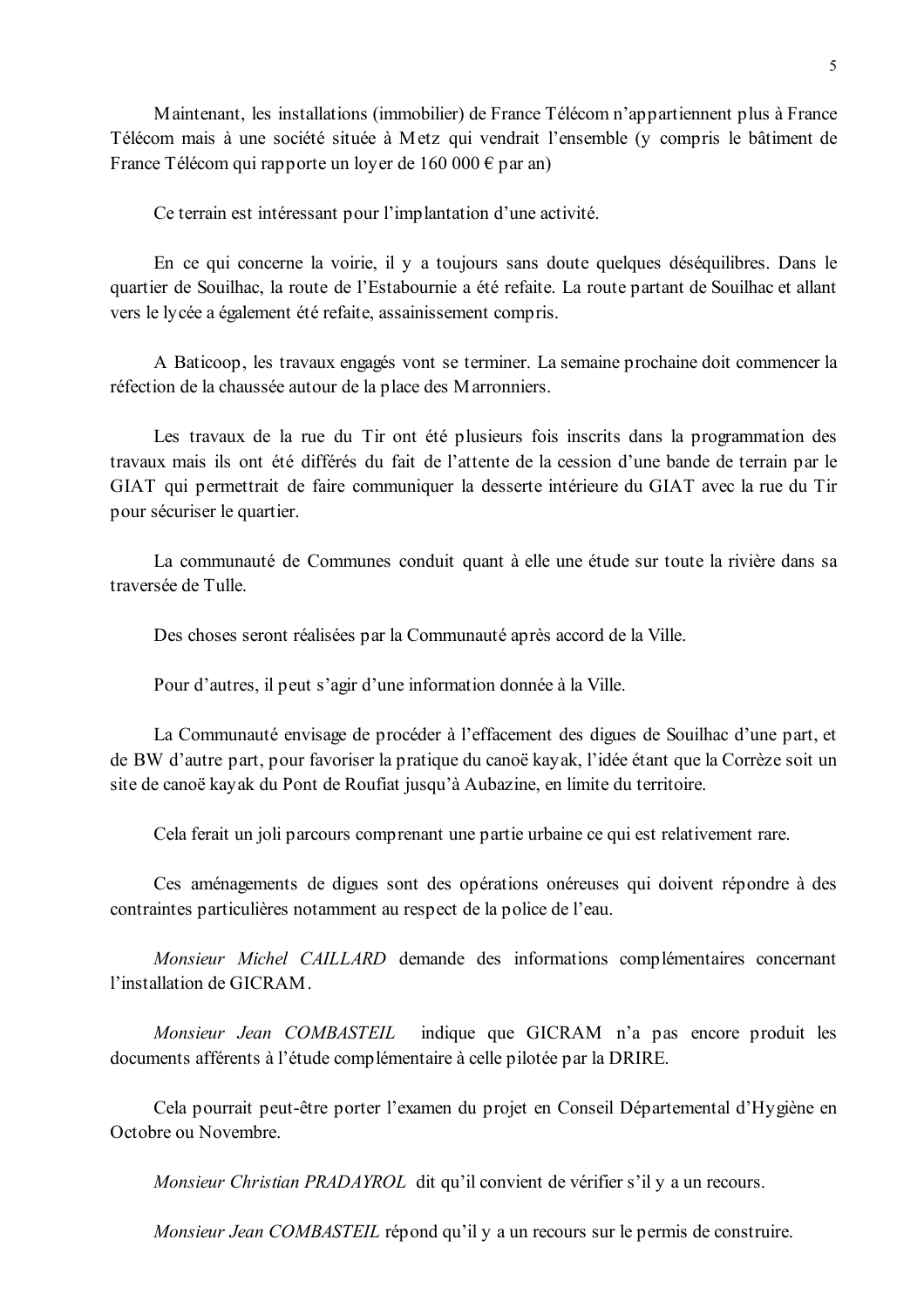Monsieur François HOLLANDE dit que la Ville et la Communauté n'ont pas plus d'informations car elles ne sont pas maître d'ouvrage de la zone sauf par la participation de la Communauté au Syndicat Mixte.

Il avait au départ été dit que c'était pour de la logistique simple. Pour une part, ce projet contient des dépôts de matériaux, de marchandises n'avant aucune caractéristique particulière. Pour une autre part, il obéit à la procédure SEVESO de matières dites à risques même si ce n'est pas toujours ce qui est imaginé. Ce qui est regrettable c'est que les retards pris sur la deuxième partie de l'opération font que la première ne peut avoir cours.

Cette opération devait être source de création d'emplois dès 2003 ou 2004.

Il se pourrait que compte tenu des recours, des procédures, il n'y ait pas du tout d'activité avant longtemps.

Il y a eu beaucoup de travaux réalisés sur la zone de la Montane, payés par le Syndicat mixte c'est-à-dire aussi par la Communauté à hauteur de 200 000 € par an.

« Pavé par la Communauté » équivalent à « pavé par la Ville de Tulle ». Les investissements ont été réalisés, les engagements pris afin de faire installer l'entreprise. Or, elle ne s'installera peut-être pas avant longtemps.

Sur l'Hôtel d'entreprises, il pense qu'il faut tenir bon sur « l'implantation GIAT ».

Il faut réfléchir à d'autres sites au cas où il y aurait un risque de perte des subventions.

Il ne faut pas qu'il y ait de doutes dans l'esprit des opérateurs, des acteurs économiques et sociaux

Il faut indiquer la volonté de le réaliser dans l'enceinte de ce qu'était la manufacture d'armes pour des raisons à la fois symboliques, pratiques et économiques. Cela peut répondre à des installations qui ont besoin de la proximité d'autres entreprises en l'occurrence le GIAT, l'IUT... Cela présente beaucoup d'avantages d'installer l'Hôtel d'entreprises sur ce site.

Pour cela, il faut en connaître le prix et le calendrier.

Sur Souilhac, il est sensible à l'argument qui voudrait que soient traités différemment certaines parties par rapport à d'autres.

Il y a un effort dans le centre ancien. Il faut poursuivre et accentuer les efforts dans les autres quartiers.

Il a été veillé à cela. Beaucoup d'investissements ont été faits à Virevialle et Baticoop.

Peuvent également être cités, la Croix de Bar, l'Alverge, les Fages, la Solane où il y a eu une amélioration de la desserte et un éclaircissement de la zone. Il trouve que Souilhac est en train de changer considérablement et en bien.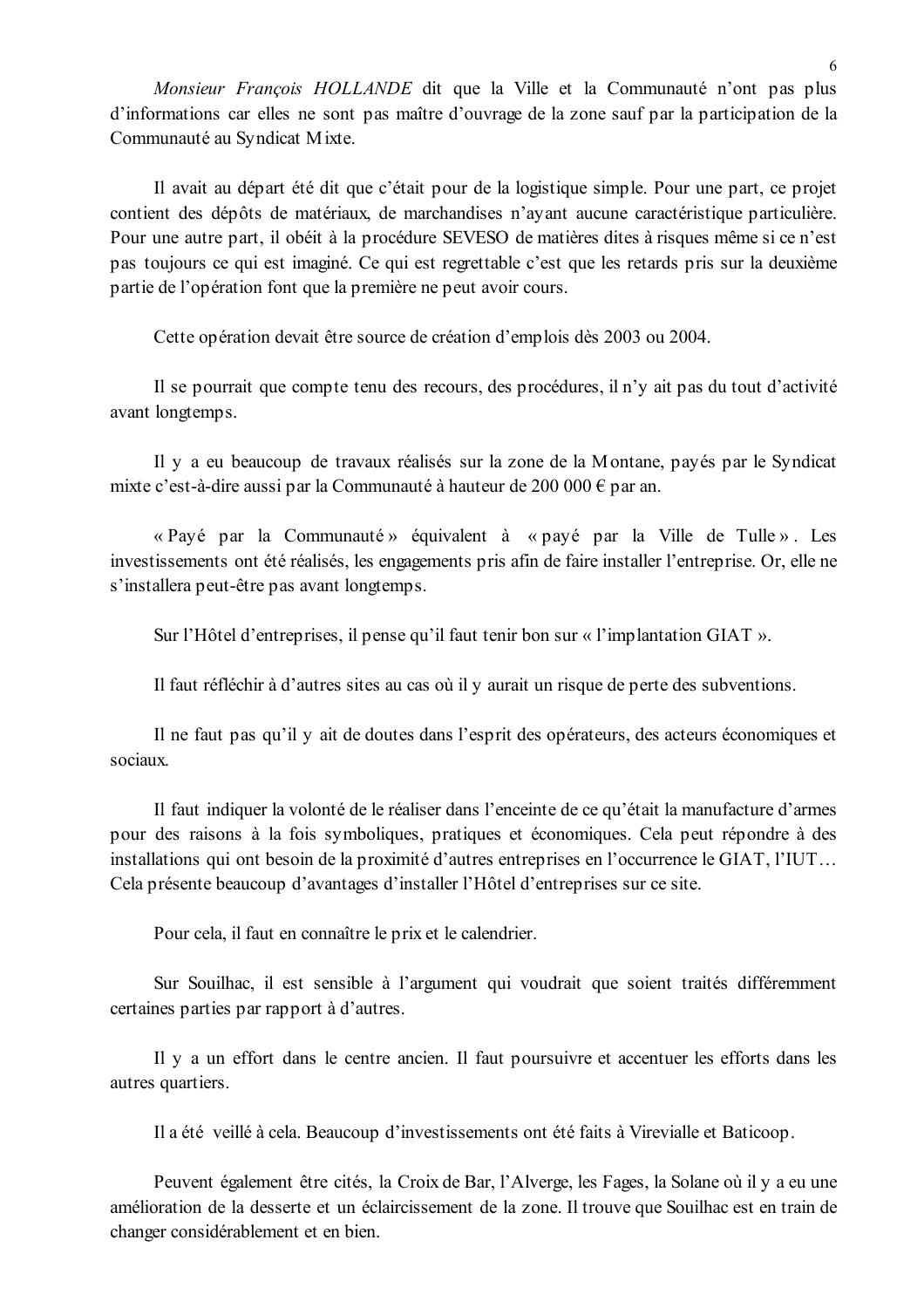Cela n'est pas seulement lié aux investissements municipaux. Les magasins changent également. Un nouveau magasin va ouvrir à côté du Tivoli : il s'agit d'un magasin de matériel médical.

La rue des Martyrs qui a été longtemps une entrée de Ville disgracieuse, a grâce aux actions menées par la Ville pour la résidence étudiante mais aussi à celles des propriétaires privés qui réhabilitent leurs façades, considérablement changé.

Par ailleurs, ce qui a été fait par le GIAT et la Ville pour ouvrir l'enceinte, élargit très positivement le quartier de Souilhac.

Il insiste à ce égard sur deux points.

Ce qui a été fait était demandé et il souhaite que ce soit plus utilisé :

La promenade du POC.

Des bancs ont été installés. L'entrée dans ce chemin est austère.

Le GIAT promet de démolir le mur. Le permis est accordé. Cela coûte cher.

Si cette opération est réalisée, cette promenade sera dès son point de départ très agréable.

Le GIAT va démolir les murs d'enceinte.

Si cela est bien effectué, cela sera précieux dans le quartier.

Les investissement vont se poursuivre dans le quartier. Grâce notamment à l'OPAH, il est constaté qu'il y a beaucoup de réhabilitations dans ce quartier.

Par ailleurs, il s'est rendu à l'IUT dernièrement.

Il y a aujourd'hui beaucoup d'étudiants logés dans le quartier de Souilhac et beaucoup de maisons sont affectées à des étudiants. Cela a été une source de revenu importante pour le quartier.

Il souligne aussi l'opération Foyer du Jeune Travailleur rue Pauphile.

#### Rapporteur : Madame Dominique GRADOR

### - Point sur la rentrée scolaire 2005-2006

Madame Dominique GRADOR dit que, la rentrée scolaire a déjà fait l'objet d'une communication des élus à l'occasion de la visite traditionnelle des écoles. Elle remercie la Presse qui en a largement rendu compte.

La rentrée scolaire dans les écoles maternelles et primaires de la ville a permis de confirmer l'évolution favorable des effectifs constatée l'année dernière

En effet, les nouvelles inscriptions ont augmenté de 22 % et l'effectif constaté dans l'ensemble des sites est passé de 1102 élèves à 1128 (+ 2,36 %).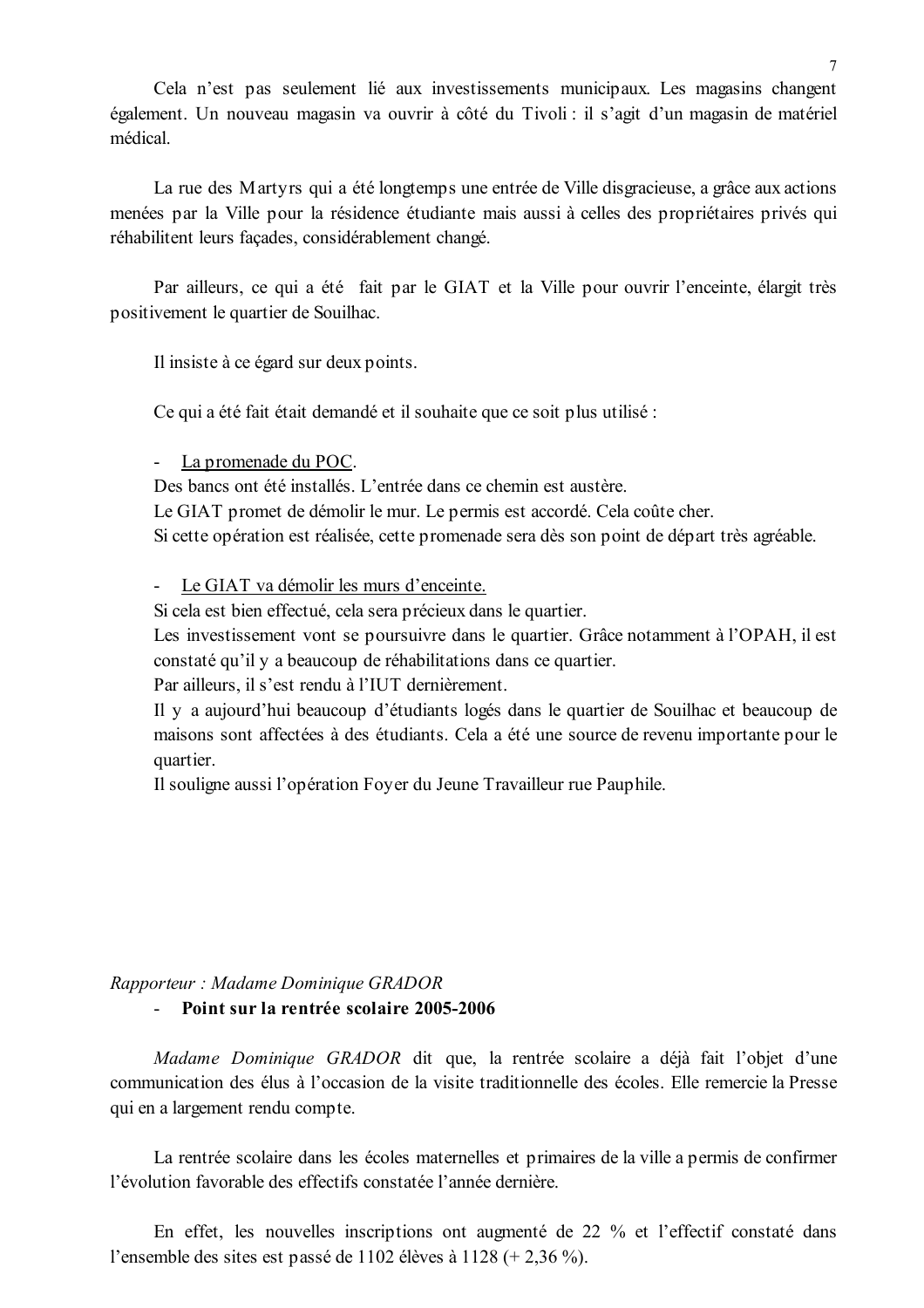Pour la plupart des écoles, les effectifs sont restés stables mais il est à noter une augmentation importante du nombre d'enfants scolarisés à l'école Turgot primaire ainsi qu'à l'école Jean Jaurès, L'Ecole Primaire Turgot enregistre 140 élèves. Un tel chiffre n'avait pas été enregistré sur ce site depuis six ans.

Il es constaté également de bons effectifs à Jean Jaurès.

Cela a notamment permis la réouverture d'un demi-poste d'enseignant à l'école maternelle **Jean Jaurès** 

La Ville regrette de ne pas avoir pu garder le poste qui a été supprimé alors qu'elle enregistre sensiblement les mêmes effectifs que l'an dernier.

Ces chiffres, qui peuvent s'expliquer par les premiers effets de la politique du logement et les décisions prises pour maintenir une bonne qualité de l'offre pédagogique, devront se confirmer dans les années à venir. Les regroupements qui ont eu lieu ont été salutaires pour redonner du dynamisme à un certain nombre de sites.

Les efforts de la collectivité consistent aussi en la qualité de l'accueil des enfants scolarisés à Tulle

Elle indique que la Communauté de Communes a pris la décision d'offrir à tous les enfants de la Communauté de Communes un spectacle de Noël au Théâtre. Les enfants de Tulle pouvaient déjà bénéficier de cette offre culturelle.

La Communauté favorise aussi l'apprentissage de la natation au centre aquarécréatif.

La Ville offrait déjà cette prestation aux enfants scolarisés à Tulle.

Il y a beaucoup d'offres de services :

- les offres de service en matière de CEL avec un investissement important de la collectivité.

- la formation des personnels qu'elle remercie pour la qualité d'investissement qui est la leur auprès des enfants.

Il est souhaité que cette qualité soit reconnue.

Une charte est en cours d'élaboration. Elle permettra une meilleure reconnaissance des compétences et des responsabilités de chacun.

Elle remercie la Direction du service scolaire qui fait un travail très important avec les représentants des parents ; les élus qui siègent dans les conseils d'école, à la caisse des écoles ; les représentants des enseignants, de l'Inspection Académique.

Tout ce travail n'est pas connu mais il est réel et permet une gestion démocratique de ce secteur, dans la transparence, dans le dynamisme, en faisant en sorte que chacun apporte sa compétence au service d'un secteur qui évolue.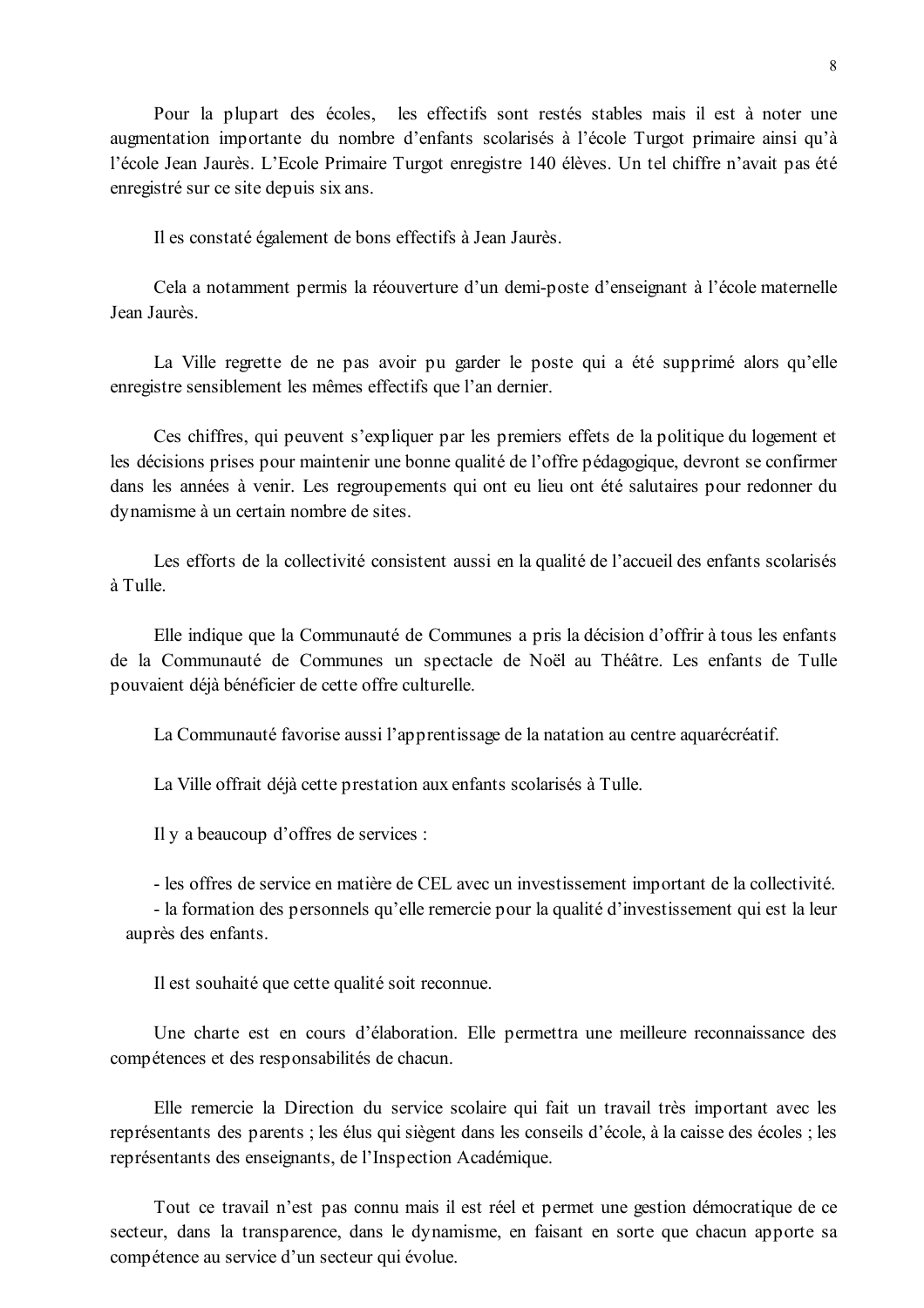Ce service dispose, parce que la collectivité a fait ce choix, de moyens pour des investissements en matière de travaux, de sécurité, d'embellissement de l'environnement, de modernisation de cet environnement en tenant compte des besoins.

Elle souhaiterait que l'Etat le reconnaisse et suive ces efforts de ses propres investissements

D'autre part, la ville continue à investir dans l'entretien des sites scolaires avec 274 000 euros de travaux réalisés pendant l'été.

Pour conclure, elle dit que la Ville est satisfaite mais aussi lucide sur les fragilités qui demeurent. Lucide mais aussi confiante dans ses capacités car elle se donne beaucoup de movens pour attirer et installer des familles jeunes avec des enfants qui auront la possibilité d'être bien accueillis dans les écoles de Tulle

Monsieur François HOLLANDE dit que la Ville a fait preuve d'attention, de vigilance tout au long de ces derniers mois, et pour les travaux, et pour l'accueil des élèves

La rentrée est réussie car la Ville et ses élus s'y consacrent pleinement.

Rapporteur: Monsieur Jean COMBASTEIL

### $1-1-OPAH -$

#### - Demande de subvention à la Région pour l'OPAH Quartier Ouest

## - Approbation du nouveau plan de financement pour l'animation de l'OPAH **Centre Ancien**

Dans le cadre du programme Régional « Fonds Habitat Rural » voté le 31 mars 2005 en commission permanente, la Région a décidé de participer au financement du suivi animation des Opérations Programmées d'Amélioration de l'Habitat (OPAH) à hauteur de 30% maximum d'un coût annuel de fonctionnement plafonnée à 40 000 €.

Le Conseil Régional s'est également engagé dans un dispositif d'aides aux propriétaires bailleurs et occupants par des subventions complémentaires aux aides de l'Etat et de la Commune.

Le Conseil Régional attribue une subvention correspondant à

pour les propriétaires bailleurs :

- 15% maximum de la dépense subventionnable HT et n'excédant pas 4 500  $\epsilon$  par logement financé pour les logements vacants à loyer maîtrisé.

- 10% maximum de la dépense subventionnable HT n'excédant pas  $3\,000 \in$  par logement financé pour les logements vacants à loyer libre.

pour les propriétaires occupants :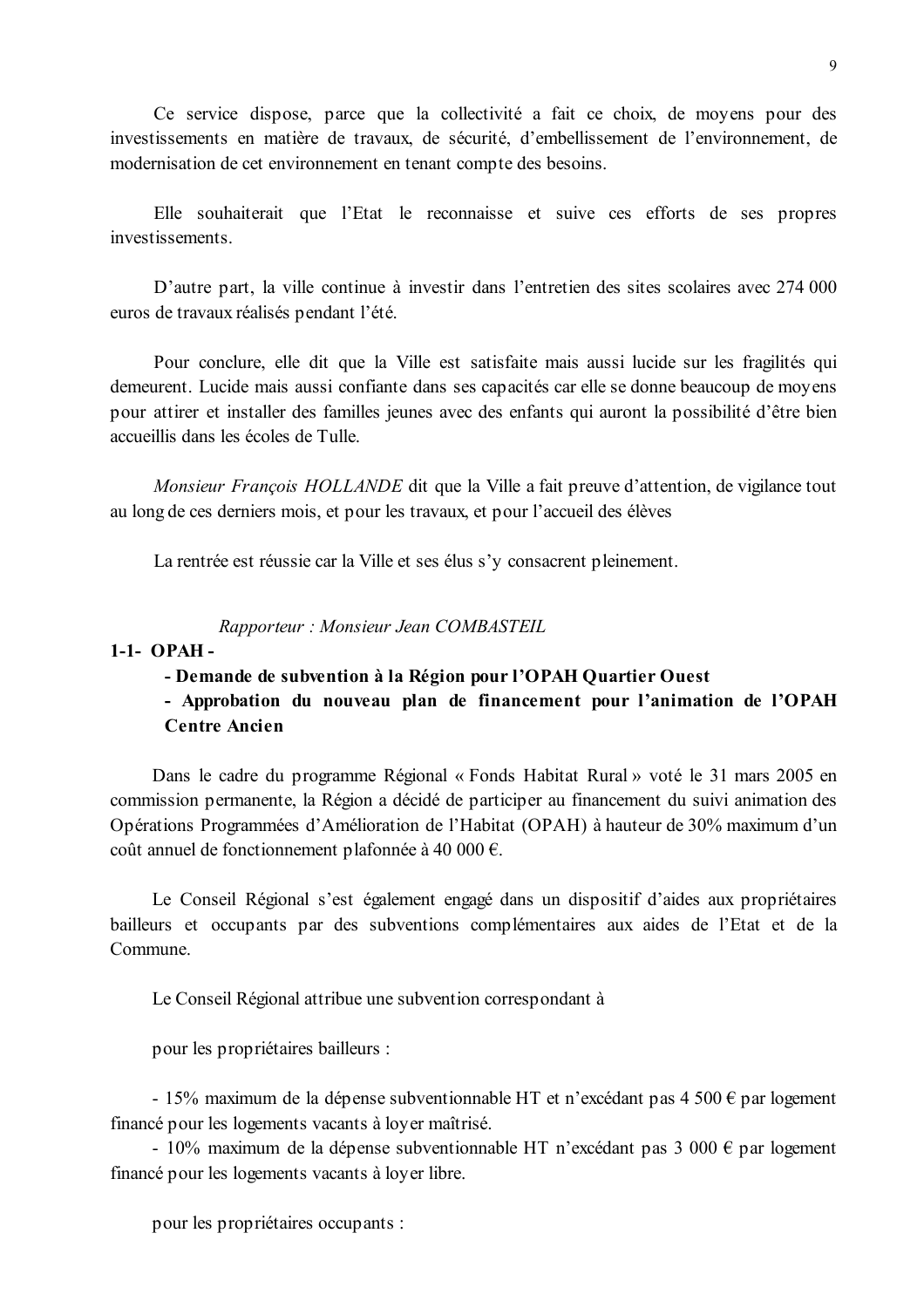- 20% d'une dépense subventionnable plafonnée à 25 000 €.

Pour l'animation des OPAH, il est proposé au Conseil municipal de solliciter l'aide du Conseil Régional selon les modalités et le plan de financement suivant :

# **OPAH Quartier Ouest**

| Durée<br><b>Animation</b>             | <b>Montant HT</b> | <b>Subvention Etat</b> | <b>Subvention</b><br>Région | Participation<br><b>Ville de Tulle</b> |
|---------------------------------------|-------------------|------------------------|-----------------------------|----------------------------------------|
| Du $1er$ mai 2005<br>au 30 avril 2006 | 39 170 €          | 11751€                 | 11 751 €                    | 15668€                                 |

### **OPAH Centre Ancien**

La maîtrise d'ouvrage de l'OPAH a été confiée à la SEMABL par la Convention Publique d'Aménagement signée le 20 juillet 2001. Le Conseil municipal prend acte de la demande de subvention qui sera faite par la SEMABL au Conseil Régional selon les modalités suivantes :

| Animation    | <b>Montant HT</b> | <b>Subvention</b>        |              | Participation<br><b>Ville de Tulle</b> |
|--------------|-------------------|--------------------------|--------------|----------------------------------------|
|              |                   | Etat                     | Région       |                                        |
| 2005         | 97 570 €          | 48 785 €                 | 12000€       | 36 785 €                               |
| 2006         | 97 570 €          | 48 785 €<br>12 000 $\in$ |              | 36 785 €                               |
| 30 juin 2007 | 48 785 €          | 16 197€                  | 12 000 $\in$ | 20 588 $\in$                           |

En conséquence, il est proposé au Conseil municipal:

- d'autoriser Monsieur le Maire à procéder aux demandes de subventions correspondantes pour l'OPAH Quartiers Ouest,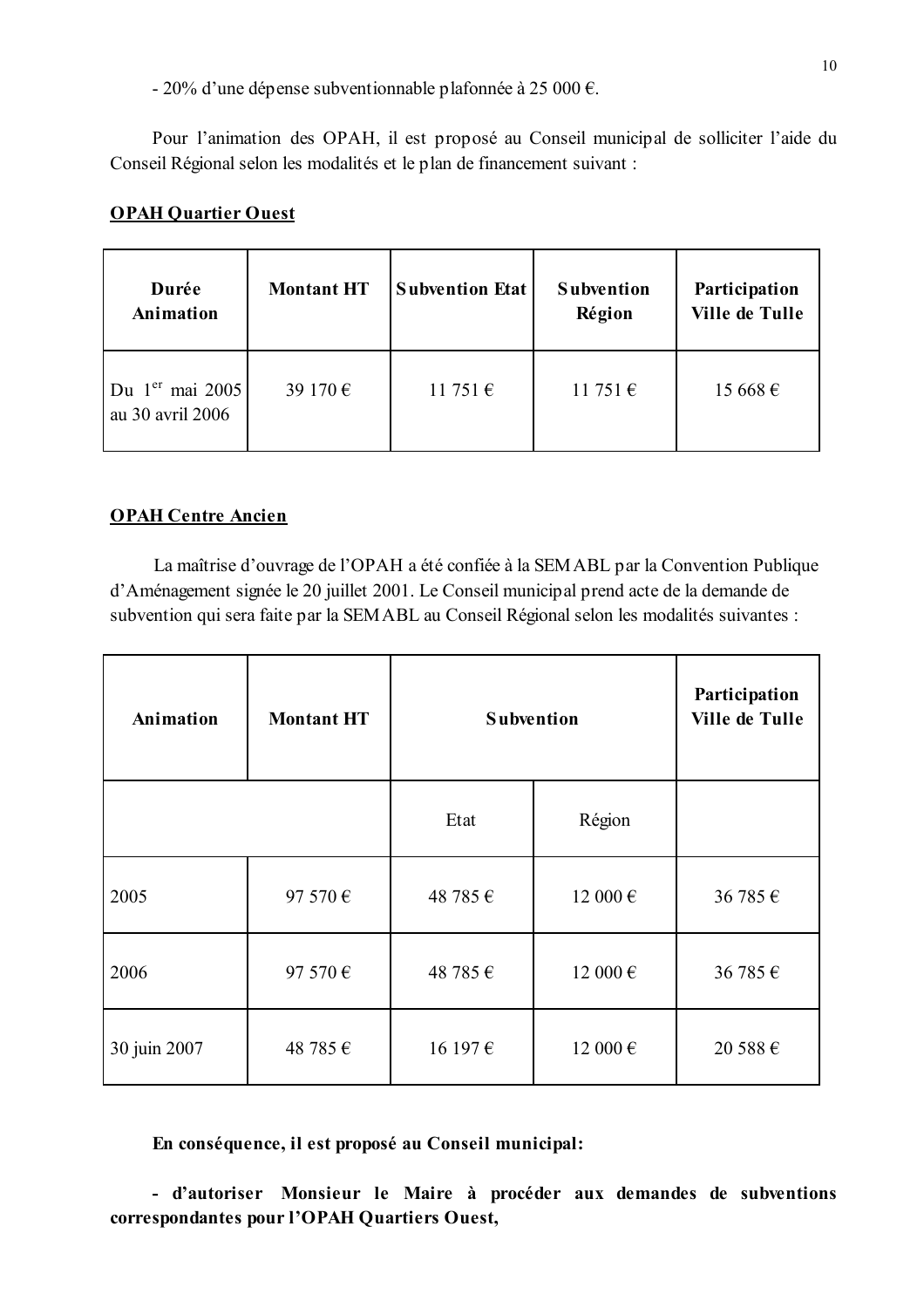- d'acter le nouveau plan de financement pour l'animation de l'OPAH Centre Ancien.

Monsieur Jean COMBASTEIL dit que la Région a modifié son dispositif d'intervention en matière d'habitat en adoptant une stratégie correspondante à celle de la Ville. C'est la résorption de la vacance, le traitement des logements insalubres, la participation à l'animation de ces actions.

Il rappelle qu'il y a deux OPAH, celle du quartier ouest qui se terminera le 30 Avril 2006 et celle du centre ancien qui est plus longue et qui a commencé plus tard.

La première est sous la responsabilité de la Ville, la seconde également mais par l'intermédiaire de la SEMABL

Seraient aussi subventionnés les logements locatifs vacants à loyer maîtrisé ou non ce qui serait intéressant pour les bailleurs : 4 500  $\epsilon$  par logement en loyer maîtrisé ; 3 000  $\epsilon$  par logement en loyer libre ; une aide aux propriétaires occupants bénéficiant d'un prêt à taux zéro de 5.000  $\in$  maximum

Cela va encore améliorer l'attractivité de l'OPAH.

Il ajoute que le permis vient d'être accordé pour la réalisation de 29 maisons sur un terrain se trouvant à proximité des Fages. Cet ensemble offrira des capacités d'accueil supplémentaires à la Ville en matière de petites maisons, domaine dans lequel il existe une demande.

Monsieur Christian PRADAYROL dit que la politique de l'habitat est volontariste et très appréciée.

Il faudrait faire des bilans sur les différentes opérations menées par la Ville, l'OPHLM, l'ensemble des partenaires.

Il faudrait mener une réflexion plus approfondie et plus ciblée.

Au début du programme, il s'agissait de remédier à l'insalubrité. Maintenant il faut définir ce qui se fait.

Il faut être raisonnable et prudent.

Monsieur François HOLLANDE est d'accord avec Maître PRADAYROL.

Il faudra peut être demander à des experts de donner leur point de vue, de recueillir de l'information statistique.

Il est constaté qu'ont été réalisés beaucoup de T1 et de T2 notamment pour faire face à la demande de logements étudiants. Cela a plutôt bien répondu à l'offre.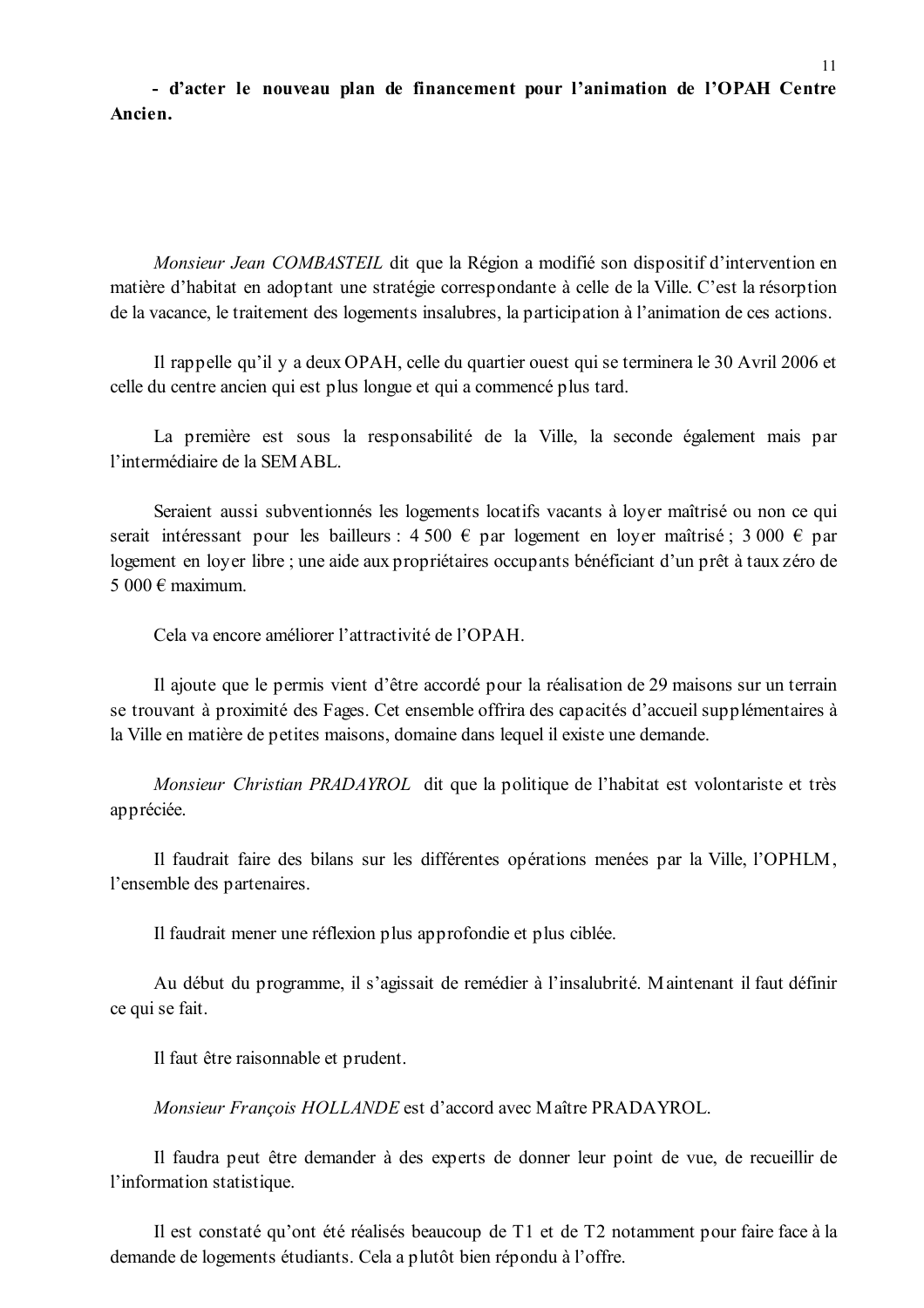Pour le logement étudiant, la Ville est arrivée à l'équilibre.

S'il était créé de nouvelles structures, cela aboutirait à désorganiser l'offre de logements locatifs privés.

Sur les surfaces plus importantes T4, T5, il est difficile de trouver la demande correspondante car, à ces niveaux de prix, tant en locatif qu'en accession, ce qui est demandé ce sont plutôt des maisons individuelles. Il n'y en a pas pour le moment. Les 29 maisons individuelles annoncées devraient plutôt bien partir.

Il faudra faire une étude logement dans quelques mois, une fois que les capacités mises sur le marché auront bien été identifiées, ce qui est maintenant attendu.

Il croit que la priorité pour la Ville est de rechercher des terrains pour des promoteurs privés en accession à la propriété sur des maisons individuelles.

Monsieur Jacques MARTHON dit qu'en matière de logement il faut regarder ce qui a été fait.

Il y a aussi une demande de logements, notamment au niveau des étudiants, à moindre coût.

Les appartements libérés au foyer de Souilhac et mis sur le marché pour les étudiants sont partis immédiatement. L'OPHLM doit jouer son rôle. Au niveau des maisons individuelles, des pavillons vont être refaits en semi-individuels (logements accolés 2 par 2 sous forme de duplex).

Il est certain que l'OPHLM veut diversifier ses offres en faisant de la maison individuelle sur les collines de Tulle, en choisissant des terrains les plus plats possible de façon à minimiser le coût de la construction.

Il faudra évaluer les besoins.

Il observe que des gens bénéficient d'aides pour remettre en état des logements s'ils veulent les louer et en plus à des prix intéressants.

Monsieur Jean COMBASTEIL dit qu'il serait intéressant de savoir comment la situation évolue.

Des petits logements ont été créés. Cela résulte de deux facteurs :

- D'une part, quand il s'agissait de logements restaurés dans le centre ancien, cela tenait à la structure du bâti qui ne permettait souvent que la réalisation de petits logements.

Les immeubles ont souvent des façades étroites.

Ainsi le travail fait dans le cadre du PRI est souvent d'essayer de rassembler deux immeubles pour augmenter les structures intérieures des logements.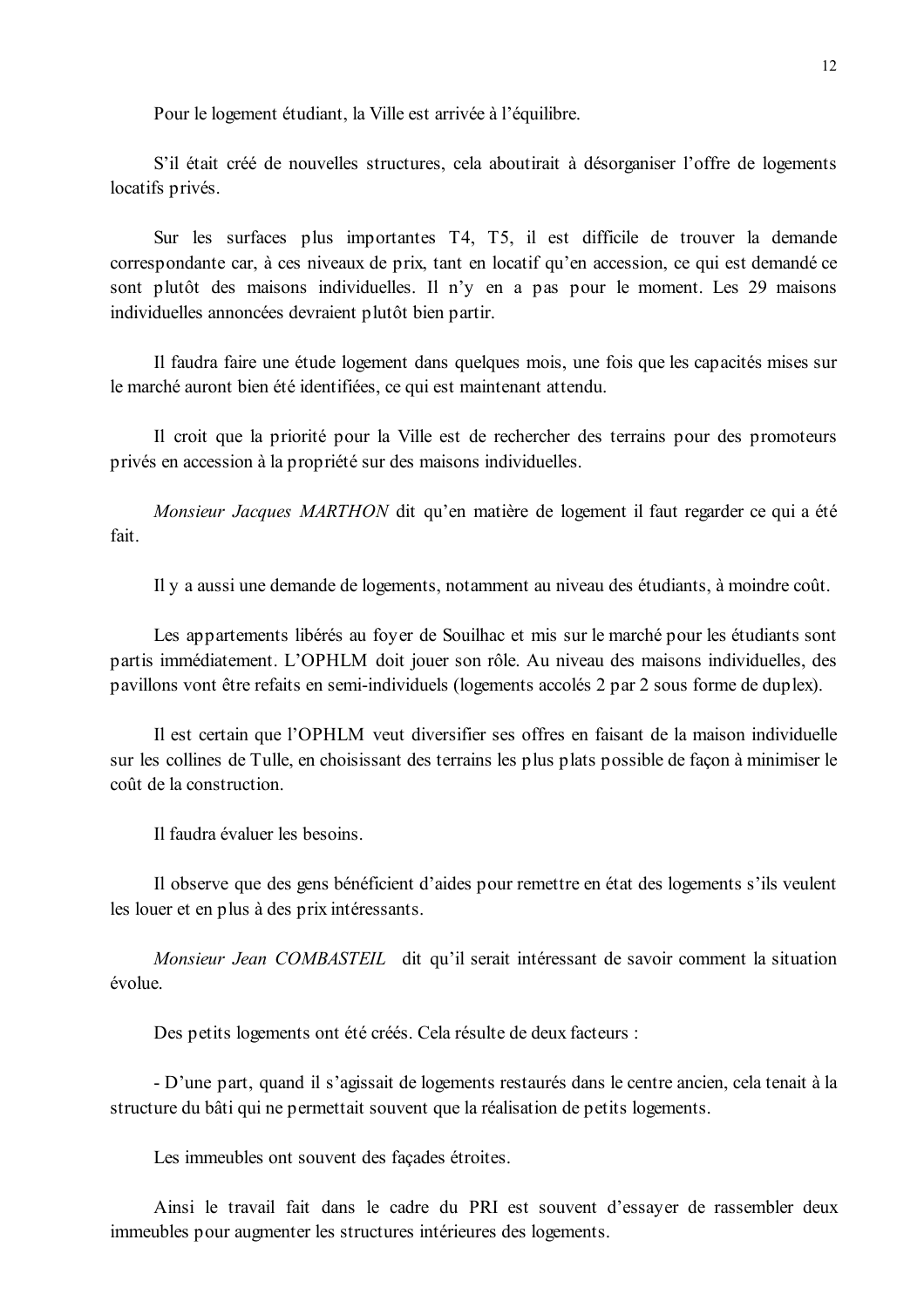- Par ailleurs, le système de la Loi Robien favorise la création de petits logements. Les promoteurs spécialisés dans ce domaine dépassent rarement le T3. Il y a des explications financières.

Il ajoute que Tulle subit les mêmes évolutions que le reste de la France en ce qui concerne le coût des loyers et des constructions.

En 2001, lorsqu'étaient évoqués les premiers loyers, il était dit qu'il ne fallait surtout pas dépasser en neuf 13 000  $F/m^2$ .

Il conviendrait que cette bulle spéculative s'arrête.

Le programme de l'avenue Victor Hugo semble s'être bien commercialisé, cela est lié aussi au fait qu'il y avait des prestations attractives : parking, ascenseur allant au parking aux appartements. De plus, les gens qui avaient des pavillons sur les hauteurs souhaitent revenir en centre ville

Monsieur Christian PRADAYROL dit que les prix ne diminuent pas.

En ce qui concerne les maisons individuelles, il faut répondre à la demande.

Il a été réalisé dans les communes périphériques des lotissements communaux.

Sur les hauteurs, de tels lotissements pourraient être réalisés. Cela permettrait de fixer de la population jeune, qui ne veut pas forcément acheter dans un programme immobilier car elle souhaite réaliser une maison à son goût.

Cette population quitte Tulle pour s'installer en périphérie car elle trouve des terrains à des prix convenables.

N'y aurait-il pas intérêt à faire des efforts dans ce sens même si le terrain doit être vendu à perte pour fixer la population jeune qui pourrait avoir des enfants à scolariser.

Monsieur François HOLLANDE dit que l'attention de la Ville est portée sur la possibilité d'acheter des terrains.

Il y a très peu de terrains disponibles à vendre.

Il faudra peut être exproprier.

Le Conseil municipal peut servir de chambre d'écho : à tout propriétaire ayant des terrains permettant la création d'un lotissement d'envergure.

La Ville a quelques pistes.

La Commune peut aussi acheter le terrain et le mettre ensuite à disposition d'un constructeur.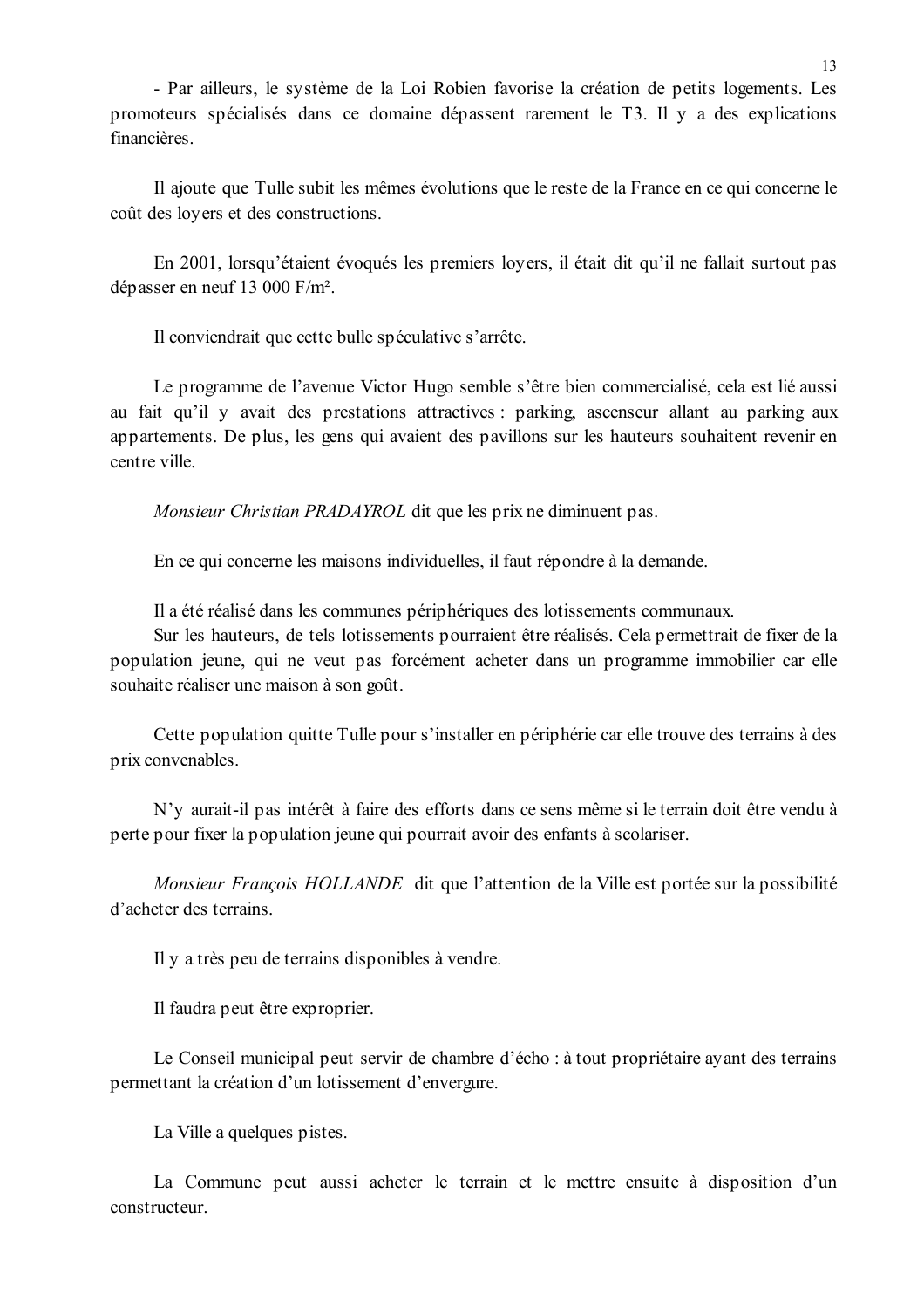Monsieur Jean COMBASTEIL dit que la révision du POS qui est en cours prévoit des modifications qui ont cet objectif là.

La Communauté de Communes envisage aussi, dans le cadre de son programme local d'habitat, la création de zones d'habitat.

Cela concerne l'ensemble des communes

A Tulle, le relief est un handicap fort.

Il faut étudier la zone de la Croix de Bar. Il s'y trouve encore une activité agricole qu'il faut prendre en compte.

#### l'unanimité

Rapporteurs : Madame Magali LACHASSAGNE - Les représentants du FJT

#### 1-2- Logement des jeunes

- Information sur le logement des jeunes et la restructuration du Foyer des Jeunes **Travailleurs** 

#### - Versement d'une subvention complémentaire au FJT de Tulle

Le FJT de Tulle vient de vivre une période de restructuration lourde avec l'aménagement de 53 places nouvelles rue Pauphile.

Les retards pris dans la réalisation de cette opération ont fait peser des charges nouvelles sur la structure sans que ne puissent être mis en location la totalité des logements prévus.

Par ailleurs, des modifications liées à l'application d'une nouvelle convention salariale ou le changement de comportement des résidents qui fréquentent avec moins d'assiduité la restauration collective organisée par la structure ont contribué également à une forte augmentation de ses charges.

C'est pourquoi la Ville de Tulle, au même titre que les autres financeurs (Conseil Général, CAF...) a été sollicitée afin d'accroître de façon substantielle sa subvention accordée au FJT; l'objectif étant de limiter le déficit prévisionnel de l'année 2005 et d'obtenir à court terme un retour à l'équilibre financier.

# Il est donc proposé au Conseil municipal de verser à l'établissement une subvention complémentaire de 7600 Euros.

Madame Magali LACHASSAGNE indique que la Commune a souhaité favoriser l'installation des jeunes à Tulle depuis 2001. Elle a développé autant que possible l'accueil des étudiants

Tulle est devenue en 4 ans une ville universitaire (+ 240 étudiants en 4 ans), sans compter les formations professionnelles qui se sont développées en parallèle dans les établissements scolaires, avec des pôles d'enseignement d'excellence et de qualité reconnus nationalement : IUT, classes préparatoires, ISMIB.

 $\dot{a}$ 

**APPROUVE**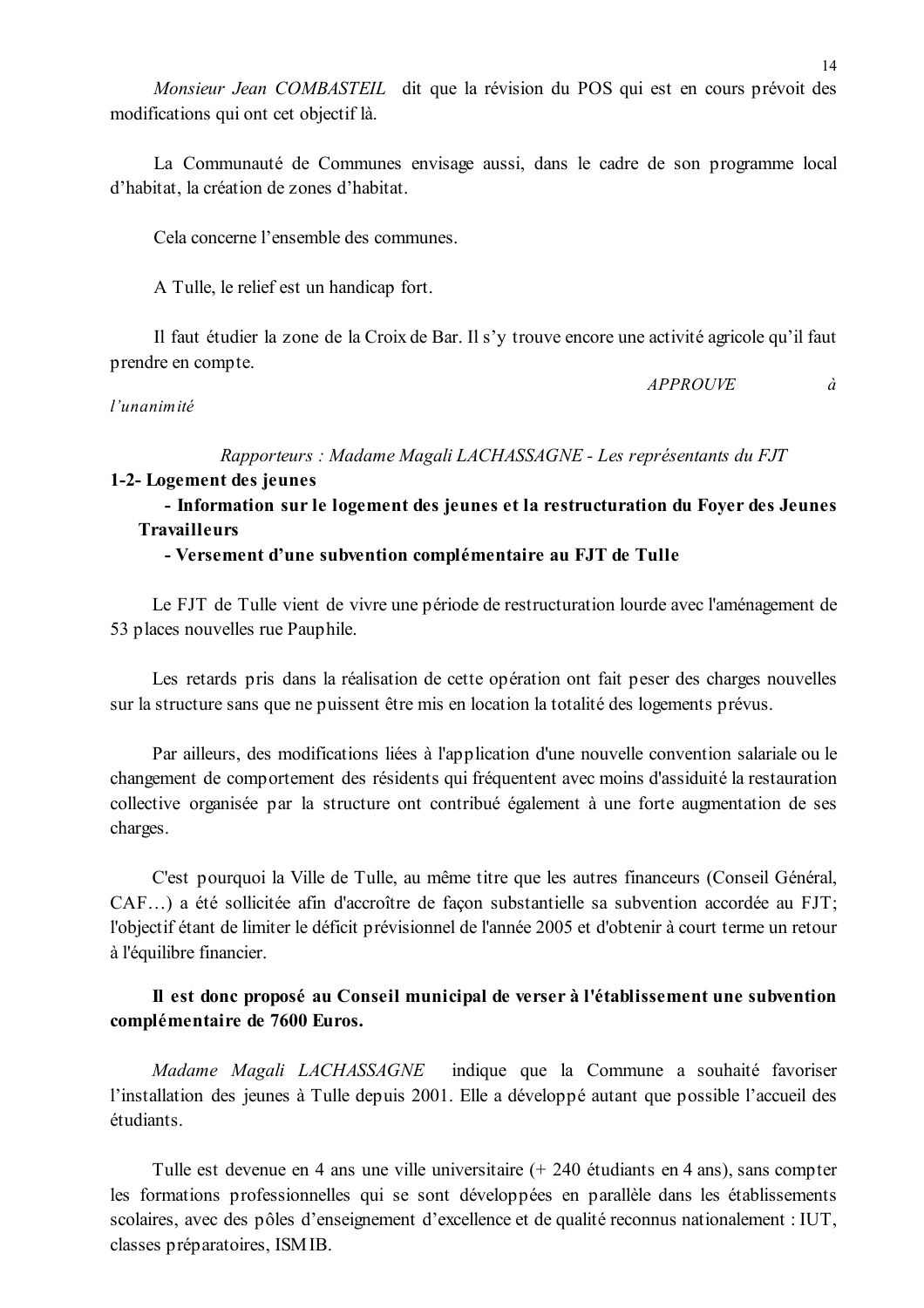La collectivité a conforté les pôles existant : l'IUFM et l'école d'infirmières qui ont chacun augmenté leur capacité d'accueil.

Il fallait pouvoir offrir à ces jeunes venant de toute la France des conditions de vie confortables.

La richesse associative de la Ville permet tant dans le domaine des loisirs que du sport ou de la culture, d'avoir un panel d'activités parfois plus important que dans des villes plus grandes.

Il convenait d'offrir aux étudiants des logements adaptés à leur situation, ces derniers n'ayant pas de revenus importants ou étant souvent à la charge des familles.

La remise sur le marché de petits logements conventionnés, comme dans le cadre des OPAH, a été favorisée.

Les capacités d'accueil de la cité universitaire ont été augmentées en relation avec l'OPHLM et le CROUS de Limoges. L'immeuble des Fages a augmenté sa capacité de 30 places ce qui le porte à 60.

La Ville a aussi accompagné autant que possible la création de logements tant privés que publics – cf opération Rue des Martyrs.

Ces jeunes qui restent au moins deux ans à Tulle peuvent bénéficier de ce cadre de vie et réussir plus confortablement leurs études que dans des grandes villes où ils ont d'autres contraintes

A partir d'un constat de rentrée de septembre très difficile en 2001 où, suite aux évènements s'étant produits aux Fages, le CROUS et l'OPHLM avaient du fermer la résidence étudiante, la Ville a créé un service logement des jeunes qui a pour mission de répondre à la demande des étudiants et d'autres catégories de jeunes.

#### Effectif des étudiants

|                  | 2001/2002 | 2004/2005       | 2005/2006                  |
|------------------|-----------|-----------------|----------------------------|
| <b>IUT</b>       | 56        | 190             | 194                        |
| <b>ISMIB</b>     | 33        | 40              | 40                         |
| Lycée E. Perrier | 100       | 143             | 144                        |
| <b>IUFM</b>      | 63        | 93              | 88 (chiffre non définitif) |
| <b>IFSIT</b>     | 160       | 171             | 186                        |
| Total            | 412       | 637<br>$(+ 55)$ | $652 (+15)$                |

Globalement : 240 étudiants supplémentaires en 4 ans.

Actions menées en faveur du logement des jeunes depuis 2001 :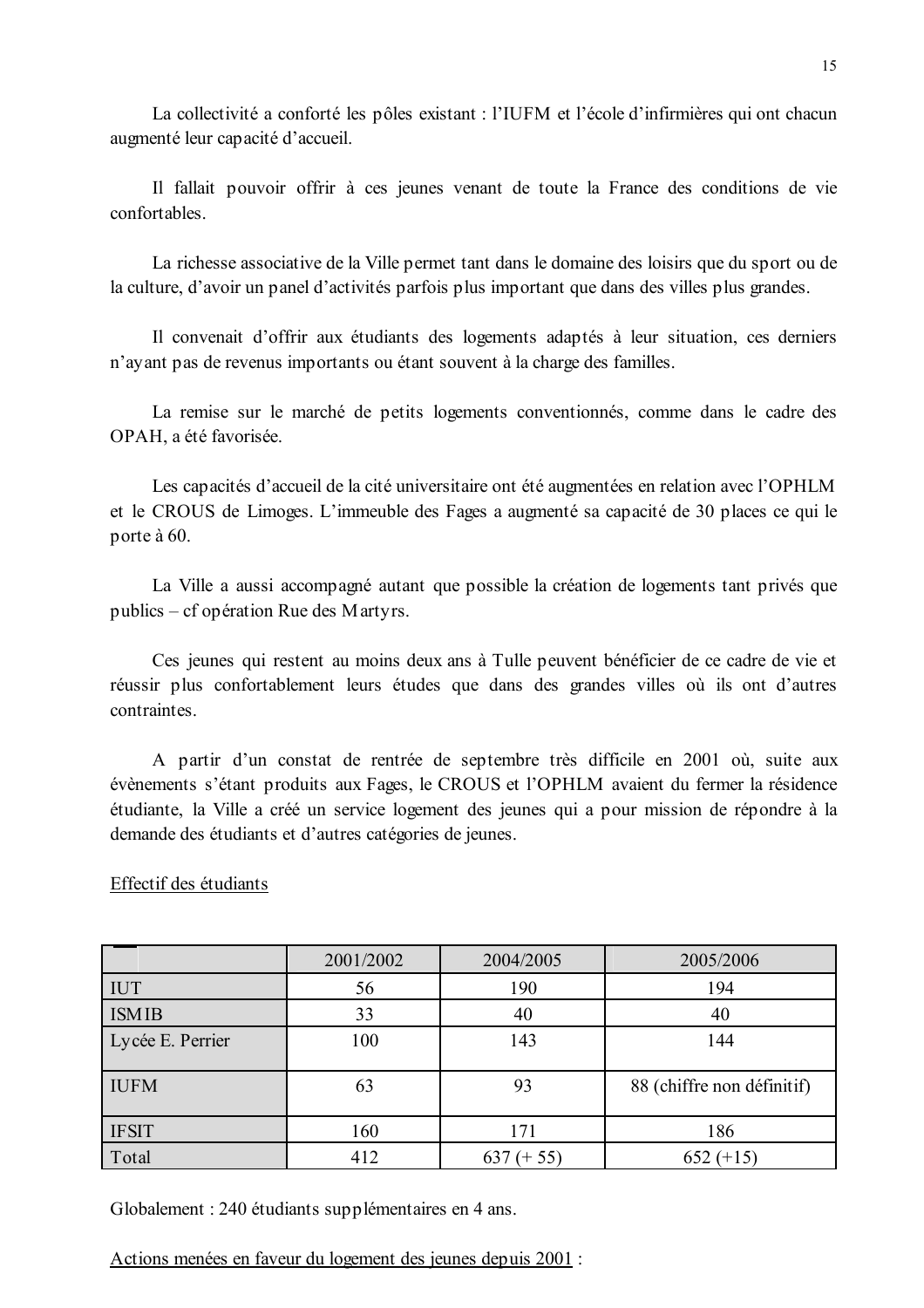- $-$  OPAH :
- Opération Polygone rue des Martyrs :
- Office HLM, les Fages :

 $60$  T1/T2 livrés 24 logements livrés 30 places supplémentaires CROUS dans 10 logements

114 logements nouveaux

Nouveautés à la rentrée 2005

- Opération 4M : 40 logements, tous livrés (50 % étudiants IUFM)
- Foyer de Souilhac : 12 logements (23 à terme)
- $-$  FIT $\cdot$
- $+$  14 avec les 65 places effectivement opérationnelles à compter d'octobre

 $+76$  logements

Depuis 2001 : 190 nouveaux logements mis en service

#### Service logements des jeunes

M is en service en 2002 – fréquentation en hausse :  $+$  200 personnes en 2005 dont 50 % hors du département.

Sur le 1<sup>er</sup> semestre : 300 offres de logements diffusées dont 1/3 par des privés et 2/3 par des agences.

Le Service Logement des Jeunes a accueilli au 1<sup>er</sup> semestre 2005, 300 offres de logement que les propriétaires mettent à disposition mais aussi plus de 200 personnes dont 50 % hors département.

Ce service est à destination des jeunes mais aussi des propriétaires qui commencent à se l'approprier. Les agences immobilières travaillent régulièrement avec le service.

L'accueil des jeunes professionnels ou en voie de professionnalisation est devenu une priorité car la Ville souhaite que les jeunes s'installent, fondent des familles et restent à Tulle.

Les jeunes qui trouvent un emploi à Tulle ont aussi des moyens limités et ont des besoins d'accompagnement pour réussir leur entrée dans la vie active.

Des services sont mobilisés pour les accompagner dans ce cheminement.

La Ville bénéficie aussi de l'aide précieuse de partenaires institutionnels et d'associations.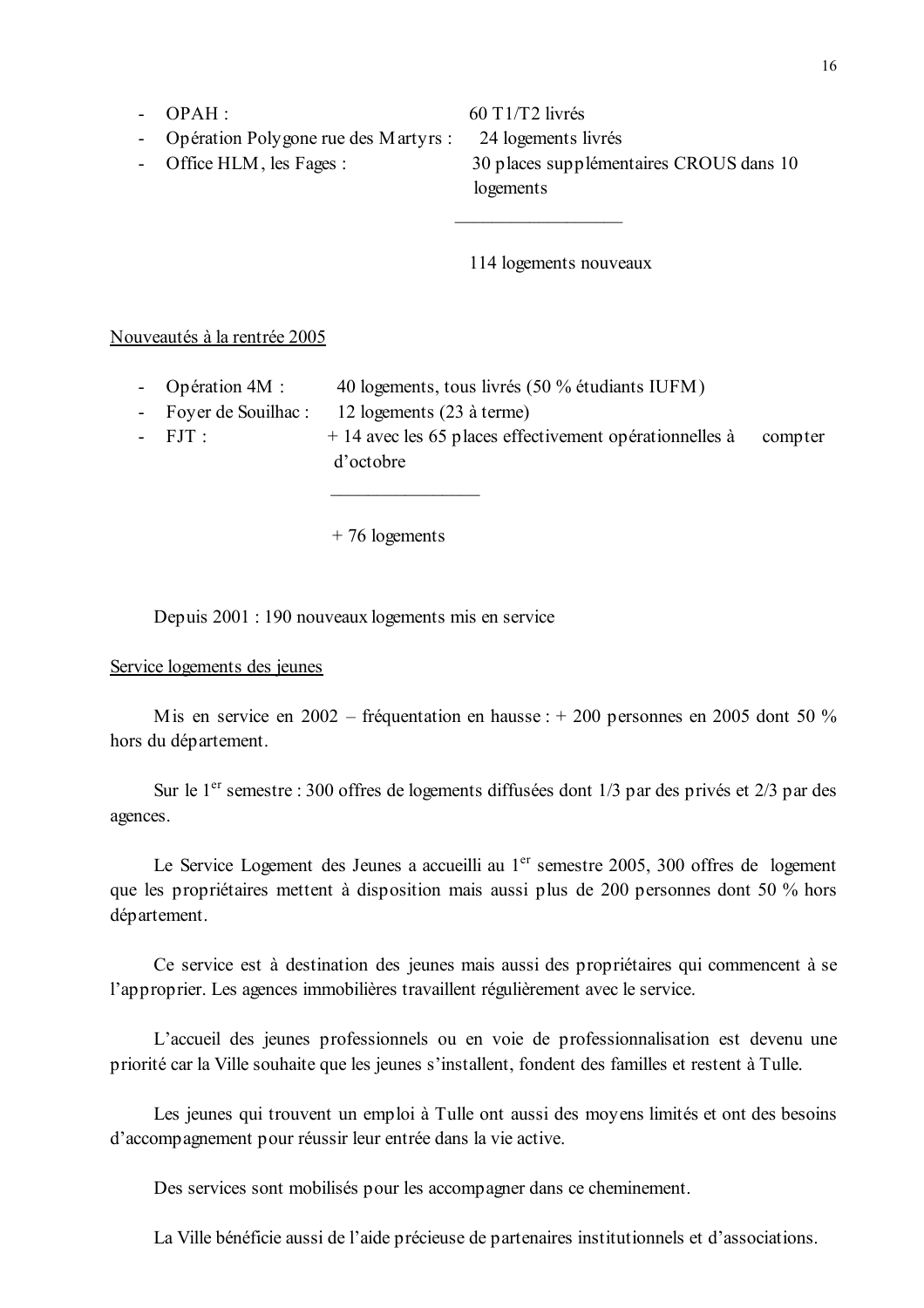Le Foyer du Jeune Travailleur est l'un des partenaires précieux de cette installation de jeunes puisqu'il les accompagne dans un moment charnière et leur permet d'accéder à des logements qui correspondent à leur niveau de vie.

Elle souhaite donner la parole à Pierre Laurichesse, Trésorier du Foyer du Jeune Travailleur et à Laurent Miroud, Directeur du Foyer du Jeune Travailleur pour qu'ils exposent la situation du Foyer à Tulle.

Monsieur Pierre LAURICHESSE remercie de pouvoir exposer brièvement cette situation.

La situation du Foyer du Jeune Travailleur est actuellement relativement difficile pour plusieurs raisons :

- il y a eu des changements de directeurs fréquents : trois directeurs en un an et donc des vacances au niveau de la Direction
- il y a eu au niveau du bâtiment de l'Estabournie, un retard dans la construction et dans l'aménagement des studios pour les jeunes
- - il y a eu une baisse de l'activité d'un ensemble de formations.

Cela a conduit dès 2004 le Foyer du Jeune Travailleur à se séparer d'un certain nombre de salariés

La conséquence est qu'en 2004, le déficit est de 150 000  $\epsilon$  et que pour 2005, il devrait avoisiner la même somme

Paradoxalement, la situation du fover s'appuie sur des structures qui sont beaucoup plus solides qu'il y a quelques temps, en particulier le centre de formation est maintenant dans des locaux qui appartiennent au Foyer du Jeune Travailleur et qui sont au Centre 19000, dans l'environnement de la Maison de la Solidarité.

L'aménagement du deuxième bâtiment de l'Estabournie va être terminé. Les jeunes vont pouvoir s'y installer mi-octobre.

Il y aura dans ces deux bâtiments 50 studios à destination des jeunes, dans des conditions de logement très correctes notamment par rapport à ce qui existe rue Anne Vialle.

Une nouvelle équipe de direction est installée depuis six mois et paraît faire du bon travail avec une réelle efficacité

La situation en 2006 devrait être encore difficile. Le Foyer du Jeune Travailleur espère s'approcher de l'équilibre. Il reste encore un point important, c'est la réalisation de la rue Anne Vialle.

Madame Janine PICARD dit que la réhabilitation de la rue Anne Vialle porte sur le fait que le Foyer du Jeune Travailleur a un conventionnement de 64 lits. L'Estabournie en compte 53. Il faut donc maintenir une partie de l'activité sur la rue Anne Vialle.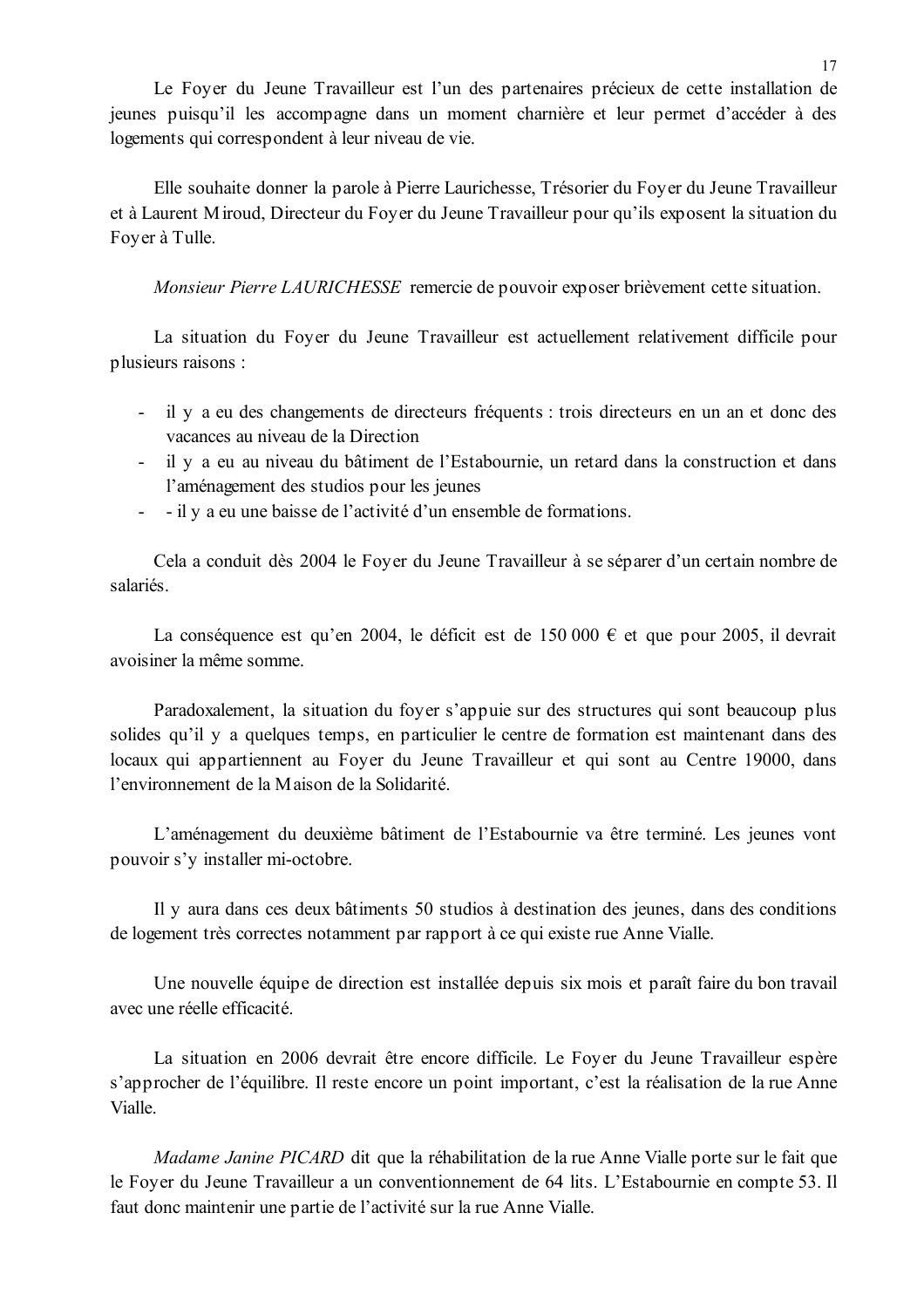Il est projeté de rénover le bâtiment en partie pour le mettre aux normes des logements actuels. Cela demande de monter un projet de restructuration important et suppose un engagement financier important.

Le souhait serait d'y mettre des jeunes qui sont déjà assez autonomes. Il y a aussi une forte demande des jeunes qui souhaitent des chambres plus modernes, celles-ci étant très petites. Cela concerne essentiellement les apprentis qui sont nombreux à Tulle et auxquels la formule « appartement » ne convient pas car ils sont présents environ une semaine par mois.

Il y a une forte demande de chambres mais aussi en service repas.

Le Foyer du Jeune Travailleur souhaiterait maintenir cet outil rue Anne Vialle qui est en centre ville

*Monsieur Michel CAILLARD* dit qu'il est important que le Foyer du Jeune Travailleur puisse répondre à la demande sur le secteur sur lequel il intervient.

Il y a quelques mois, il avait été informé des difficultés de gestion connus par le Foyer du Jeune Travailleur. Il est important d'en sortir compte tenu de ce que représente ce Fover sur la Ville de Tulle.

Il demande, suite aux difficultés relatées par les membres du Conseil d'Administration, quelle est la situation du Foyer du Jeune Travailleur, situation présentée comme sensible à l'époque.

*Monsieur LAURICHESSE* dit que le Foyer du Jeune Travailleur ne connaît pas de problème pour le moment au vu de sa trésorerie. L'Association arrive à payer ses dépenses.

Or, il est vrai que la situation ne peut pas perdurer comme cela.

Jusqu'en 2004, la situation était équilibrée. A partir de 2004, il y a eu un déficit de 150 000  $\epsilon$ .

Le déficit va effectivement être cette année encore de 150 000  $\epsilon$ .

Le Foyer du Jeune Travailleur a passé des périodes difficiles sans directeur, ni directeur adjoint. Les membres du Conseil d'Administration ont quand même réussi à faire face.

En matière de comptabilité, le compte 2004 a été approuvé, certifié par des experts comptables.

Il n'y a pas de problème au niveau de la transparence de la gestion.

Il y a un déficit et des problèmes réels.

Monsieur Michel CAILLARD demande si les programmes de formation organisés par le Foyer du Jeune Travailleur n'ont pas été pénalisés par cette situation.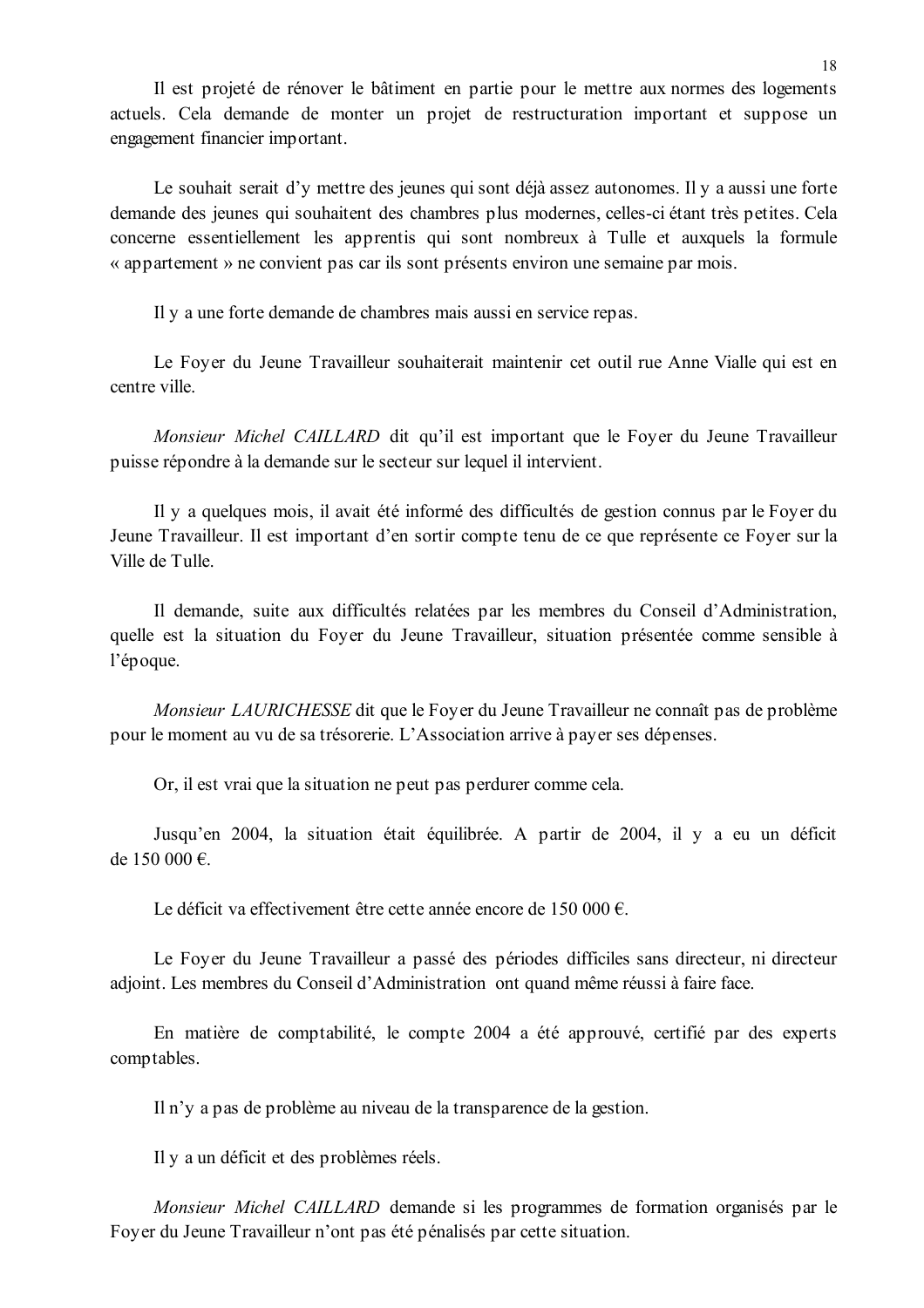Monsieur LAURICHESSE pense qu'ils l'ont été du fait qu'il n'y avait pas pendant un certain temps de directeur.

Le Fover du Jeune Travailleur avait dû à cette époque, se séparer de quelques salariés de façon à diminuer les charges.

Monsieur Michel CAILLARD demande combien d'élus du Conseil municipal siègent au sein du Conseil d'Administration du Foyer du Jeune Travailleur.

Madame Magali LACHASSAGNE dit que deux élus y siègent : elle-même et Jean-Louis SOULIER, Monsieur DIEDERICHS y siégeant à titre personnel.

Monsieur Francois HOLLANDE dit qu'il s'agit d'une association indépendante de la Commune à l'égard de laquelle la Commune doit être solidaire pour favoriser l'accueil des jeunes.

Le nombre de places doit être maintenu voire augmenté de façon à avoir une capacité d'hébergement.

De plus, le fover doit pouvoir dégager des movens pour la formation autant qu'il est possible.

La Ville essaie de soutenir le Foyer du Jeune Travailleur autant qu'elle le peut.

Les conditions difficiles connues par le Foyer sont liées au changement de Directeur, au fait que les hébergement avaient beaucoup vieilli, qu'ils n'étaient plus adaptés aux demandes des jeunes ce qui générait un taux de fréquentation moins élevé que celui espéré.

La formule « foyer » est à reconsidérer. Il faut moderniser. Ce qui va être fait à l'Estabournie va changer l'impression qu'il était possible d'avoir du Foyer du Jeune Travailleur.

Il est bien que soient menés des travaux rue Anne Vialle.

Il y a maintenant aussi le fait que les apprentis ou les jeunes ne vont pas spontanément vers le Foyer du Jeune Travailleur.

Monsieur LAURICHESSE observe qu'il y a cependant beaucoup de demandes qui ne peuvent être satisfaites.

Monsieur MIROUD ajoute qu'il y a des demandes directes pour venir au Foyer.

Cela concerne les plus jeunes.

Madame Magali LACHASSAGNE dit que suite aux difficultés liées à la vacance de Direction subies par le Foyer du Jeune Travailleur, l'accueil, l'encadrement, l'accompagnement des jeunes se sont poursuivis.

La formation a fait les frais de la baisse des effectifs et des problèmes au niveau de la direction mais l'accueil des jeunes a toujours été satisfait.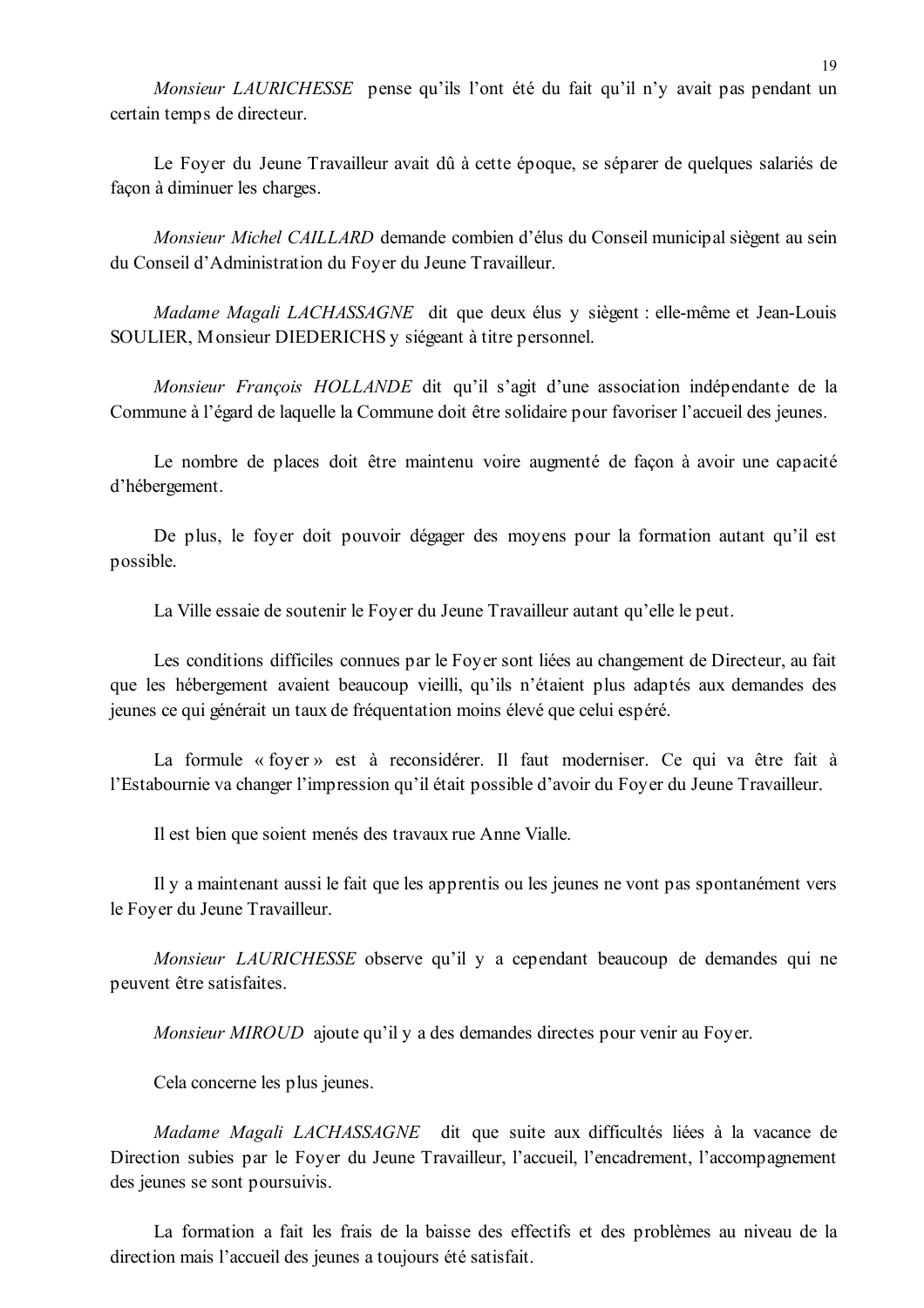Il y a sur le marché privé et sur le marché public de la Ville de petits appartements. L'offre étant plus grande, les jeunes se dispersent davantage. Les jeunes les plus autonomes vont vers des appartements HLM ou privés.

Les plus jeunes ou ceux qui sont en formation en alternance demandent un accueil au Fover du Jeune Travailleur

Elle indique que le Foyer accueille des apprentis lorsqu'ils sont en formation scolaire, mais aussi lorsqu'ils travaillent à Tulle dans le cadre de leur apprentissage.

C'est le Foyer du Jeune Travailleur qui répond à leurs attentes.

Monsieur Christian PRADAYROL dit que les difficultés du Foyer du Jeune Travailleur étaient peut être aussi liées à des investissements immobiliers hasardeux.

Il serait intéressant de savoir quelle politique le Foyer du Jeune Travailleur envisage de mener et quand est-ce qu'il envisage un retour à l'équilibre.

Il demande si le Foyer du Jeune Travailleur a la certitude d'arriver à un taux de remplissage de 100 % avec ses 64 chambres.

Il a été mentionné que la restauration allait être de nouveau développée alors qu'il semblerait que les habitudes et comportements des jeunes changent.

Il faudrait des programmes de formation plus nombreux pour pouvoir remplir le Foyer du Jeune Travailleur

Monsieur MIROUD répond que le programme de formation n'est pas forcément lié aux gens hébergés.

Le taux d'occupation est actuellement de 91 % malgré une année très difficile avec deux mois d'inactivité.

La demande est permanente. Chaque semaine le Foyer du Jeune Travailleur reçoit 10 à 15 personnes recherchant un logement de ce type là avec la possibilité de consommer un repas sur place le soir.

Il rappelle qu'il est possible pour des personnes externes au foyer de manger tous les jours au Foyer. Le prix des repas est modeste.

Les jeunes sont demandeurs de la prestation repas.

En ce qui concerne la stratégie de redressement, le Foyer est en train de revoir toute l'organisation du travail; la partie financière avec un système de financement le plus clair possible, une gestion analytique. Il est envisagé d'étendre la démarche qualité, qui avait été mise en place au niveau de la formation uniquement au départ, à l'ensemble du foyer.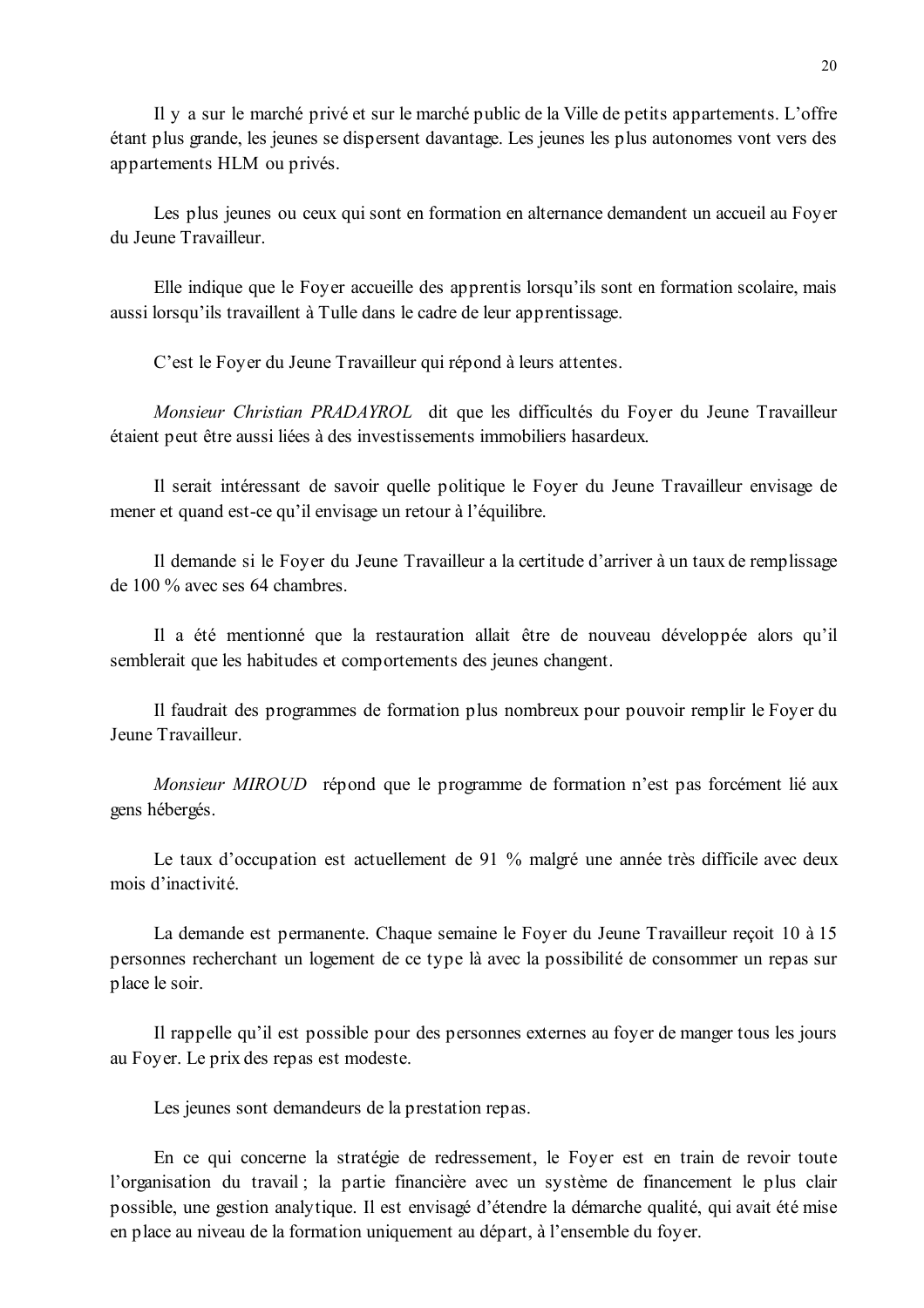Monsieur François HOLLANDE dit qu'il est plutôt rassuré sur les décisions prises au sein du foyer car il y avait des inquiétudes.

Des choix d'investissement avaient été faits et il aurait pu v avoir une structure connaissant des déséquilibres.

Il y a un effort de redressement. Il faudra l'accompagner.

 $APPROIIVE$  $\partial$ 

#### l'unanimité

# Rapporteur: Madame Catherine CHAUMEIL - Information sur la restructuration du Foyer Logement

Madame Catherine CHAUMEIL dit que du 16 au 19 Août, l'ensemble des résidents du Foyer Logement de Souilhac a déménagé au Foyer de la Poste grâce à l'aide précieuse et efficace des Services Techniques et du personnel du Centre Communal d'Action Sociale très mobilisés.

L'OPHLM a engagé cette rénovation il y a plus d'un an pour un coût total de travaux de 600 000 €. Ces travaux ont porté sur le gros œuvre, l'étanchéité, les serrureries, les menuiseries intérieures, les revêtements de sols, les peintures, le papier peint, la plomberie, les sanitaires, la climatisation, le ravalement des facades et des travaux divers.

Le Centre Communal d'Action Sociale a pour sa part investi près de 9 000  $\epsilon$  pour l'équipement de la salle de restauration, des salles de bain et l'aménagement du bureau de la directrice.

Ces travaux ont permis de mettre le bâtiment en conformité, aux nouvelles normes de sécurité et de l'adapter aux besoins des personnes âgées.

Les appartements sont mieux équipés à présent. Les cuisines comprennent un frigo, un évier inox et une plaque chauffante qu'ils n'avaient pas. Ils bénéficient d'une douche contre seulement un lavabo auparavant.

A ce jour, seul un logement n'est pas terminé ainsi que les sanitaires du rez-de-chaussée et du 1<sup>er</sup> étage.

24 locataires occupent le foyer qui sera complet le 1<sup>er</sup> Octobre.

Les logements se répartissent en 5 T2 chacun de 47 m<sup>2</sup> (loyer et charges : 435  $\epsilon$ ) ; 4 T1 bis de 35 m<sup>2</sup> (loyer et charges : 345  $\epsilon$ ); 15 T1 de 27 m<sup>2</sup> (loyer et charges : 300  $\epsilon$ ).

67 % des résidents bénéficient de l'APL. Seule la consommation d'électricité est à régler en plus du loyer pour un prix de 10 centimes d'euro par Kw/heure sans TVA et sans abonnement.

Il y a une liste d'attente de 10 personnes. Depuis les différents articles de la Presse, de nombreuses personnes ont téléphoné pour demander des renseignements.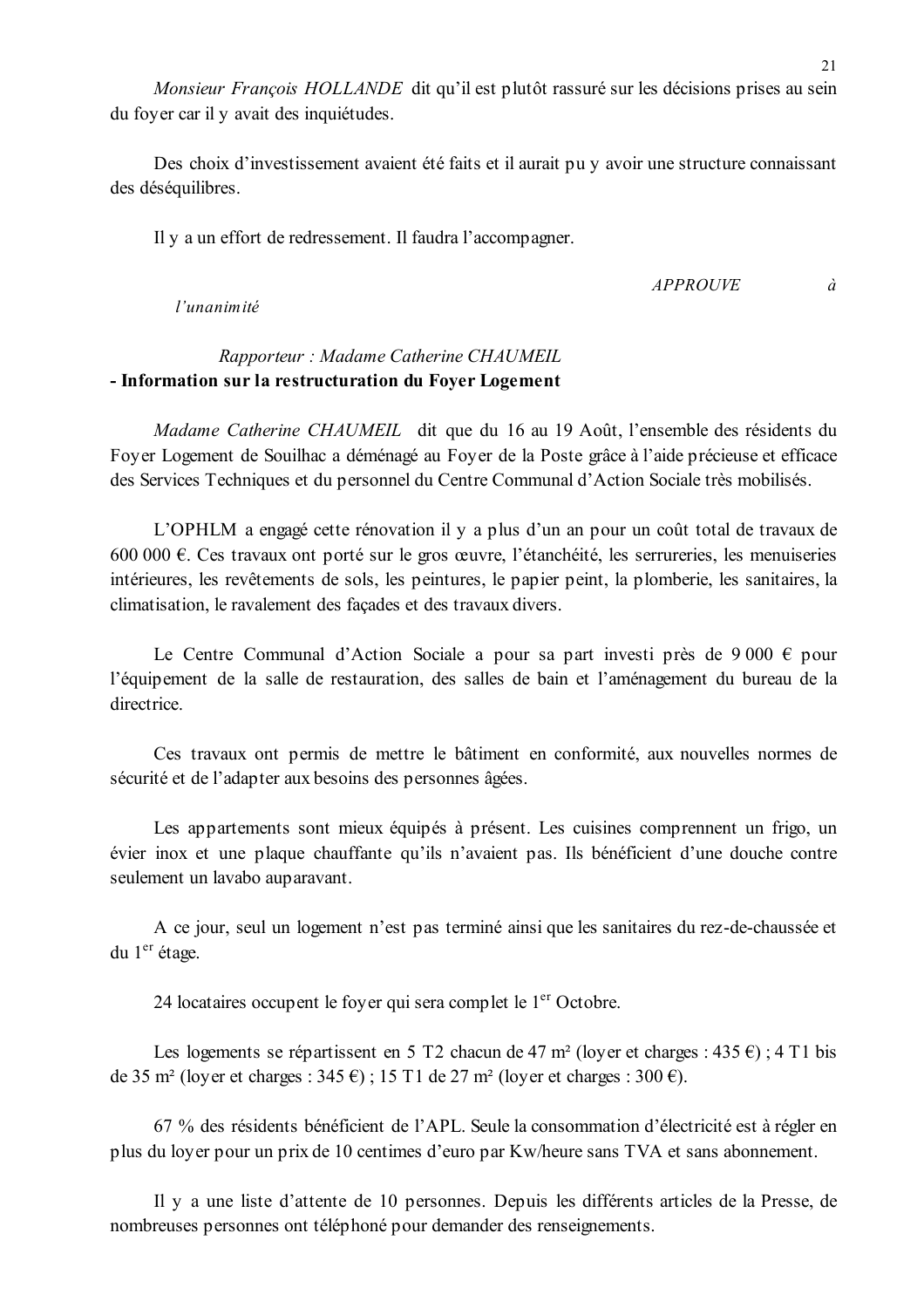L'ancien numéro de téléphone n'a pas pu être gardé. Le nouveau numéro est le 05 55 20 21 14

Les services techniques vont procéder à la mise en place d'un petit espace d'agrément devant le foyer avec des bancs, des arbres et garde-corps identiques à ceux des quais.

Les personnes âgées ont bien réagi face à ce grand bouleversement que représente un tel déménagement et l'on note une grande satisfaction de leur part d'être revenus vers des appartements plus beaux et surtout plus confortables.

Le fait d'avoir réintégré le centre ville est très important. Les résidents sortent beaucoup plus qu'à Souilhac pour le marché, la promenade ... ce qui est un très bon point pour prévenir leur dépendance.

Pour conclure, Madame Janine PICARD tient à ce que soit souligné, en ce qui concerne le Centre Communal d'Action Sociale, que depuis juin 2001 l'actuelle municipalité a terminé et équipé la Maison des Enfants en assurant le fonctionnement avec cinq agents supplémentaires, a installé le CCAS dans des locaux neufs à la Maison de la Solidarité et a contribué à la rénovation par l'OPHLM du fover logement de la Poste pour 24 résidents.

L'inauguration du Foyer aura lieu courant Octobre.

Monsieur François HOLLANDE demande pourquoi un logement n'est pas occupé.

Madame Catherine CHAUMEIL indique qu'il reste des travaux à effectuer au niveau sanitaire

Monsieur Jean-Paul DEVEIX indique que la personne qui doit occuper ce logement habite actuellement dans sa famille HLM Ste Claire.

Madame Catherine CHAUMEIL dit que le foyer sera complet le 1<sup>er</sup> Octobre 2005.

*Monsieur François HOLLANDE* dit que d'autres demandes n'ont pas pu être satisfaites.

Monsieur Michel CAILLARD demande qui occupe actuellement le Foyer de Souilhac.

Monsieur Jacques MARTHON dit que le Foyer de Souilhac est redevenu un immeuble « normal » occupé par des gens âgés et des jeunes.

Dans la mesure où ce bâtiment a été libéré par les personnes âgées depuis peu, il y a quelques travaux à réaliser de façon à ce que cet immeuble puisse accueillir un maximum de familles et de jeunes en mettant en conformité les logements. Il y a aujourd'hui des sanitaires sur les palliers, des logements sans salle de bain.

Monsieur Francois HOLLANDE demande combien de logements y sont aujourd'hui occupés.

Monsieur Jean-Paul DEVEIX répond que 10 logements sur 36 sont occupés.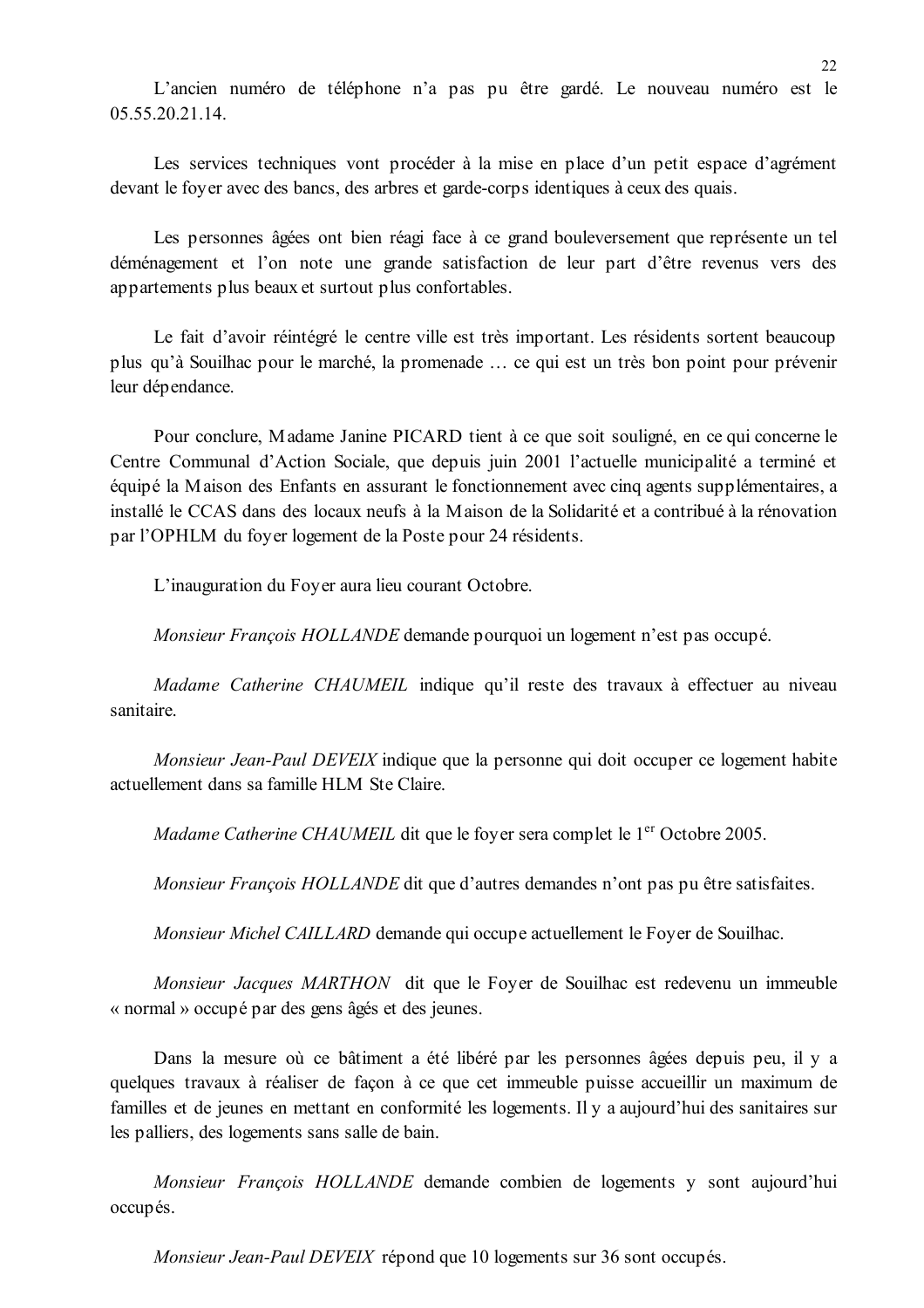Monsieur Jacques MARTHON dit qu'il n'était pas possible de réaliser ces travaux tant que les logements étaient occupés.

Monsieur François HOLLANDE dit qu'avant il n'y avait pas beaucoup de demandes. Aujourd'hui les logements sont confortables et cela est beaucoup plus attractif.

Il n'est pas possible de créer un deuxième foyer logement car cela supposerait d'y mettre le personnel correspondant, ce qui aurait un coût.

Madame Dominique GRADOR demande quelle est l'augmentation du prix du loyer.

Madame Catherine CHAUMEIL dit que le lover des F1 est passé de 218  $\epsilon$  à 310  $\epsilon$  et le F1 bis de 245 à 345  $\epsilon$ .

Cela comprend tous les services apportés aux résidents.

De plus, la plupart des résidents bénéficient de l'allocation logement.

*Monsieur Jacques MARTHON* dit qu'il ne faut pas raisonner en terme de loyer car les prestations dispensées par le Centre Communal d'Action Sociale sont aussi à prendre en compte.

Il y a une présence permanente de personnel, une écoute.

Monsieur François HOLLANDE dit que les services à la personne sont très précieux. C'est ce qui génère des demandes. Il faudra voir comment traiter ces demandes dans l'avenir. Il a été rendu service aux résidents de manière satisfaisante. Il faut en remercier Janine PICARD et l'OPHLM qui est propriétaire de ces locaux.

Rapporteur: Monsieur Philippe BERNIS

### 2- Economies d'énergie

- a- Programme d'économies d'énergie Opération Objectif Energie : 20%
	- Décision afférente à la réalisation de cette opération
	- Demande de subvention à la Région et à l'ADEME  $\omega_{\rm{eff}}$

Monsieur Philippe BERNIS dit que le grand principe des économie d'énergie est d'éviter d'augmenter la charge en CO2 émis par la Ville et toutes les collectivités.

« L'opération objectif énergie : - 20 % » est initiée par le Conseil Régional et l'ADEME Limousin qui ont proposé à toutes les collectivités de la Région Limousin de se porter volontaires pour une opération d'économie d'énergie.

Parmi toutes les collectivités, 10 vont être retenues. La Ville de Tulle devrait être retenue.

Les Collectivités reconnues pilotes pour cette opération bénéficieront d'un accompagnement plus spécifique par les servies de la Région et de l'ADEME.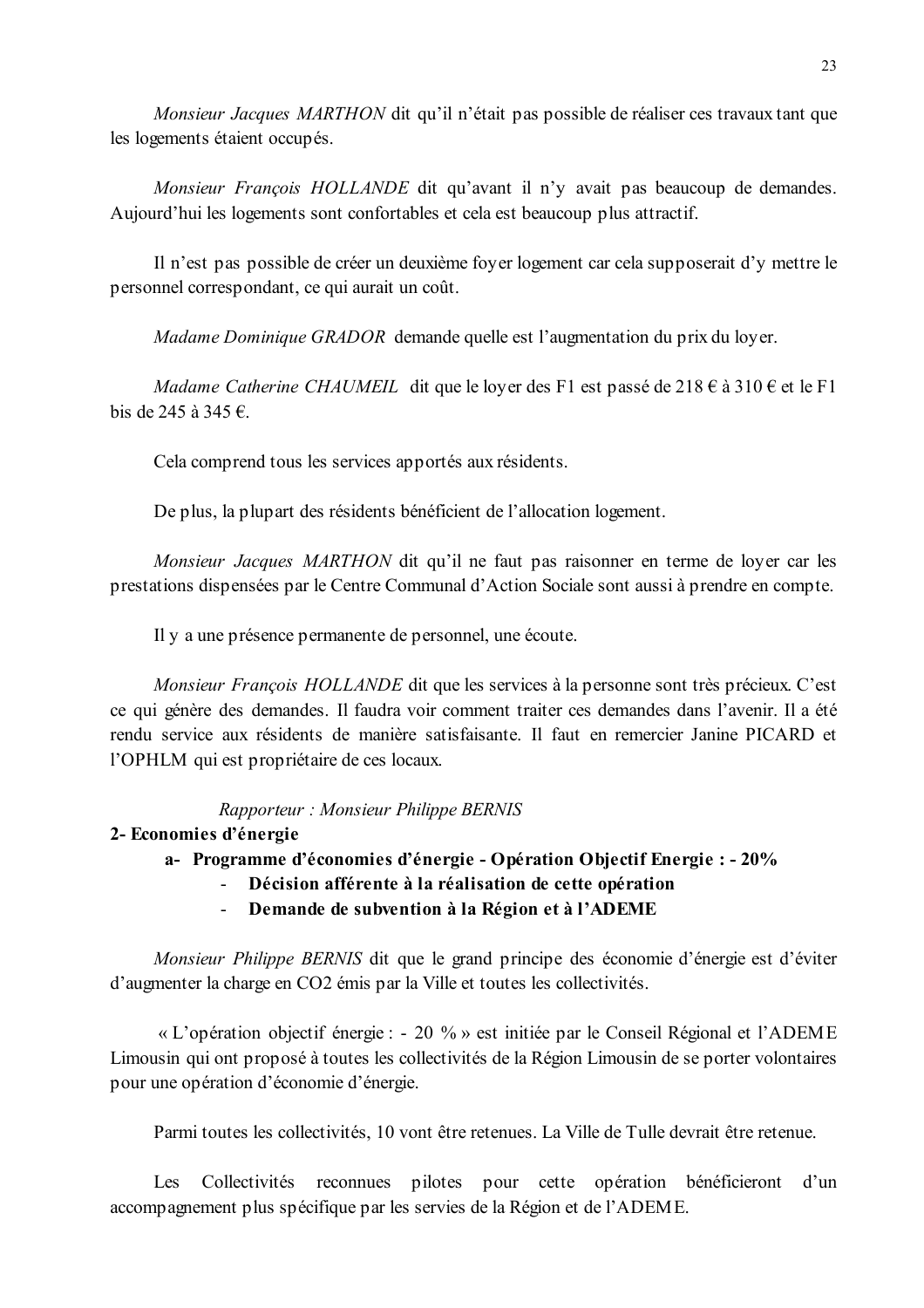L'ADEME et la REGION LIMOUSIN proposent à dix collectivités volontaires sur le territoire régional de mieux gérer leur consommation d'énergie.

Pour répondre à cette préoccupation, la REGION et l'ADEME, dans le cadre de leur partenariat avec les collectivités, ont décidé de leur proposer un dispositif technique et financier personnalisé.

Afin de respecter le Cahier des Charges de l'opération, les collectivités devront faire réaliser par un bureau d'études expert un diagnostic énergétique qui devra comporter 3 phases :

- phase 1 relevé - examen et description des locaux ou équipements site par site
- phase 2 exploitation et traitement des données recueillies avec mise en évidence des améliorations économies et temps de retour à réaliser avec indication des coûts par site
- phase 3 proposition de programmes de travaux chiffrés site par site avec mise en place d'un outil de suivi des consommations

Cette opération "OBJECTIF ENERGIE : - 20 %" apportera aux collectivités pilotes refenues ·

- $\rightarrow$  une prestation personnalisée réalisée par un expert reconnu sur la base d'une liste d'experts qualifiés référencés par l'ADEME
- $\rightarrow$  une subvention à hauteur de 70 % de l'étude diagnostic sur des fonds Programme Energies Renouvelables Limousin et Lutte Contre l'Effet de Serre (PERLLES)
- $\rightarrow$  un accompagnement dans la démarche par les services de la Région et de **l'ADEME**

La Ville de TULLE, soucieuse de s'inscrire dans une démarche de contrôle des consommations et d'économies d'énergie, décide de poser sa candidature à cette opération.

Les secteurs proposés à diagnostic seront :

 $\rightarrow$  les chaufferies communales et celles du C.C.A.S.

Les services techniques de la Ville ont établi une liste de tout ce qui était équipement de chauffage.

A partir de là, ils vont déterminer la consommation.

A partir de cet état 0, la Ville aura des pistes pour arriver à ces économies d'énergie.

 $\rightarrow$  l'électricité des bâtiments communaux Intuitivement, il est possible de faire des économies.

 $\rightarrow$  l'éclairage public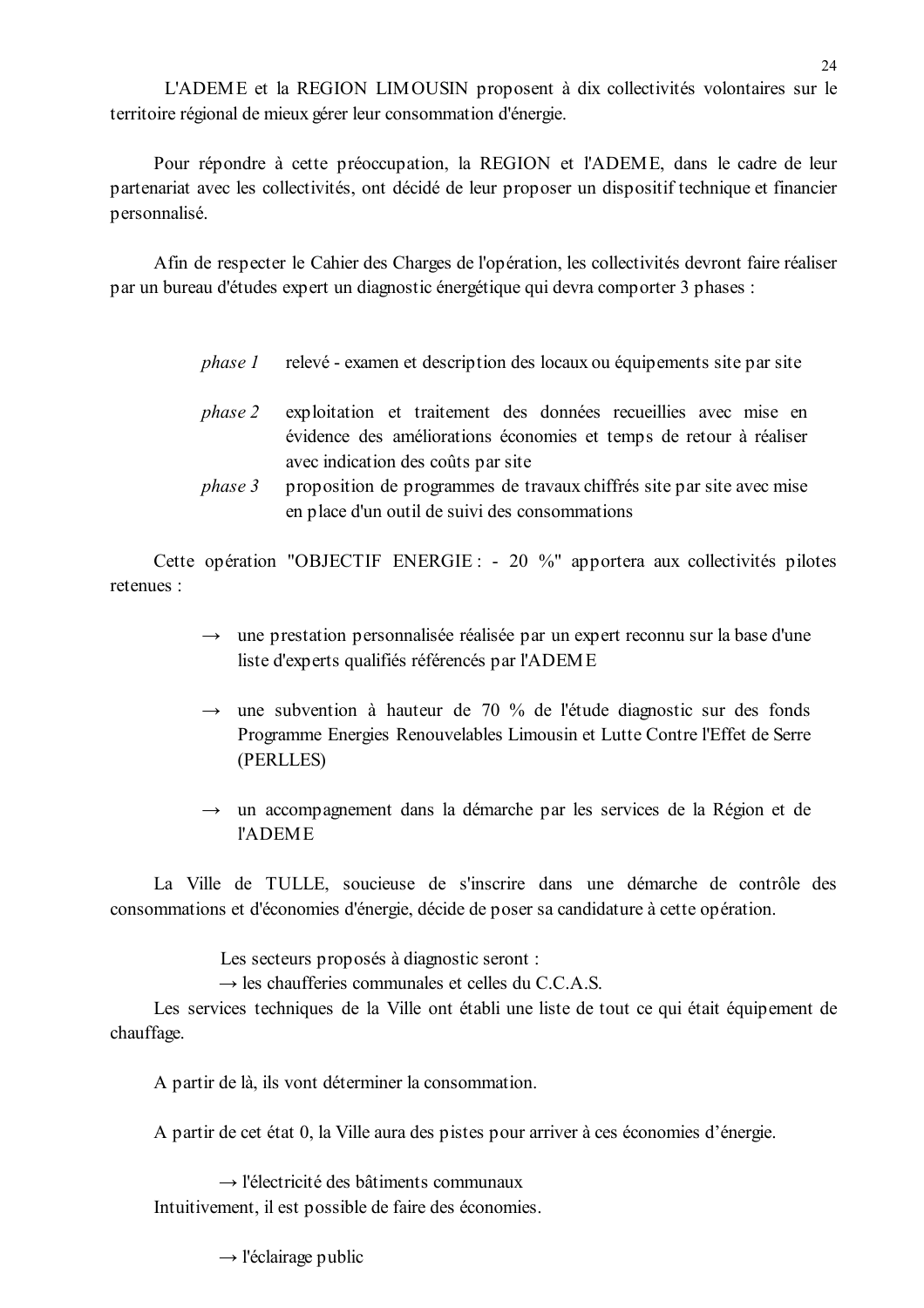Les services techniques ont déjà fait des économies dans l'achat de lampes spéciales.

Il a été procédé à une consultation qui a eu lieu début Septembre

Le bureau d'études expert retenu après consultation par la Ville de TULLE sera le B.E.T SYNERGIE (Brive).

Ce bureau d'études offrait la prestation la mieux disante.

Le montant de l'étude diagnostic s'élève à : 28 228 H.T.

Il est proposé au Conseil Municipal de la Ville de TULLE de se prononcer sur la réalisation de l'opération "OBJECTIF ENERGIE : - 20 %" et de demander à la REGION et à l'ADEME du Limousin une aide pour son financement à hauteur de 70 % du coût de l'étude diagnostic.

Monsieur François HOLLANDE dit qu'il y a un consensus pour demander des soutiens. des concours, des subventions.

Monsieur Philippe BERNIS ajoute que les économies réalisées dans les bâtiments communaux correspondent à l'objectif de chacun. Cet objectif pourra être quantifié et identifié avec la délibération 2 b proposée.

> **APPROUVE**  $\hat{a}$

l'unanimité

#### b-Mise en place de la procédure Agenda 21

*Monsieur Philippe BERNIS* dit que la Communauté de Communes a depuis un peu plus d'un an lancé sa procédure Agenda 21 qui s'étend à l'ensemble des Communes du territoire de la Communauté et qui a été mise en place de façon assez novatrice puisqu'elle recherche des éléments volontaires au sein de la Communauté.

Il est proposé aujourd'hui de décliner à l'échelle de la Ville la procédure Agenda 21 c'est-àdire qu'il y a une sorte de subsidiarité entre la Communauté de Communes et la Ville de Tulle pour que la Ville s'empare de ses propres prérogatives.

Aujourd'hui, le constat environnemental mondial est tel que la nécessité d'avoir un autre mode de développement est évidente. Le réchauffement climatique est du à l'activité humaine et sa brutalité ne peut qu'avoir des conséquences négatives sur notre vie d'aujourd'hui et sur la vie de nos descendants

Préserver l'environnement, permettre un développement économique, améliorer nos rapports sociaux, satisfaire nos besoins présents tout en permettant aux générations futures de subvenir aux leurs, sont des priorités et doivent être au coeur des politiques tant locales que nationales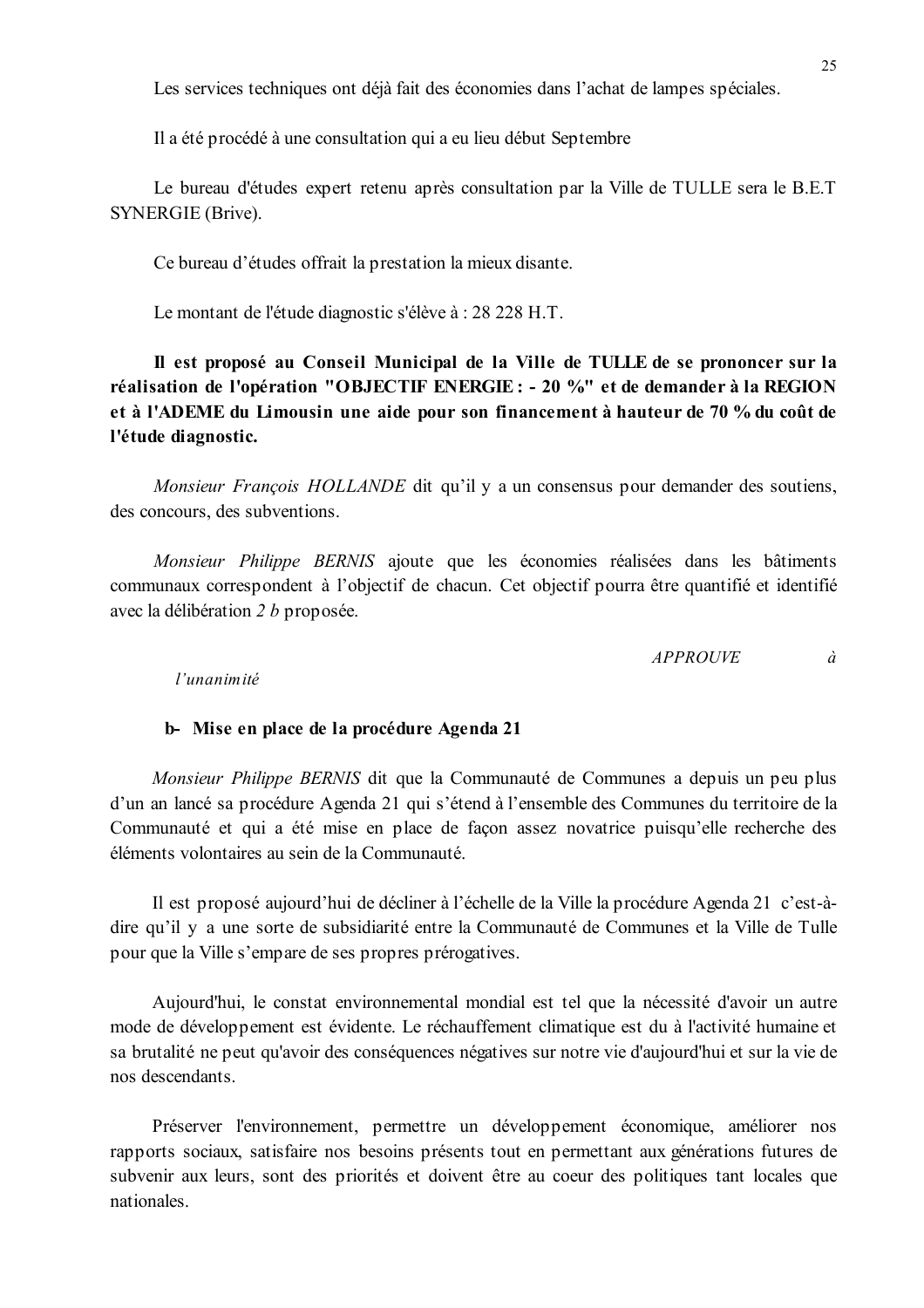Cette approche nouvelle est nommée Développement Durable, elle découle des différents sommets de la Terre (dont celui de RIO en 1992) et se traduit par la mise en place à tous les échelons de la vie administrative d'« Agendas 21 ».

Cela concerne aussi les objectifs sur les émissions de CO2 pour lutter contre le réchauffement climatique.

L'agenda 21 est un guide déclinant toutes les actions menées par une collectivité locale et définissant la facon d'agir au regard d'impératifs environnementaux, sociaux, économiques et dans un principe de bonne gouvernance.

Pour élaborer un tel document, il est nécessaire d'agir avec une large concertation et des objectifs partagés par tous les acteurs de la collectivité locale. Dans le cas de TULLE. l'élaboration d'un Agenda 21 ne sera vraiment efficace que s'il est porté tout à la fois par les habitants, les associations locales, les services de la ville,... et bien sûr les élus.

Pour mener à bien cette tâche, il est nécessaire d'avoir tout d'abord une photographie la plus fine possible de l'état existant avec une analyse de chaque action menée par la ville passée au crible du développement durable pour ensuite élaborer ce guide pratique définissant ce qu'il convient de faire et dans quel esprit.

Cette démarche devra se faire collégialement par la mise en place d'un groupe de travail "Agenda 21" regroupant élus, agents municipaux, acteurs de la vie associative, etc... L'intervention d'un intervenant chargé d'animer et de coordonner le groupe de travail "Agenda 21" est indispensable pour avoir à la fois un regard extérieur et critique.

La délibération qu'il convient de prendre aujourd'hui est une délibération sur le principe même d'élaboration d'un Agenda 21. Il est proposé au Conseil municipal d'autoriser le Maire à rechercher tous les financements possibles notamment pour la rémunération de la prestation de l'intervenant extérieur. Après contact, avec les différents financeurs, il serait possible d'obtenir des subventions couvrant 80 % de la dépense d'ingénierie nécessaire en sollicitant les fonds européens (leader plus), la Région et l'ADEME.

Cette procédure sera réalisée en concordance avec la Communauté de Communes qui a déjà lancé un agenda 21.

Monsieur François HOLLANDE dit qu'il s'agit d'un beau projet mais cette action suppose de bénéficier des financements indispensables.

Il y a des fonds qui sont dédiés à ce type de sujets et de dossiers. Il s'agit pour le moment de les solliciter

Monsieur Philippe BERNIS ajoute qu'a été évoqué un projet sur la zone de la Montane. Il y a un renchérissement du coût de l'essence.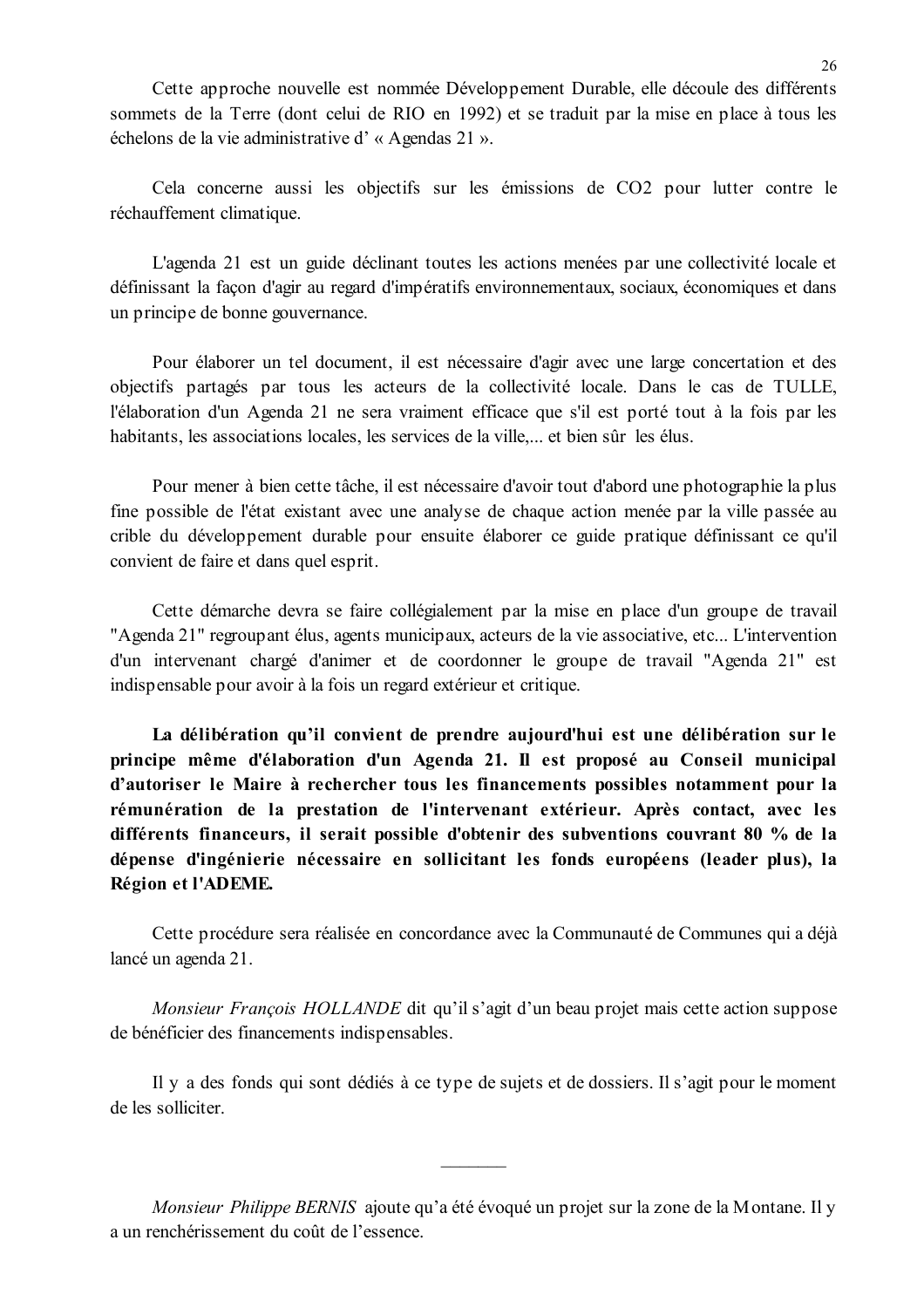Il y a un problème sur les énergies fossiles, un problème de stock, de pérennité des énergies fossiles. Il y a aussi un problème d'utilisation intensive des énergies fossiles en particulier pour le transport. Dans ce sens là, les gens qu'il représente au sein du Conseil municipal sont très septiques sur l'installation d'une entreprise de logistique dont l'un des objectifs commerciaux est de favoriser tous les transports.

Il est objecté qu'il y a le transport par la voie ferrée. Or, ce n'est pas celui qui est privilégié actuellement et cela ne peut être que déploré.

C'est le transport routier qui est de mise.

Le transport routier est une des sources d'émission de gaz à effet de serre entraînant un réchauffement climatique très important.

Il est septique sur le respect d'un principe de développement durable lorsque sont mis en place des entrepôts de logistique.

Il en parlera davantage au sein du Conseil Communautaire qui est le lieu de décision dans ce domaine.

Monsieur François HOLLANDE dit que cette position méritait d'être livrée pas seulement au nom des Verts mais aussi des concitoyens qui s'interrogent sur la pertinence de ce type de structure.

> *APPROUVE*  $\dot{a}$

l'unanimité

# Culture -

# Rapporteur: Monsieur Pierre DIEDERICHS - Les 7 Collines - Bilan et perspectives (voir document en annexe)

*Monsieur Francois HOLLANDE* dit qu'il est apparu opportun d'avoir une vision du bilan et de ce qu'il serait possible, à travers une convention, de formaliser pour les trois prochaines années.

Solange Charlot, Directrice ; Jean-Marie Barthoumeyrou, Président de l'Association vont intervenir.

Monsieur Pierre DIEDERICHS ajoute que la volonté de la Ville est que des structures qui sont des équipements structurant de la Ville sur le plan culturel mais qui ne sont pas directement des services municipaux puissent donner une information au Conseil municipal dans la mesure où la Ville de Tulle est le principal financeur et où ces éléments sont les piliers de la vie culturelle locale

Cela a été déjà fait pour la SMAC. Périodiquement, il est nécessaire que cette information soit donnée par d'autres équipements.

Ce sera le cas prochainement pour la Cité de l'Accordéon.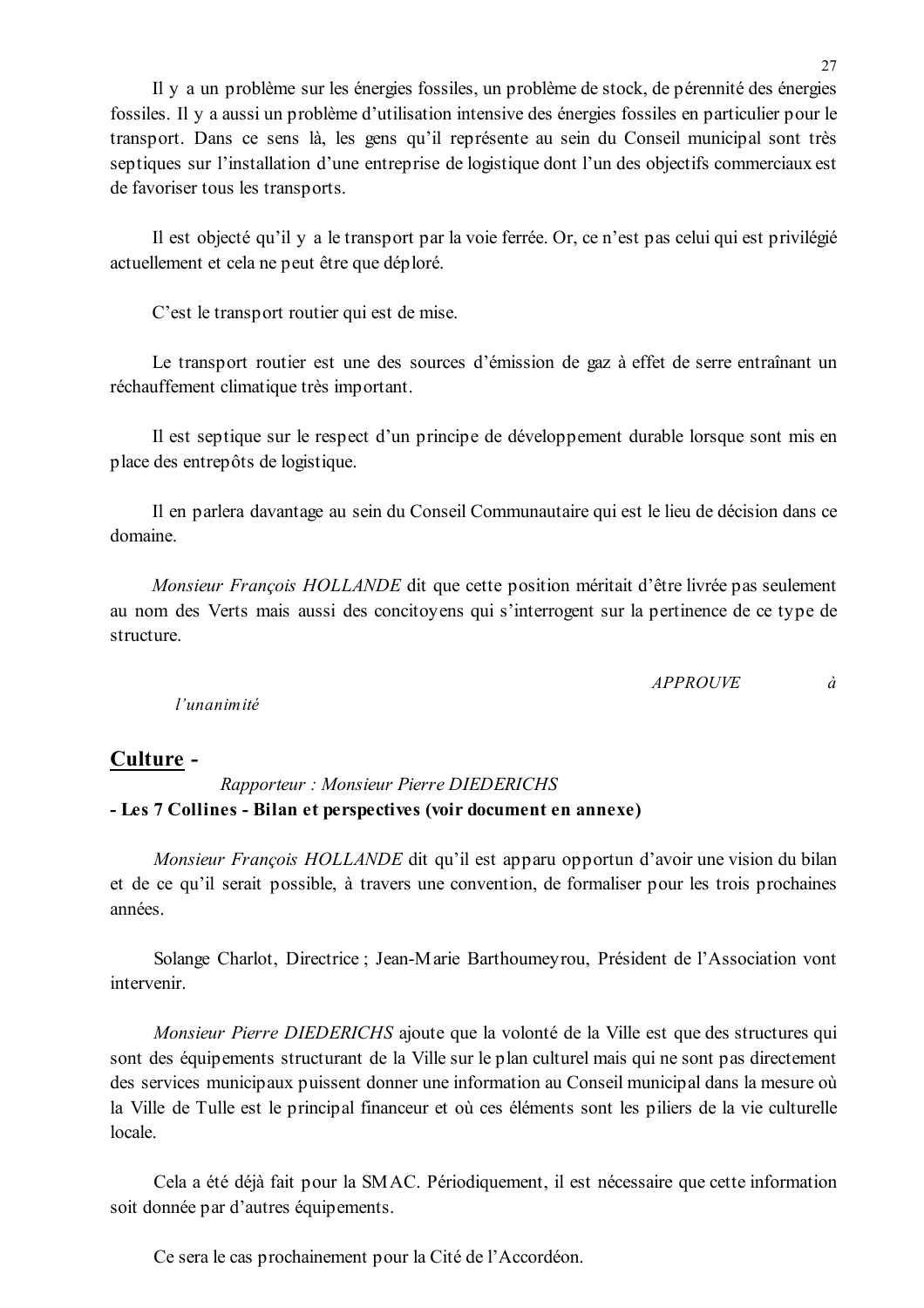Il rappelle que le Conseil municipal est représenté au Conseil d'Administration des 7 Collines par trois conseillers municipaux désignés qui sont Monsieur Wuyts, Madame Ibarz, Monsieur Dussourd, lui-même représentant le plus souvent Francois Hollande.

Par ailleurs, le Conseil municipal désigne trois membres associés qui ne sont pas des élus mais qui sont jugés impliqués dans la vie culturelle locale à divers titres.

Le mandat de l'un de ses membres est arrivé à échéance il y a quelques mois. Les deux autres membres : Madame Magry et Monsieur Feydeau sont en cours de mandat.

Par contre, le mandat de Monsieur Barthoumeyrou est arrivé à échéance. Le mandat de membre associé est renouvelable une fois

Il ajoute que l'association les 7 Collines est installée dans des locaux nouveaux qui ont été réalisés par la Ville dans l'immeuble Pommet qui a été une avancée importante pour la structure à la fois de par sa proximité avec le Théâtre et par la qualité de locaux fonctionnels.

Le Conseil municipal n'a pas eu l'occasion de visiter ces locaux. Il serait intéressant de le faire. Une invitation sera faite dans quelque temps.

Madame Solange CHARLOT dit que l'association Les 7 Collines a un contrat de scène conventionnée avec l'Etat et un contrat pluriannuel et pluripartite avec les autres collectivités qui le finance : la Ville de Tulle, la Région et depuis 1997 le Département de la Corrèze.

Son intervention va porter sur trois points : l'axe artistique et la fréquentation publique. l'insertion dans la vie locale, la structure de l'entreprise : organigramme et budget.

### - L'axe artistique et la fréquentation

L'axe artistique a été dès le début de sa mission et sur sa proposition, pluridisciplinaire.

La programmation artistique est très diversifiée.

L'association propose des programmes dans toutes les disciplines du spectacle vivant.

Les choix couvrent des champs esthétiques très divers.

Ils juxtaposent volontairement des spectacles exigeants et des spectacles d'accès beaucoup plus large.

Cette diversité correspond toujours à une qualité. Elle permet aussi d'élargir le rayonnement public et de conserver un niveau de référence nationale à l'établissement.

La majorité des spectacles sont payants mais les 7 Collines offrent des manifestations en accès libre : lectures spectacles, scènes ouvertes.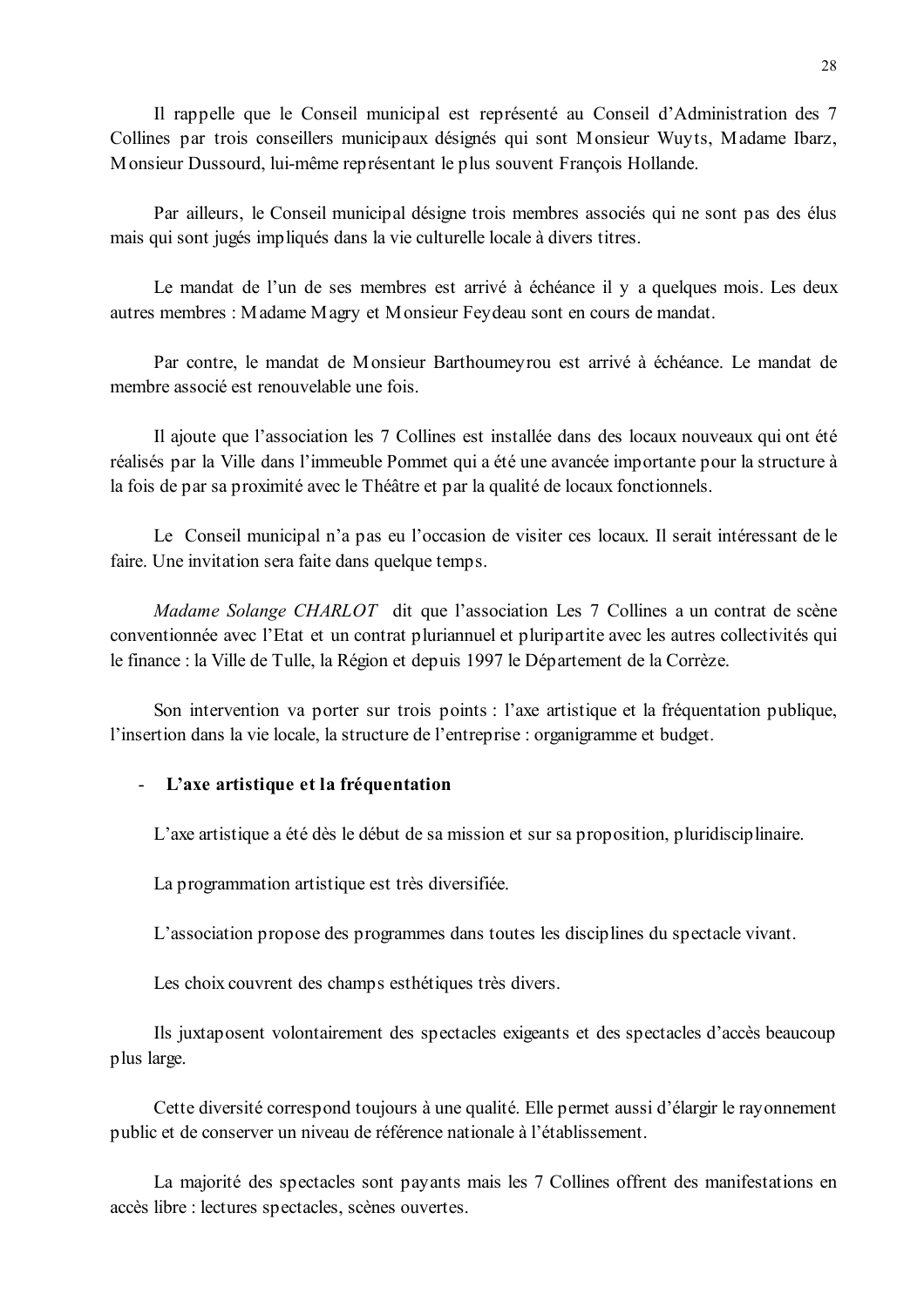L'association a également initié dès 1997 une action originale de développement culturel dans le département « Les randonnées de la culture ».

Ces représentations en milieu rural permettent de joindre de nouveaux publics. Le nombre des propositions artistiques est également en progression régulière depuis 1997.

En 1997, l'association affichait 56 spectacles et 116 représentations réparties en 60 représentations de théâtre, 32 concerts, 16 représentations de danse, 5 scènes ouvertes, 1 spectacle de cirque, 2 lectures spectacles et même une nouvelle forme de spectacle : le SLAM.

Les jeunes publics ont des propositions qui sont adaptées à tous les âges car l'une des missions du théâtre : l'éducation artistique commence très tôt.

La fréquentation est en nette augmentation :  $+$  de 16 000 spectateurs en 2004.

Le Théâtre de Tulle est devenu un véritable pôle d'attraction pour la population : celle de Tulle et celle du reste du Département.

Cette hausse de la fréquentation est à porter au crédit de l'attractivité de la Ville et la renforce.

Elle rejaillit naturellement en recettes indirectes locales, elle constitue aussi un argument supplémentaire pour attirer de nouveaux habitants.

« Les randonnées de la culture » y sont probablement pour quelque chose. Grâce à ce programme que l'association propose aux relais corréziens et qu'elle met en place en s'appuyant sur leur volontariat, de nombreux spectateurs assistent au spectacle chez eux, dans leur canton. Ces mêmes spectateurs découvrent un jour ou l'autre le théâtre et y reviennent régulièrement.

Les propositions sont de qualité, très diversifiées. C'est aussi pour cela que le nombre de spectateurs croît régulièrement.

Un autre indice du rayonnement très fort de la structure est le nombre d'abonnés : 1277 abonnés à la fin de la saison écoulée.

#### - L'insertion dans la vie locale

L'association travaille en partenariat étroit avec des associations de la Ville et du Département.

Les Concerts du Cloître sont les partenaires pour l'organisation des concerts de musique classique ; la Ligue de l'Enseignement est le partenaire pour les randonnées de la culture et pour les scènes ouvertes

L'association est également liée pour l'organisation des scènes ouvertes ave Peuple et Culture, le Centre Régional des Musiques Traditionnelles et Des Lendemains Qui Chantent.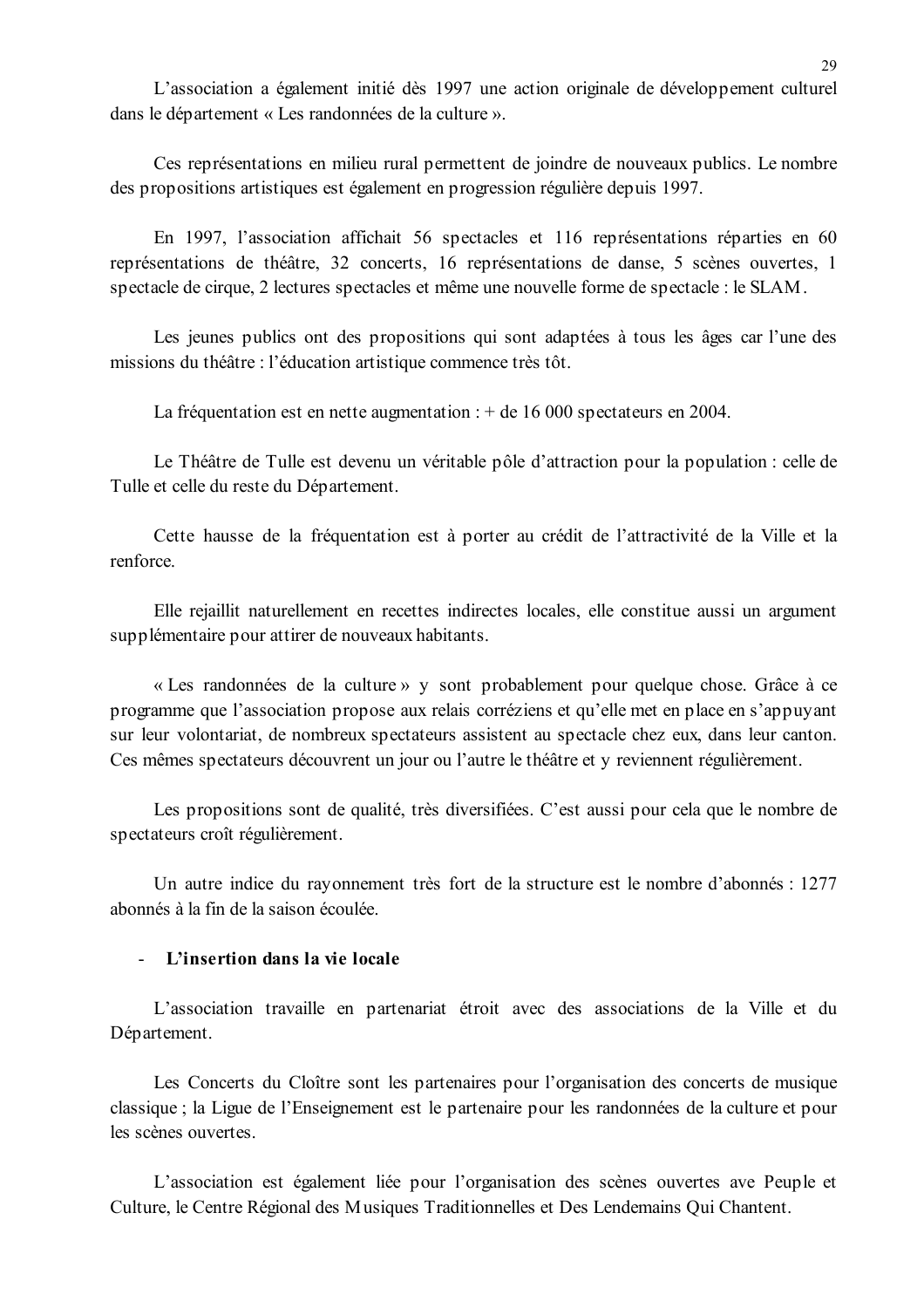L'entente musicale du théâtre avec la SMAC et son équipe et leur volonté commune de croiser leurs publics se poursuit. Le théâtre et la SMAC ont organisé des concerts en commun et la session qui vient de s'ouvrir verra également de beaux projets communs : une semaine sur les cultures urbaines en novembre et une semaine sur tous les jazz en janvier.

En ce qui concerne les services à la population, l'association fait des choses qui n'ont pas d'éclat médiatique mais qui rendent service à la population.

L'association paie des artistes pour organiser des ateliers de théâtre pour les pratiques amateurs, adultes et jeunes.

L'association organise aussi des stages de danse et chaque fois que cela est possible le fait en complicité avec des acteurs locaux : Jeunesse et Sport, Eve Y Danse à Tulle, New Danse Studio à Brive. Des professeurs de l'Ecole Nationale de Musique et de Danse de Tulle sont également volontaires pour des actions aux côtés des 7 Collines à destination des jeunes.

L'association mène beaucoup d'actions éducatives en partenariat avec des établissements scolaires à Tulle, à Brive, à Ussel.

Elle fait aussi très souvent visiter le théâtre à des adultes et à des enfants.

Ces visites changent radicalement le rapport de ceux qui en ont bénéficié au lieu.

Elle invite tous les membres du Conseil municipal qui ne connaîtraient pas le théâtre à venir découvrir ses côtés cachés, les coulisses, les dessous, les passerelles.

En matière d'économie locale, le volume d'emplois des 7 Collines induit par l'activité des 7 Collines, outre les emplois permanents, représentait ces trois dernières années, plus de 4 000 heures d'intermittents du spectacle et 800 heures d'ouvreurs et d'ouvreuses.

L'association travaille avec plus de trente entreprises tullistes pour diverses prestations : alimentation, services, fournitures, assurances, maintenance informatique, imprimerie...

L'association réiniecte chaque année plus de 70 000  $\epsilon$  dans l'économie locale. En 2004 : 30 000 € ont été consacrés à l'hébergement et à la restauration des artistes et plus de 40 000 € aux autres secteurs d'activités.

### Structure de l'entreprise, organigramme et budget

### Organigramme

L'équipe permanente des 7 Collines se compose de dix salariés permanents à temps plein dont trois emplois aidés. Ce sont des emplois-jeunes prochainement reconvertis en emplois associatifs soutenus par le Conseil Régional.

S'v aioutent deux Contrats à Durée Déterminée à temps partiel : un Contrat Emploi Consolidé et un Contrat Avenir.

L'organigramme se décompose comme suit :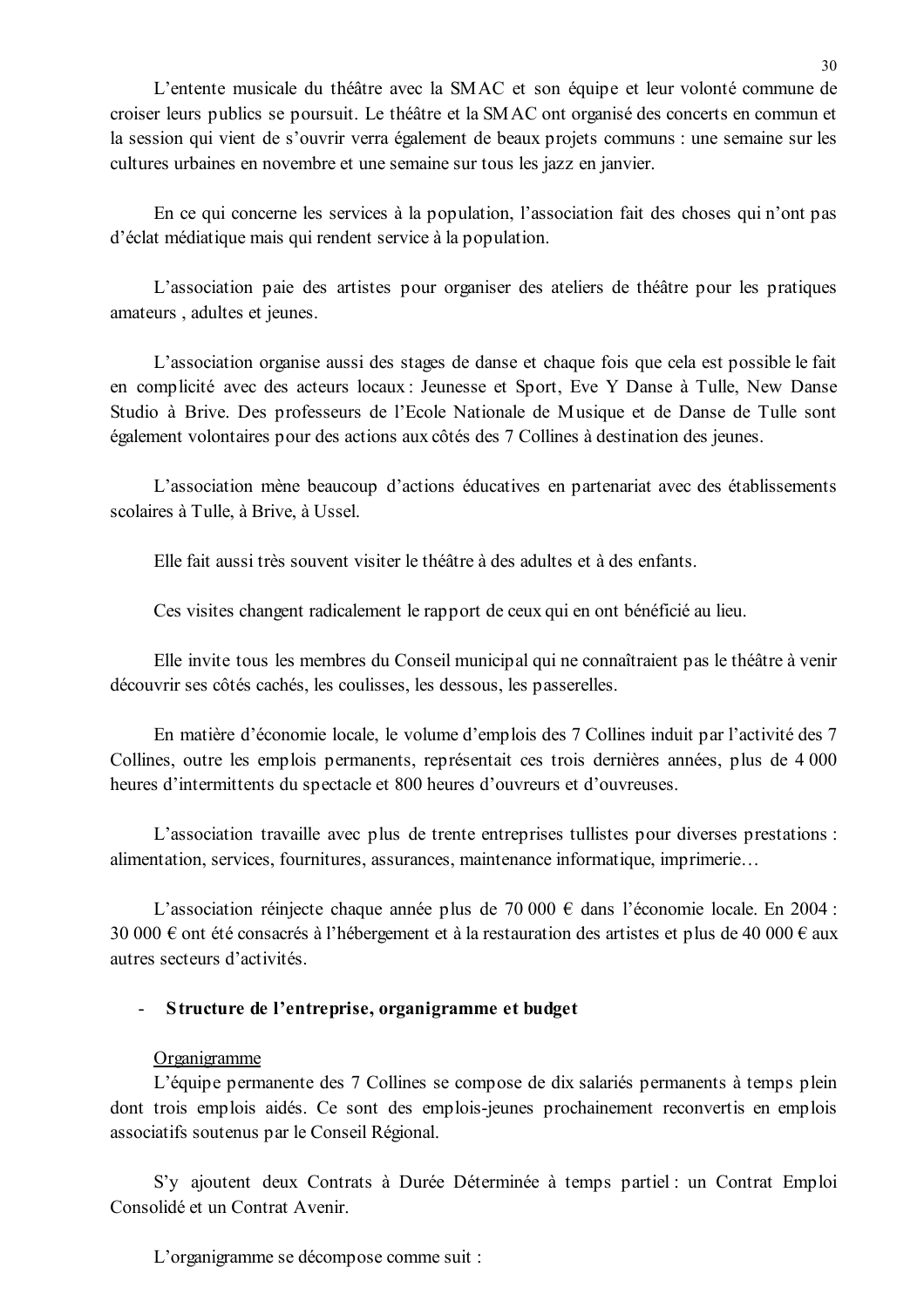- une Direction
- un secteur administratif comportant
	- $\circ$  une administratice
	- o un comptable
	- o un secrétaire qui est responsable de la billeterie
	- $\circ$  un assistant administratif
- un secteur de communication avec :
	- o une Directrice de l Communication et des relations publiques
	- o une assistante de communication attachée aux relations publiques
	- $\circ$  une assistante graphiste
	- o une assistante chargée de l'affichage et des envois
- un secteur technique avec
	- o un directeur technique
	- o une secrétaire technique
	- o un régisseur de scène

Le secteur technique est régulièrement complété par des intermittents du spectacle. Il serait impossible de fonctionner sans eux.

#### Le budget

Il observe une progression régulière depuis 1997 et il se stabilise depuis 2003 aux environs de 1 000 000  $\epsilon$ .

Pour équilibrer ce budget, l'association dispose de trois sources de revenus :

- les ressources propres : les produits liés à l'exploitation
- les aides à l'emploi
- les subventions accordées par les partenaires

En 2005, les ressources propres devraient s'établir à 216 000 € soit 22 % des produits.

De 2002 à 2005, les produits artistiques progressent de 9 %.

La politique tarifaire est en train de changer depuis 2002.

C'et la hausse continue de la fréquentation qui explique ce bon résultat.

Les emplois aidés représentent 18,4 % de la masse salariale en 2005.

Chaque remise en cause de la politique nationale d'aide à l'emploi fragilise le financement de l'association.

Les subventions représentent en moyenne 70 % du budget.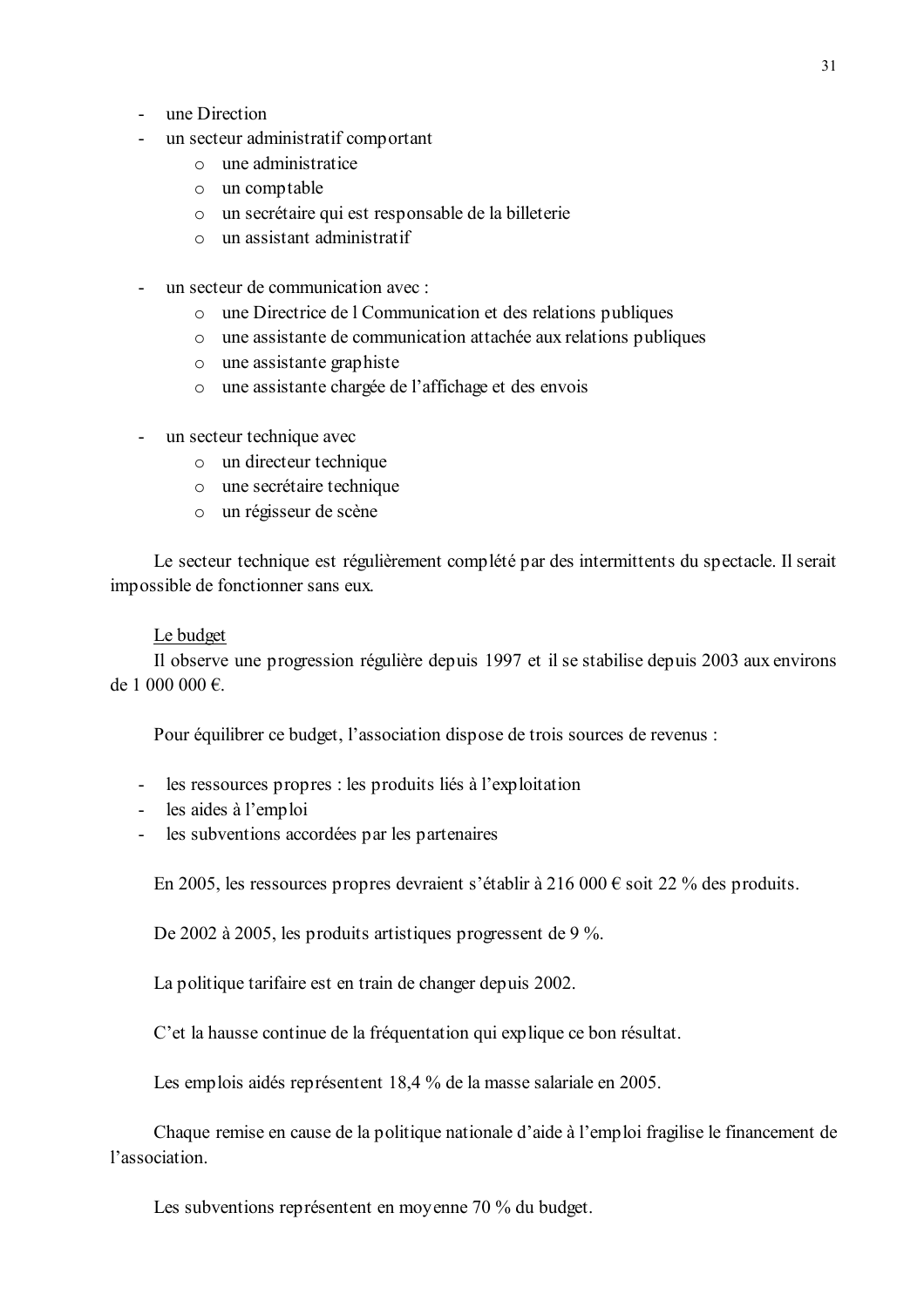De nombreuses scènes conventionnées et nationales affichent plutôt un taux de subvention publique de 75 %.

La subvention accordée par la Ville de Tulle représente 37 % du montant total des subventions en 2004, 36 % en 2005.

L'équilibre d'une structure culturelle en développement constant est toujours délicat.

Si l'attractivité est développée avec le souci d'étendre le service au plus grand nombre, les résultats en matière de fréquentation croissent mais les coûts augmentent. Il faut donc veiller aux frais de fonctionnement mais aussi réduire l'écart entre charges artistiques et produits artistiques.

Le souci de gérer « serré » a toujours été celui de l'association.

De 2003 à 2005, les efforts consentis en interne sont patents.

Le budget artistique baisse de 9 %, les dépenses de fonctionnement de 11 %.

Malgré cette compression volontaire des coûts, la progression du coût du travail ainsi que celle des frais liée à l'accueil artistique (transports, hébergement, repas) grèvent mécaniquement le budget de l'association.

De 2002 à 2005, sans changement d'effectifs, les coûts salariaux progressent de 17 % en raison de la seule application des dispositions légales (la convention collective) et de la hausse nationale des charges sociales.

Cette augmentation mécanique des coûts est inévitable - les collectivités qui financent l'établissement culturel se voient donc placées devant un choix difficile : soit maintenir le service rendu à la population et augmenter le financement public; soit demander une baisse d'activités et c'est la population qui en supportera les conséquences avec une offre de service réduite, une baisse de l'emploi culturel, les effets induits pour l'économie locale, la baisse d'attractivité de la cité.

Depuis plusieurs exercices, l'association faisait appel à des financements exceptionnels pour financer l'activité régulière de l'association.

Cette politique était approuvée par les tutelles associées à la gestion de l'association.

La confiance de ces tutelles s'est vue confortée par de très beaux résultats en matière de fréquentation publique sur toutes ces années.

Mais en 2004, la cessation brutale de certains financements européens à amener un fort déséquilibre.

La réponse des tutelles est la preuve de leur confiance dans le travail de l'association et de leur volonté de soutien.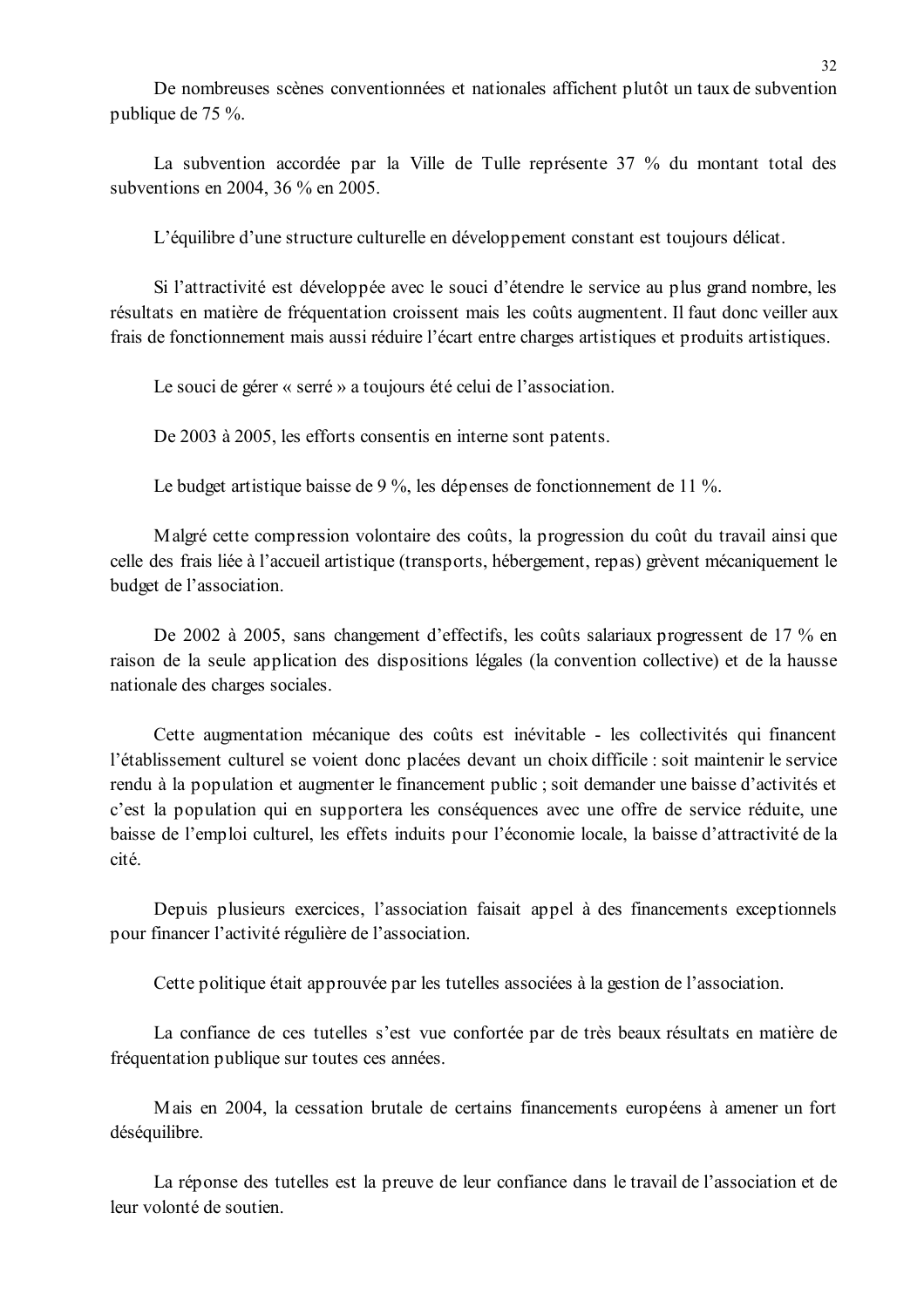En 2005, la Ville, l'Etat, la Région et probablement le Département annoncent une augmentation des subventions régulières pour les trois années à venir.

Ce soutien conjugué à la poursuite des efforts de restriction de l'association devrait permettre de consolider à nouveau la structure financière des 7 Collines et de poursuivre son activité.

Elle saisit cette occasion pour remercier les tutelles notamment la Ville de Tulle et son député-maire.

Monsieur Jean-Marie BARTHOUMEYROU remercie pour la confiance renouvelée accordée au Président de l'Association les 7 Collines.

Solange CHARLOT a décliné l'essentiel.

Il souligne que les orientations qu'elle a indiquées sont très sensibles aux membres du Conseil d'Administration : la pluridisciplinarité : la diversité des publics : l'irrigation du Département et de la Communauté de communes ; un effort particulier en direction des jeunes publics : le jeune public d'aujourd'hui est le public de demain : la conservation de partenariats actifs.

Par rapport à cet ensemble d'orientations, l'association qui rassemble des partenaires qui sont fidèles, engagés, vigilants a un devoir de contrôle.

Pour autant, elle accompagne avec régularité, rigueur, les efforts d'une équipe dont il faut souligner le professionalisme.

Il se place du point de vue d'un président spectateur assidu.

Si on lui demandait quelle est la définition du théâtre, il répondrait que c'est un lieu où l'on éteint son portable.

C'est un lieu de plaisir où naissent des curiosités, des attentes, des interrogations, où les grilles de lecture s'enrichissent, où les préjugés sont oubliés.

Monsieur François HOLLANDE dit qu'au-delà des différentes sensibilités, il faut reconnaître que le nombre d'abonnés n'a cessé d'augmenter. C'est plutôt un critère de réussite.

Il faut également relever que le nombre de spectateurs ne cesse de progresser. Cela est un indice de satisfaction. Il est constaté un effort de diversité des spectacles qui contribue à la diversité des publics.

Il est enfin constaté que beaucoup de spectateurs même d'abonnés viennent au-delà du Pays de Tulle.

Il faut se féliciter d'avoir une structure comme celle-là qui contribue au rayonnement de la Ville.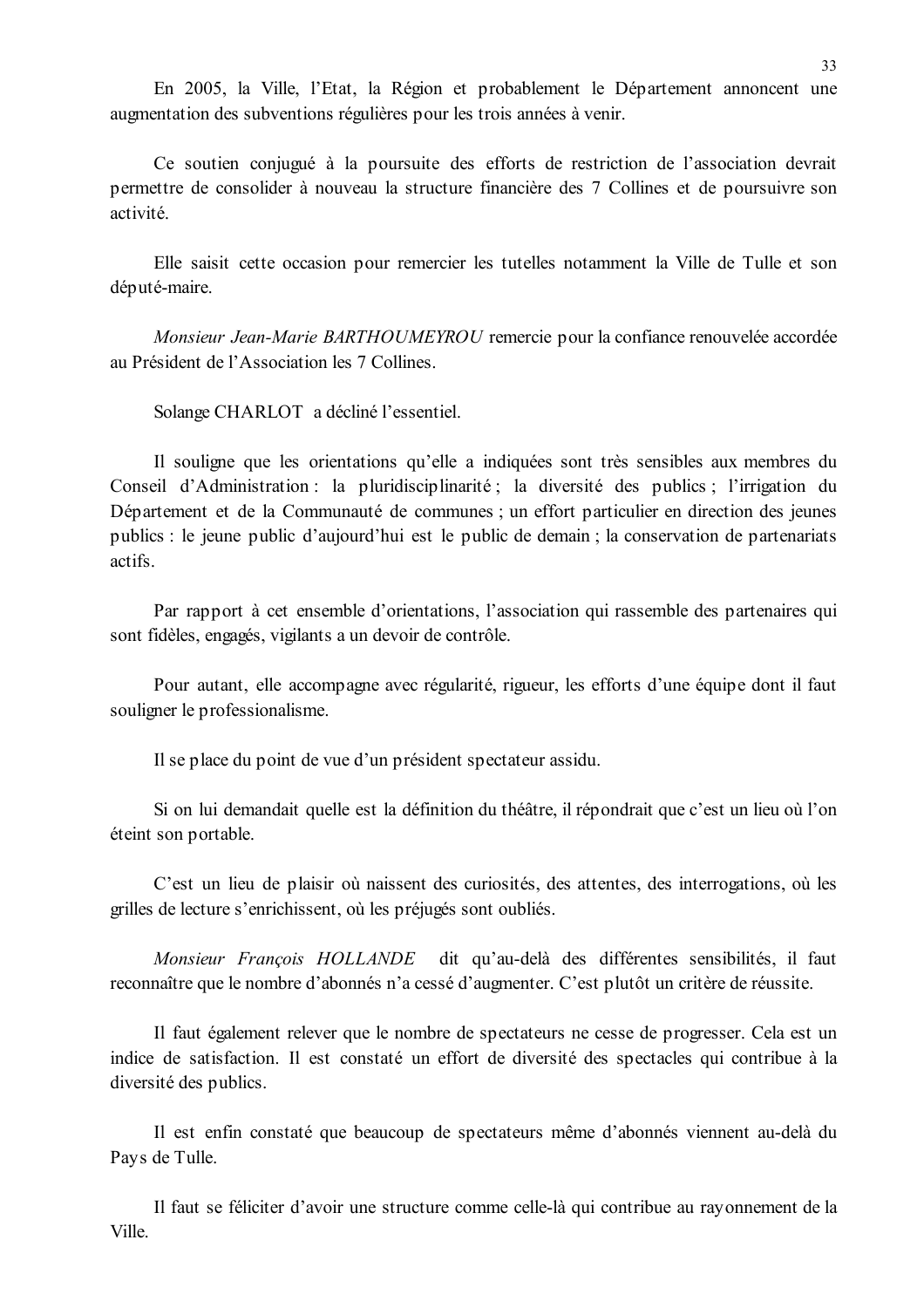Il est possible parfois de regretter qu'il n'y ait pas une jauge plus importante du théâtre pour accueillir davantage de personnes à certains moments.

La place de la scène, le caractère contraint des surfaces avait fait qu'il n'était pas possible de créer plus de 300 places assises.

Il faut savoir ce que coûte le théâtre et ce qu'il rapporte à la Ville.

Il ne faut pas concevoir la culture comme une charge.

Il y a une utilité sociale d'augmentation générale à poursuivre les activités culturelles. C'est ce qui motive les choix de la collectivité.

Monsieur Michel CAILLARD souligne l'impact de l'activité des 7 Collines sur Tulle. C'est devenu une véritable institution

Les différents partenaires participent de manière de plus en plus importante au financement de l'association.

Il se demande si les partenaires pourront continuer à l'avenir à participer à des niveaux aussi importants. Il faut souligner cette question.

La politique de l'Etat en matière d'emplois a été mise en cause. Elle semblerait fragiliser la situation des 7 Collines

L'objectif de l'Etat n'est pas de fragiliser le fonctionnement de 7 Collines en matière de politique de l'emploi mais c'est bien de consolider au niveau national une politique de l'emploi axée sur la recherche de solutions

Il a été également dit que les subventions européennes avaient été brutalement supprimées. Il en demande les raisons.

Solange CHARLOT ne peut pas expliquer pourquoi l'Europe ne donne plus de fonds. L'Etat en 2003 a fortement insisté auprès du Conseil d'Administration des 7 Collines pour que le budget soit orienté en faisant appel à des fonds européens.

En 2004, il n'y avait plus ces fonds européens. Or, le budget établi les prenait en compte.

Monsieur Michel CAILLARD demande sur quels exercices ont été versés les fonds européens.

Solange CHARLOT répond que les fonds européens ont été versés, comme prévu, en 2003.

Pour 2004, ils ont été sollicités mais ils n'ont pas été versés et le déficit correspond à ce manque.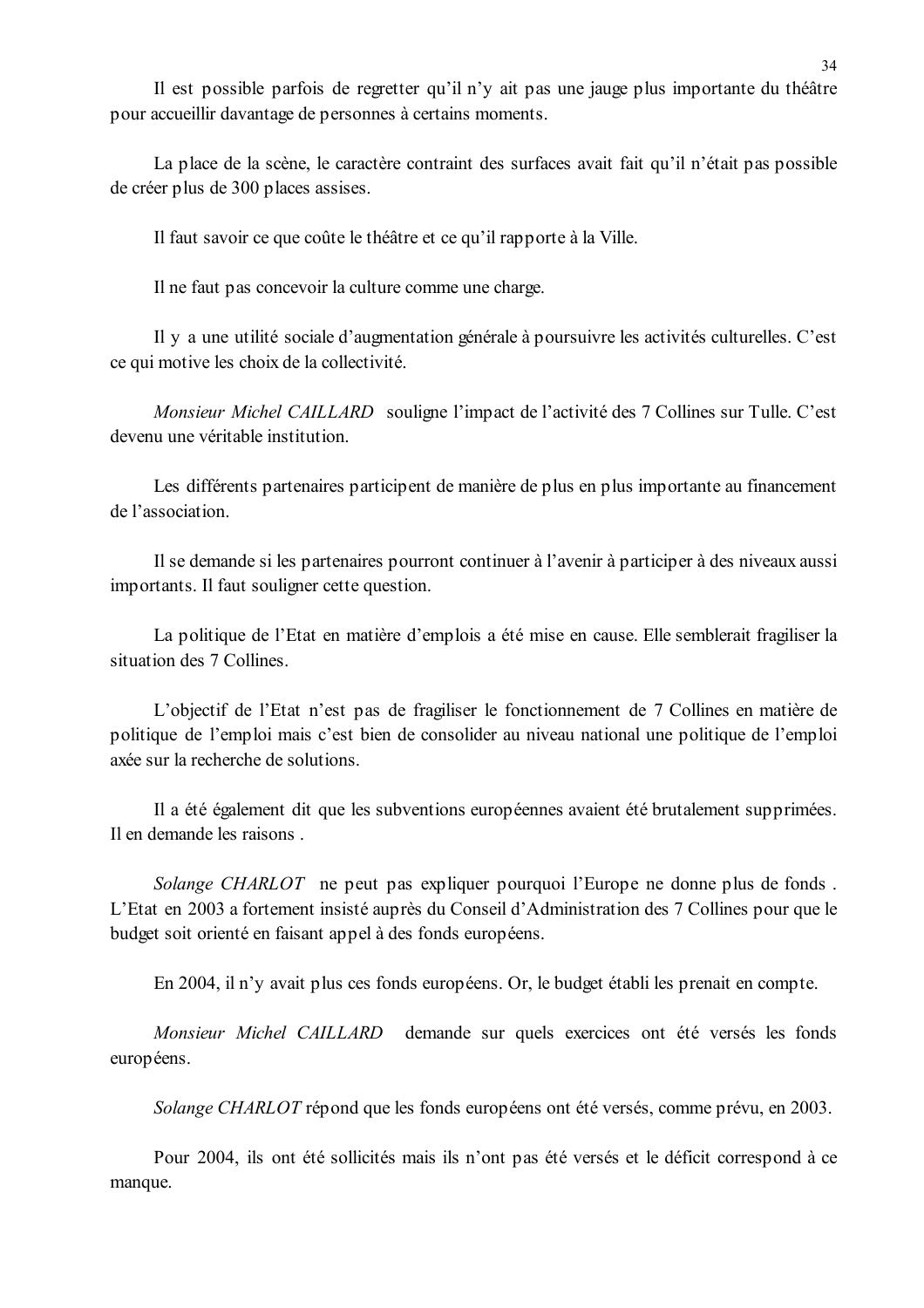Monsieur François HOLLANDE explique que ces fonds n'ont pas été versés car leur caractère limité a fait que les autorités concernées ont préféré les utiliser à d'autres fins que le théâtre.

Il est désormais certain que ces fonds ne seront plus versés.

Ce qui est contestable est qu'ait été dit aux 7 Collines que ces fonds existaient, qu'un budget ait été construit à partir de cette promesse qui n'a finalement pas été honorée. Un déficit a été constaté.

Il est ensuite très désagréable pour les autres financeurs d'être appelés à participer à un appel de fonds supplémentaires parce que cette promesse de subvention n'a pas été honorée.

Solange CHARLOT dit que cela ne faisait que souligner le déficit structurel de l'activité c'est-à-dire que l'activité dans son développement et dans les services qu'elle rend à la population a besoin d'un financement régulier.

Au lieu d'avoir ces financements réguliers, il était fait appel à des financements exceptionnels pour pouvoir exercer cette activité.

Les financements supplémentaires de toutes les collectivités viennent prendre en compte les besoins réels de ce service rendu à la population.

Maintenant les collectivités pourront-elles et voudront-elles poursuivre cet effort.

La demande des usagers est considérable.

Il a été évoqué la politique en direction des publics jeunes et jeunes publics.

L'association est loin de satisfaire la demande.

De nombreuses écoles manifestent leur mécontentement car l'offre apportée n'est pas suffisante

Le théâtre est le seul établissement public dans le département à apporter ce type de service à l'ensemble de la population du département.

Le souhait de l'association serait que les collectivités, toutes les collectivités comprennent effectivement que la population a un besoin et que l'association est techniquement capable d'y répondre.

Le projet des 7 Collines peut se développer largement car il y a une demande et que le service peut être rendu beaucoup plus largement. Il s'agit d'un choix politique.

Monsieur François HOLLANDE dit qu'en matière de financement, il faut fixer, dans le cadre d'une convention pluriannuelle, les participations de chacun.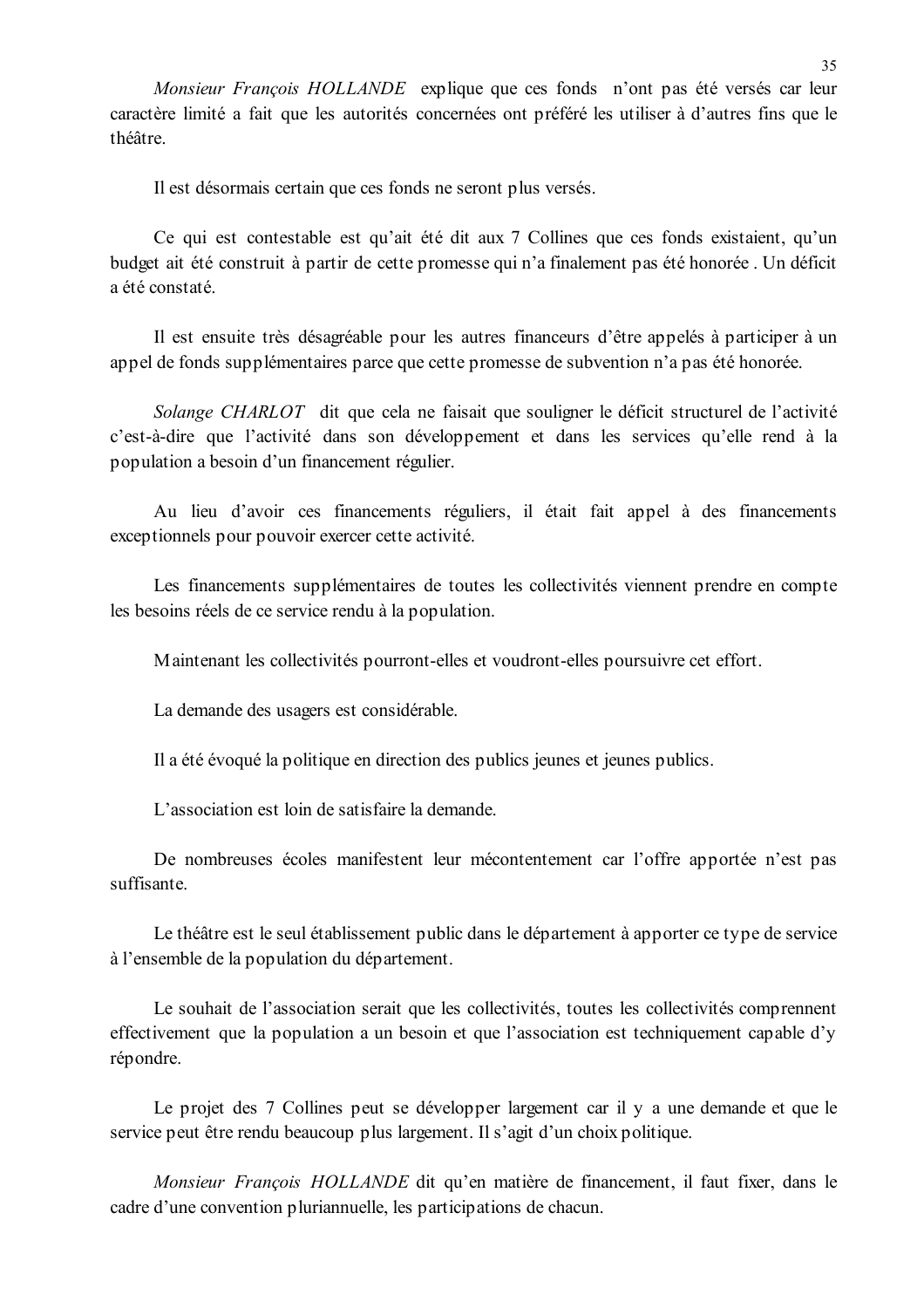Des représentants de l'Etat, du Conseil Régional, du Conseil Général et de la Ville se sont réunis.

Du côté du Conseil Général, il a senti une volonté d'engagement dans un cadre pluriannuel sur une enveloppe correspondant à ce qui était attendu du Conseil Général.

Il en va de même du Conseil Régional.

L'Etat n'est pas aujourd'hui en situation de s'engager de manière pluriannuelle.

Quant à la Ville, si l'ensemble des partenaires fait un effort supplémentaire, elle le fera également.

Monsieur Pierre DIEDERICHS dit que la future convention est en cours de négociation puisque le fonctionnement sur la base triennale fait que la convention actuelle arrive à son terme  $fin$  2005

Rendez-vous est pris dans quelques jours avec les autres partenaires pour retravailler, adopter une nouvelle convention et définir des financements avec des engagements pluriannuels puisque ceux-ci sont nécessaires. Chaque collectivité fonctionne sur le principe de l'annualité budgétaire mais il est important quand même de fixer ces engagements sur une base triennale.

Il demeure l'interrogation sur la position de l'Etat puisqu'il semblait dans un premier temps que l'Etat veuille conventionner à part des autres collectivités. La position de principe semble avoir évolué

Quant aux engagements financiers des uns et des autres, ils ne sont pas encore définis pour 2006.

Monsieur Philippe GOUT dit qu'en ce qui concerne la répartition géographique, il y a eu une baisse de la fréquentation par rapport à la saison 2003-2004.

Il demande à quoi cela est dû.

Il demande, en outre, si des enquêtes de satisfaction sont réalisées.

Solange CHARLOT dit que le nombre des abonnés extérieurs au Pays de Tulle augmente.

Le nombre total des abonnés augmente.

En ce qui concerne les indices de satisfaction, la fréquentation est de plus en plus forte.

Le spectateur n'a pas envie de remplir de fiches satisfaction.

Une telle démarche avait été initiée mais il y a eu peu de retours.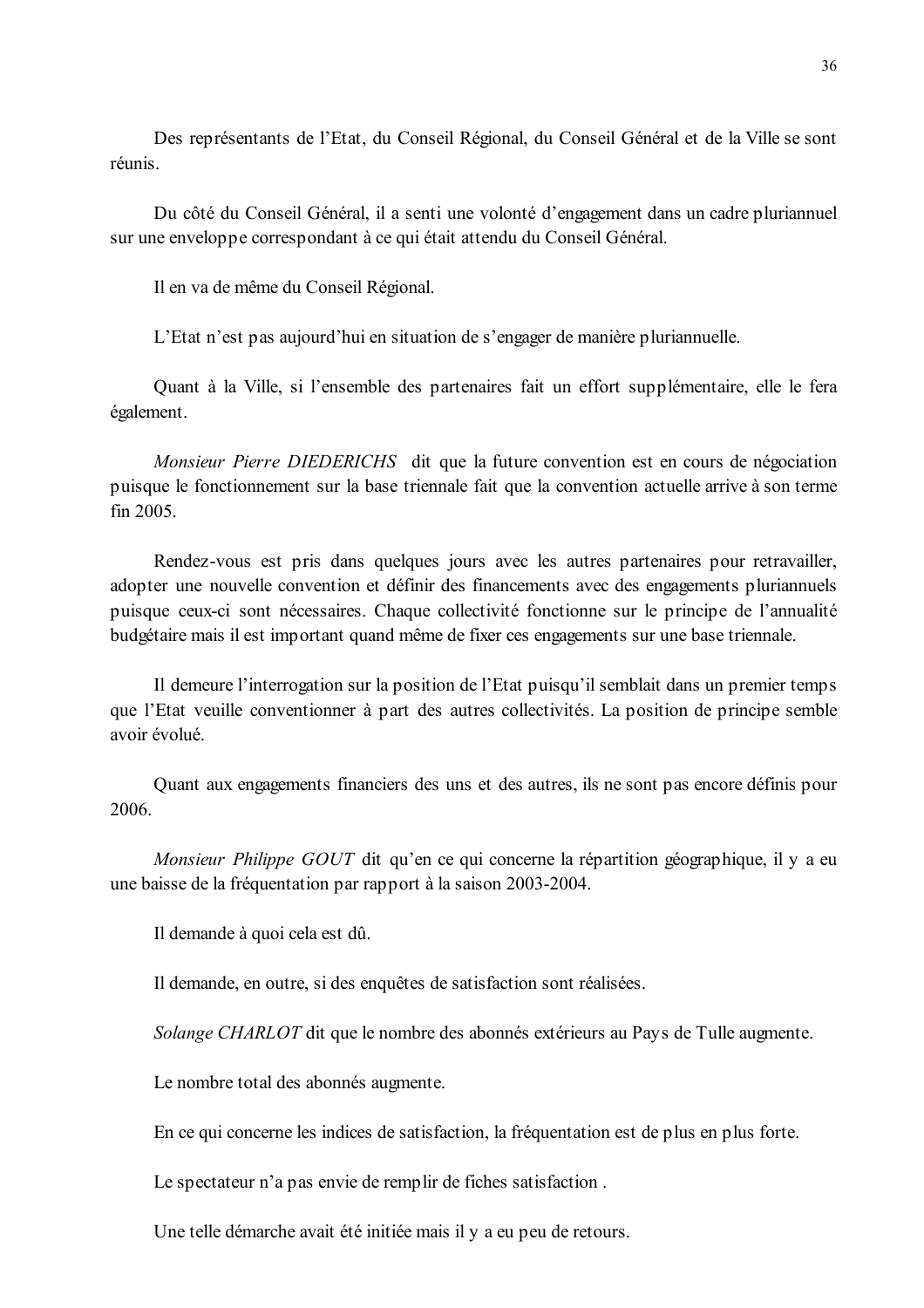Monsieur Pierre DIEDERICHS ajoute qu'en matière de statistiques, les abonnés ne constituent pas la totalité du public.

Bien que par rapport à la totalité du public, il soit difficile d'établir des statistiques de provenance géographique, il est possible de penser que parmi les gens qui achètent des billets au coup par coup, la proportion des gens de Tulle est plus importante, les gens de l'extérieur avant besoin d'avoir la garantie de trouver des places.

Les statistiques par rapport aux abonnés ne constituent pas la photographie de la répartition réelle de la totalité des spectateurs.

En outre, sur 2002-2003, ces statistiques étaient sujettes à approximation.

Monsieur François HOLLANDE remercie les professionnels du théâtre ainsi que tous les bénévoles qui s'investissent.

## 3- Désignation d'un membre associé devant siéger au Conseil d'Administration des 7 **Collines**

Mr BARTHOUMEYROU est désigné pour siéger au Conseil d'Administration des 7 Collines.

> **APPROUVE**  $\hat{a}$  $l'$ unanimité

## 4- Approbation d'une convention avec la Commune d'Aubazine pour la mise en œuvre de la  $5<sup>eme</sup>$  édition du symposium international de sculptures

La Ville de Tulle souhaite renouveler son partenariat avec la Ville d'Aubazine organisatrice du 5<sup>ème</sup> Symposium International de Sculptures.

La Salle des Musiques Actuelles a été retenue pour l'implantation d'une nouvelle sculpture dans la ville.

Le montant de la participation de la Ville de Tulle est de 5 000  $\epsilon$ .

## Il est proposé au Conseil municipal d'adopter la convention de partenariat afférente liant la Ville de Tulle, la commune d'Aubazine et le Comité Organisateur Municipal.

Monsieur Pierre DIEDERICHS dit que c'est la 3<sup>ème</sup> fois que la Ville achète une sculpture dans le cadre de ce symposium qui est biennal.

Il est paru intéressant de destiner l'acquisition de cette statue à un équipement nouveau en l'occurrence la SMAC, équipement doté d'un mur d'une assez grande surface et qui était assez nu et austère

Le choix est fait au moins d'août à l'occasion du symposium et sur des propositions d'artistes qui sont présentées sous forme de catalogue.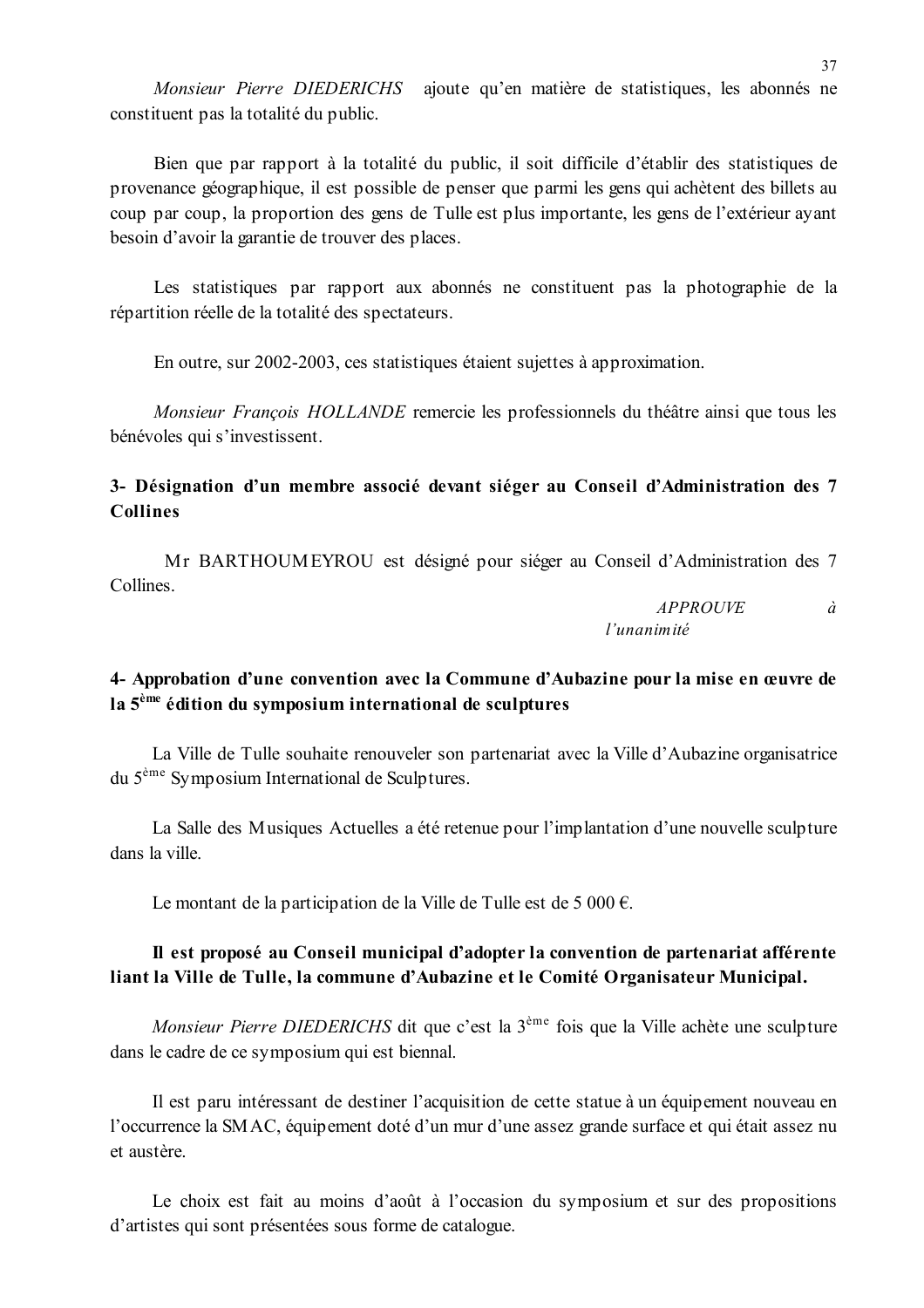C'est en consultant l'équipe Des Lendemains Qui Chantent qu'a été fait le choix d'une œuvre adaptée à la thématique du lieu.

Monsieur CAILLARD demande qui fait le choix final des œuvres et si les riverains ont été consultés

Il en va de même pour les statues installées sur la Promenade.

Monsieur Pierre DIEDERICHS dit que les riverains immédiats de la Salle des Musiques Actuelles sont peu nombreux.

Le symposium se tient en août. Il aurait été difficile de définir les bases de choix lors d'une réunion

En réalité, la sculpture concerne l'équipement de la SMAC.

De même, dans le cadre de l'implantation de la sculpture au Centre Aquarécréatif, ses utilisateurs ont été interrogés.

Le choix définitif relève de l'autorité municipale.

Les sculptures installées sur la Promenade sont la propriété du Symposium d'Aubazine et ont été mises gracieusement à la disposition de la Ville de Tulle pendant une période estivale. Elle vont être prochainement enlevées.

La Ville de Tulle a simplement pris en charge leur transport. Elles n'appartiennent pas à la Ville.

Monsieur François RABIER demande ce que représente cette statue.

*Monsieur Pierre DIEDERICHS* dit qu'il y avait deux propositions : une dont la thématique était plus directement liée à une thématique musicale mais une thématique musicale assez particulière qui allait peu dans le sens de l'évolution des musiques actuelles qui est plus technologique.

Cette thématique choisie d'un point de vue décoratif par rapport au mur semble assez bien réussie.

La thématique n'est pas directement et exclusivement musicale.

Monsieur François RABIER demande si l'installation de cette statue ne génère pas de problème de sécurité.

Monsieur Pierre DIEDERICHS dit que la question a été examinée.

Les structures sont implantées assez solidement et sont assez hautes pour ne pas se blesser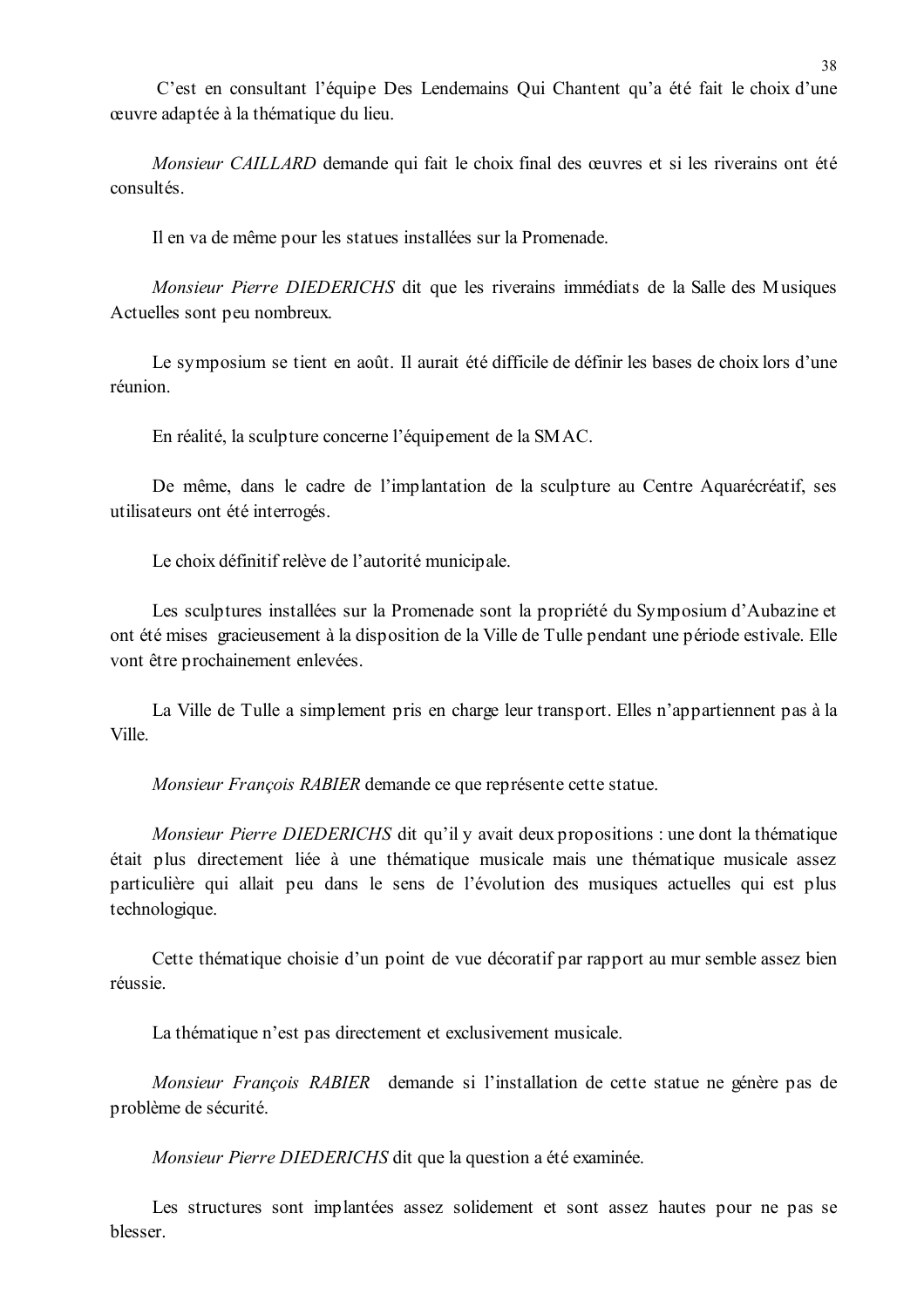L'architecte a également été consulté et a procédé à ce choix.

Il a été considéré que c'était à l'association et à l'architecte de choisir ce qui s'insérait le mieux à l'équipement.

$$
APPROUVE \t\t \hat{a}
$$

#### l'unanimité

## 5- Demande de subvention à RECREASCIENCES / CCSTI (Centre de Culture Scientifique, Technique et Industrielle du Limousin) pour le financement d'animations et de conférence-débats organisées par le Musée du Cloître à l'occasion de la fête de la science 2005

Dans le cadre de la Fête de la Science qui aura lieu du 10 au 16 octobre 2005, le Musée du Cloître a été sollicité par l'Inspection Académique de Limoges, en liaison avec la Mission Académique Education et Culture (M.A.E.C.), RECREASCIENCES et C.C.S.T.I. (Centre de Culture Scientifique, Technique et Industrielle du Limousin) pour participer à cette manifestation.

Pour répondre à cette proposition, le musée organise diverses actions :

- la restauration de peintures murales, un restaurateur spécialiste de cet art, maître d'œuvre des travaux lors des dernières campagnes de restauration des peintures de la Salle Capitulaire du musée donnera une conférence débat tout public

- la science des mécaniques à vapeur avec des rencontres autour de la maquette de la machine à vapeur qui fait partie des collections du musée (fonds Victor Forot), avec la participation de maquettistes qui présenteront et expliqueront le fonctionnement de modèles réduits de système à vapeur (bateau à vapeur, moteur à air chaud, locomotives, tracteurs, vapomobiles...)

La Ville de Tulle peut bénéficier d'une aide financière de RECREASCIENCES / C.C.S.T.I. Limousin.

Il est proposé au Conseil municipal de solliciter auprès de RECREASCIENCES / C.C.S.T.I. (Centre de Culture Scientifique, Technique et Industrielle du Limousin) une subvention la plus élevée possible en vue du financement des actions organisées par le Musée du Cloître à l'occasion de la Fête de la Science 2005.

La recette en résultant sera inscrite au budget de la Ville.

l'unanimité

**APPROUVE** 

 $\dot{a}$ 

6- Acceptation d'un don au Pôle Accordéons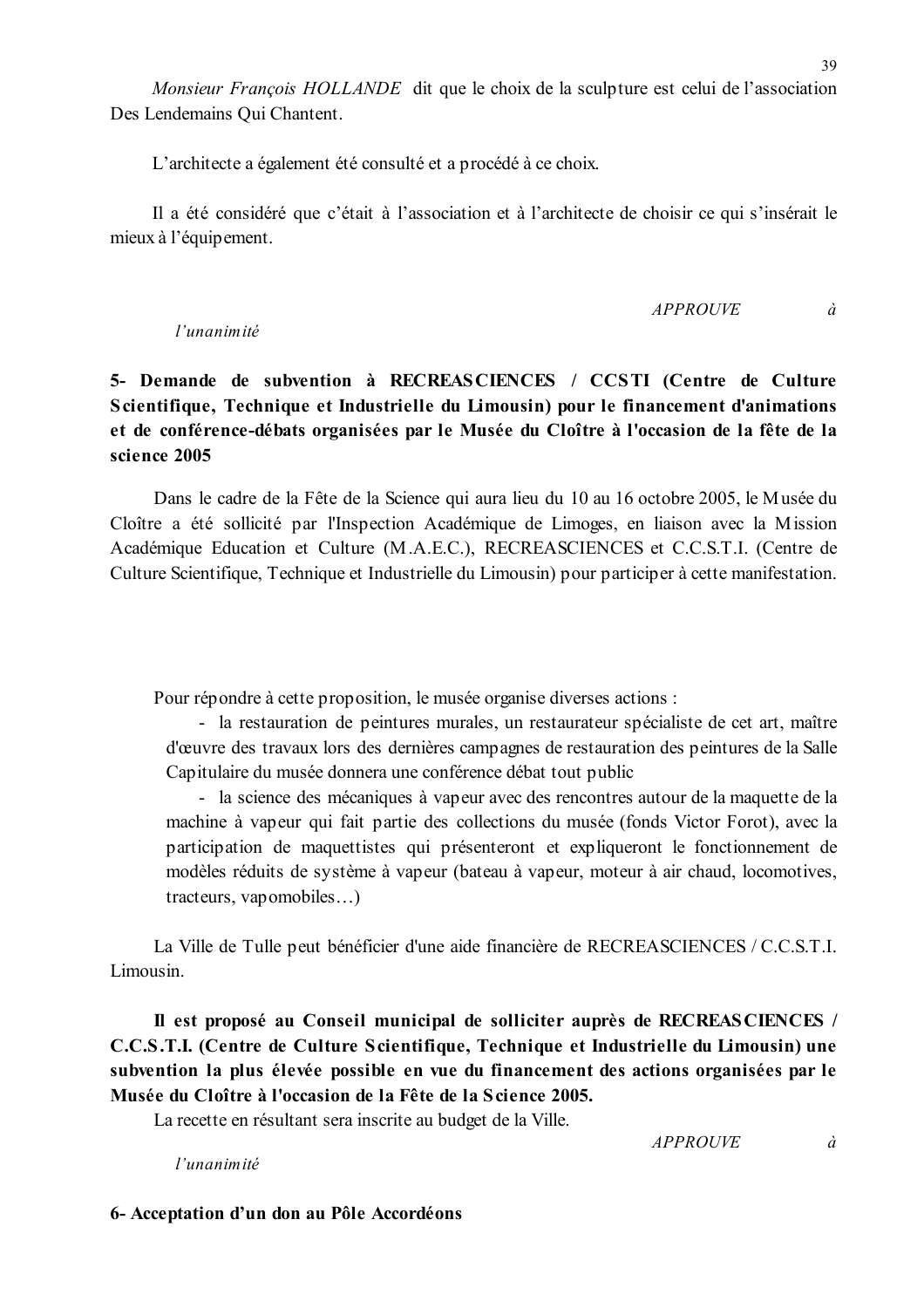l'unanimité

Une donation vient d'être proposée au Pôle Accordéons par Germaine FUERTÉ, résidant à La Rochelle. Il s'agit d'un accordéon diatonique de marque François DEDENIS ayant appartenu à son père Gabriel Thibault (1899 – 1992) qui aurait acheté l'accordéon en 1919.

## Il est demandé au conseil municipal de valider l'entrée de cet accordéon dans les collections tullistes.

l'unanimité

## 7- Régularisation de l'acquisition d'un fonds documentaire

Il est proposé au Conseil Municipal d'approuver pour régularisation, l'acquisition d'un fonds documentaire comportant 5 419 partitions et/ou livrets du stock Martin CAYLA datant de 1950 à 1997 avec une dominance relative aux années 50 et 60 au prix de 450  $\epsilon$ .

> **APPROUVE**  $\partial$

**APPROUVE** 

l'unanimité

## 8- Attribution de subventions à l'association « Des Lendemains qui chantent » a- dans le cadre du jumelage avec Smolensk

L'association « Des Lendemains qui chantent » participe aux actions de jumelages avec la Ville de Smolensk qui a accueilli en 2005 un groupe de musique tulliste.

Un groupe de musique de Smolensk sera accueilli en retour à Tulle.

Il est proposé au Conseil municipal de verser une aide de 1500  $\epsilon$  pour cette action indépendante du budget courant alloué à l'association.

## b-pour un projet de tournée

Une autre action spécifique est prévue pour l'organisation d'une tournée de groupes tullistes émergents.

## Il est proposé au Conseil municipal d'apporter également une aide à hauteur de 1 500  $\epsilon$ .

Ces deux actions sont par ailleurs co-financées par la Région Limousin et le Département de la Corrèze

 $\dot{a}$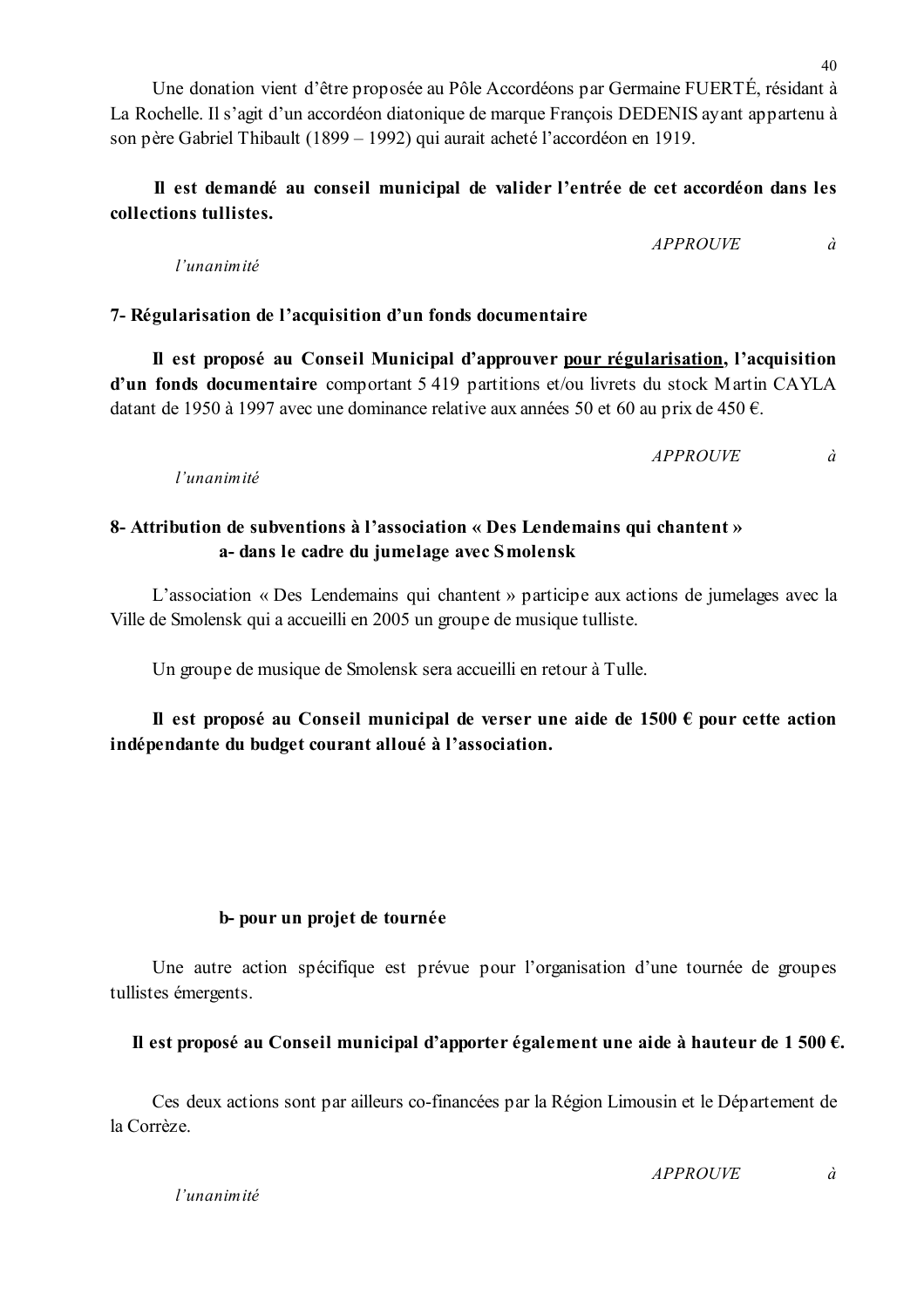## Personnel-

## Rapporteur: Monsieur Alain LAGARDE 9- Contrat de détachement d'un travailleur handicapé de l'ADAPEI Corrèze auprès de la Ville de Tulle - Modification et renouvellement

Depuis le 01 décembre 2003, la Ville de Tulle accueille dans le cadre d'un contrat de détachement individuel un jeune travailleur handicapé du Centre d'Aide par le Travail de l'Association Départementale de Parents et d'Amis de Personnes Handicapées Mentales de la Corrèze pour assurer des fonctions d'entretien des locaux au CCAS, aux Archives municipales et au Centre culturel et sportif sur la base d'un temps complet.

Cette personne a été affectée, à compter du 1<sup>er</sup> septembre 2005, à temps plein au service scolaire de la Ville. Il est demandé au Conseil Municipal d'approuver le principe de cette modification ainsi que le passage de l'avenant n°2 au contrat en cours et d'autoriser Monsieur le Maire à signer les documents à intervenir.

 $APPROUVE \d{d} l'unanim ité$ 

#### 10- Créations et suppressions de postes budgétaires

1) Un agent d'entretien a réussi le concours d'agent technique en date du 8 juillet 2005. Afin de procéder à sa nomination au 1<sup>er</sup> septembre 2005, il est nécessaire de transformer son poste sur le tableau des effectifs.

## Il est donc demandé au Conseil Municipal :

#### De supprimer :

Au 31 août 2005 : - un poste d'agent d'entretien,

#### Et de créer :

A compter du 01<sup>er</sup> septembre 2005 : - un poste d'agent technique.

2) Un éducateur des APS a réussi le concours de conseiller des APS. Afin de procéder à sa nomination au 1<sup>er</sup> octobre 2005, il est nécessaire de transformer son poste sur le tableau des effectifs

## Il est donc demandé au Conseil Municipal :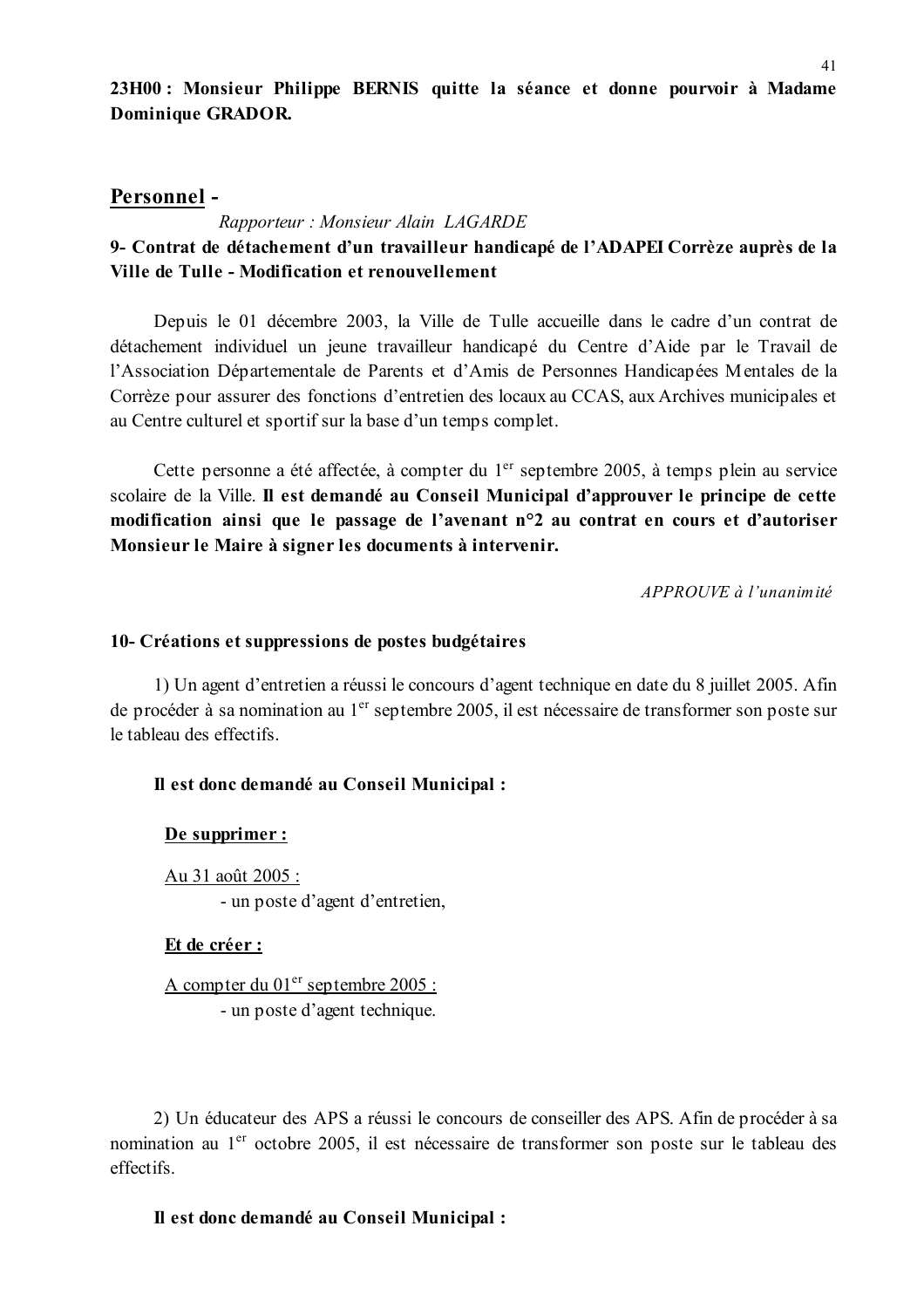#### De supprimer :

Au 30 septembre 2005 : - un poste d'éducateur des APS,

#### Et de créer :

A compter du 01<sup>er</sup> octobre 2005 : - un poste de conseiller des APS.

3) Suite à la demande de reconversion professionnelle d'un agent de la Maison des Enfants, ainsi qu'à la fermeture du Foyer Logement de personnes âgées de Souilhac,

## Il est demandé au Conseil Municipal :

#### De supprimer :

Au 30 septembre 2005 :

- un poste d'agent d'entretien sur la Ville.

#### Et de créer

A compter du 1<sup>er</sup> octobre 2005 :

- un poste d'agent d'entretien qualifié à la Ville.

- un poste d'auxiliaire de puériculture à la Ville.

**APPROUVE**  $\dot{a}$ 

l'unanimité

## 11- Approbation de la convention de mise à disposition d'une assistante spécialisée d'enseignement artistique auprès de l'Association Ecole de Musique du Pays d'ALLASSAC

Il est proposé au Conseil Municipal de procéder à la mise à disposition auprès de l'Association Ecole de Musique du Pays d'ALLASSAC d'une assistante spécialisée d'enseignement artistique titulaire de la Ville de Tulle à compter du 15 septembre pour une durée de deux ans à raison de deux heures par semaine pour assurer des cours de formation musicale.

L'intéressée a donné son accord.

Il est donc proposé au Conseil municipal d'approuver le projet de convention de mise à disposition afférent et d'autoriser Monsieur le Maire ou son représentant à signer ce document ainsi que tous ceux s'y rapportant.

**APPROUVE**  $\dot{a}$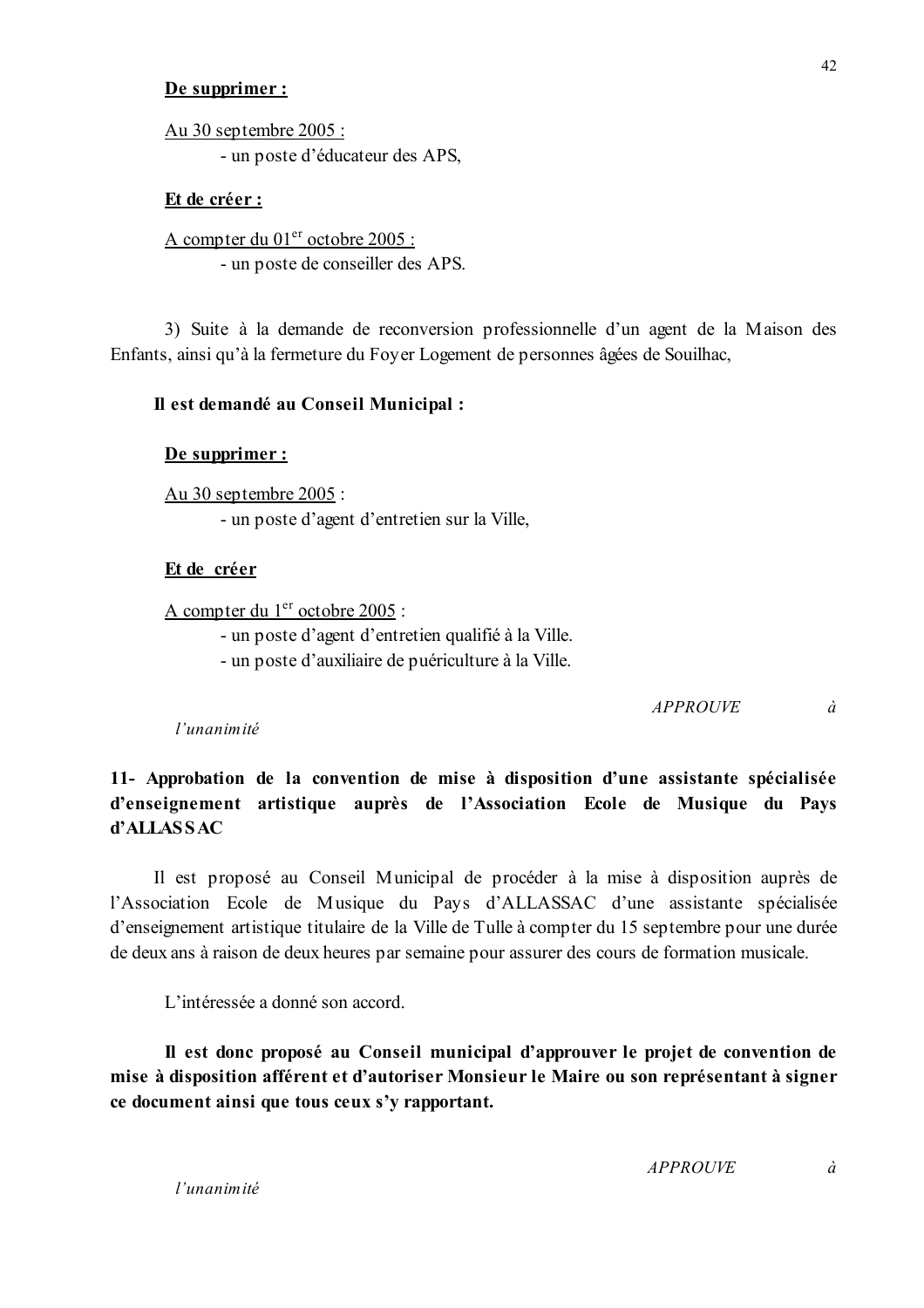## Affaires sociales -

Rapporteur: Madame Sylvie NONI

## 12- Approbation de l'avenant n°1 au Contrat Enfance liant la Ville et la CAF de la Corrèze

Le 5 décembre 2003, le Conseil Municipal adoptait le contrat enfance 2003-2004-2005 avec la CAF de la Corrèze. Dans le cadre de ce contrat, véritable label de qualité en terme de politique de la petite enfance, quatre actions avaient été prévues.

Or, il apparaît que l'action « création d'un relais assistantes maternelles » n'a pas pu être conduite pendant la durée du contrat.

De ce fait, il est nécessaire de prolonger d'une année supplémentaire la durée de ce contrat à compter du 1<sup>er</sup> janvier 2006, pour permettre la mise en œuvre du relais assistantes maternelles.

#### Il est proposé au Conseil Municipal d'approuver l'avenant n<sup>o</sup>l au contrat afférent ciannexé et d'autoriser Monsieur le Maire à le signer.

**APPROUVE**  $\dot{a}$ 

l'unanimité

Rapporteur: Madame Catherine CHAUMEIL

## 13- Décision afférente à l'attribution des cartes TUL'LIBERTE et ARC EN CIEL aux bénéficiaires des contrats d'avenir et des contrats d'accompagnement à l'emploi

Le 29 janvier 1998, le Conseil Municipal a accordé la gratuité des transports urbains aux demandeurs d'emploi et à leur famille ainsi qu'aux titulaires de contrats emploi solidarité, contrats emploi consolidé et stagiaires de la formation professionnelle sous conditions de ressources et de résidence à Tulle.

Le 7 février 2003, le Conseil Municipal a adopté un barème d'attribution

- pour l'accès aux transports gratuits (carte TUL'LIBERTE)

- pour l'accès à la gratuité des musées, de la médiathèque et une réduction de 50% du tarif d'accès au centre aquarécréatif (carte Arc-en-ciel).

Depuis l'entrée en vigueur de la loi « BORLOO » en date du 18 janvier 2005, deux nouvelles catégories de contrats ont été mis en place :

- contrats d'avenir

- contrats d'accompagnement à l'emploi.

Il est proposé au Conseil Municipal d'autoriser Monsieur le Maire à étendre le bénéfice de la carte TUL'LIBERTE et de la carte ARC EN CIEL aux bénéficiaires de ces nouveaux contrats aidés et d'engager toutes les démarches afférentes.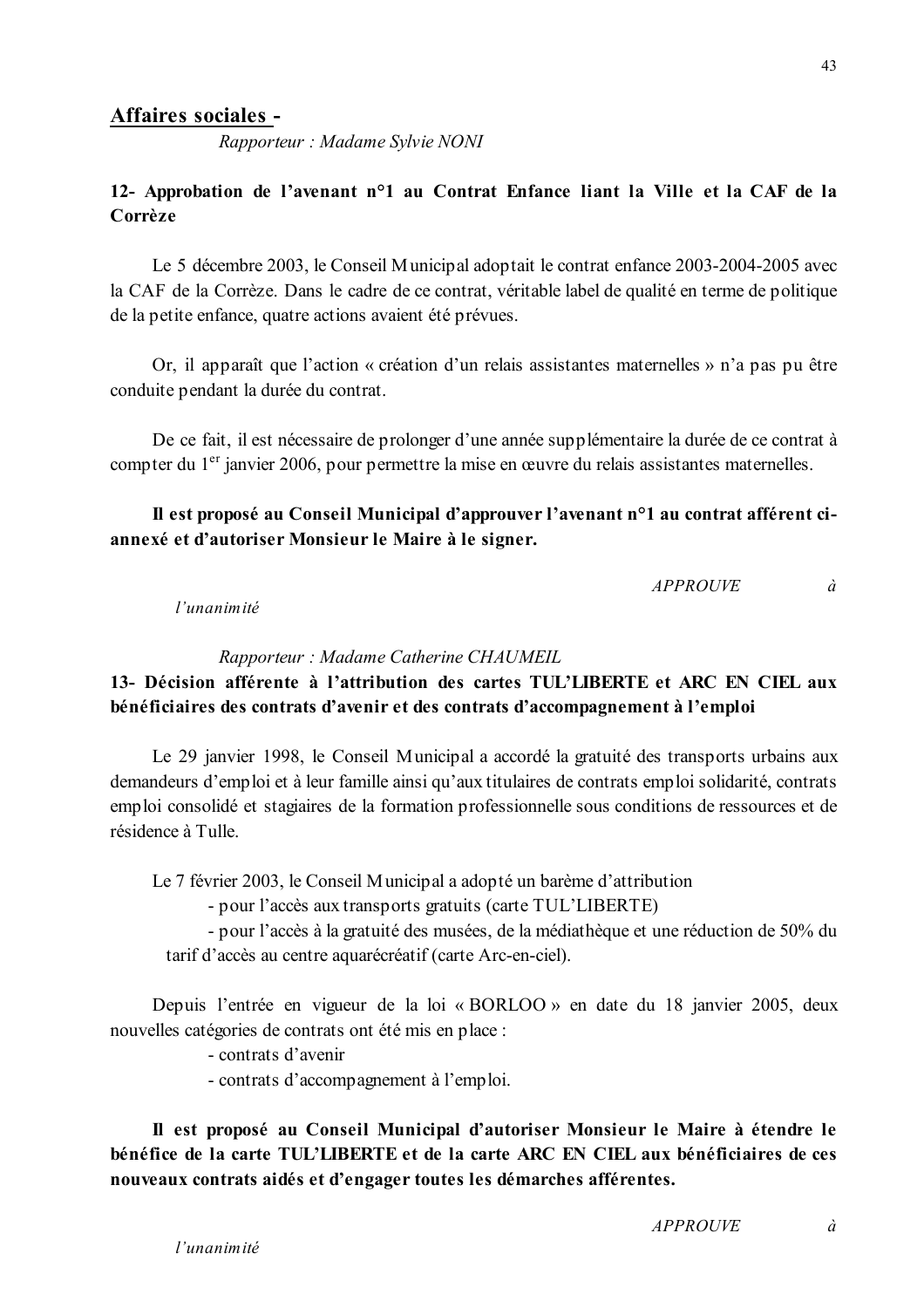## Affaires scolaires -

## Rapporteur: Madame Dominique GRADOR 14- Restauration scolaire - Avis sur le rapport d'activités du délégataire pour l'année 2004

L'année 2004 pour la restauration scolaire a été marquée par :

une réflexion globale sur le thème de l'équilibre alimentaire des enfants menée par les  $\overline{a}$ parents d'élèves, l'Education Nationale, des médecins scolaires, les enseignants, la diététicienne de la société Avenance et un pédiatre. Au cours d'une conférence débat il a été notamment débattu du contenu et de l'organisation du « goûter » du matin. Depuis et grâce à un véritable travail d'explications, il est constaté une amélioration de « l'appétit » des enfants pour le repas de midi

une ouverture plus large de la Commission des menus désormais ouverte à un représentant du personnel de chaque site scolaire

une augmentation du nombre de repas servis mais qui n'a pu permettre de passer audessus du seuil de sous activité. Depuis et pour éviter une charge financière supplémentaire de 30 000 euros environ, une renégociation de base contractuelle a été décidée en 2005 par le Conseil Municipal.

#### **AVIS FAVORABLE**

## 15- Approbation, au titre de l'année 2005, d'une convention avec la communauté de communes du Pays de Tulle pour l'apprentissage de la natation scolaire au centre aquarécréatif

Par délibération du 4 Octobre 2002, le Conseil municipal a adopté les nouveaux statuts de la Communauté de Communes.

Entrent dans les compétences des EPCI, en matière sportive, l'organisation et la prise en charge de l'apprentissage de la natation pour les élèves des écoles maternelles et élémentaires publiques et privées de la Communauté.

Dans ce cadre, la Ville de Tulle met à la disposition de la Communauté de Communes du Pays de Tulle, le centre aquarécréatif pour la prise en charge de cette compétence.

La Ville de Tulle réservera des créneaux de 45 minutes, à hauteur de 64 par semaine du calendrier scolaire, aux écoles primaires, publiques et privées pendant lesquelles elle assurera l'enseignement et la surveillance par l'intermédiaire des personnels municipaux qualifiés.

En contrepartie, la Communauté versera, au titre de l'année 2005, la somme de 66 435 Euros représentative des charges de personnel engagées par la Ville pour effectuer ce service

Il est précisé que les deux parties feront un bilan qualitatif et quantitatif en Décembre 2005 afin d'actualiser le montant à payer par la Communauté de Communes pour les années à venir.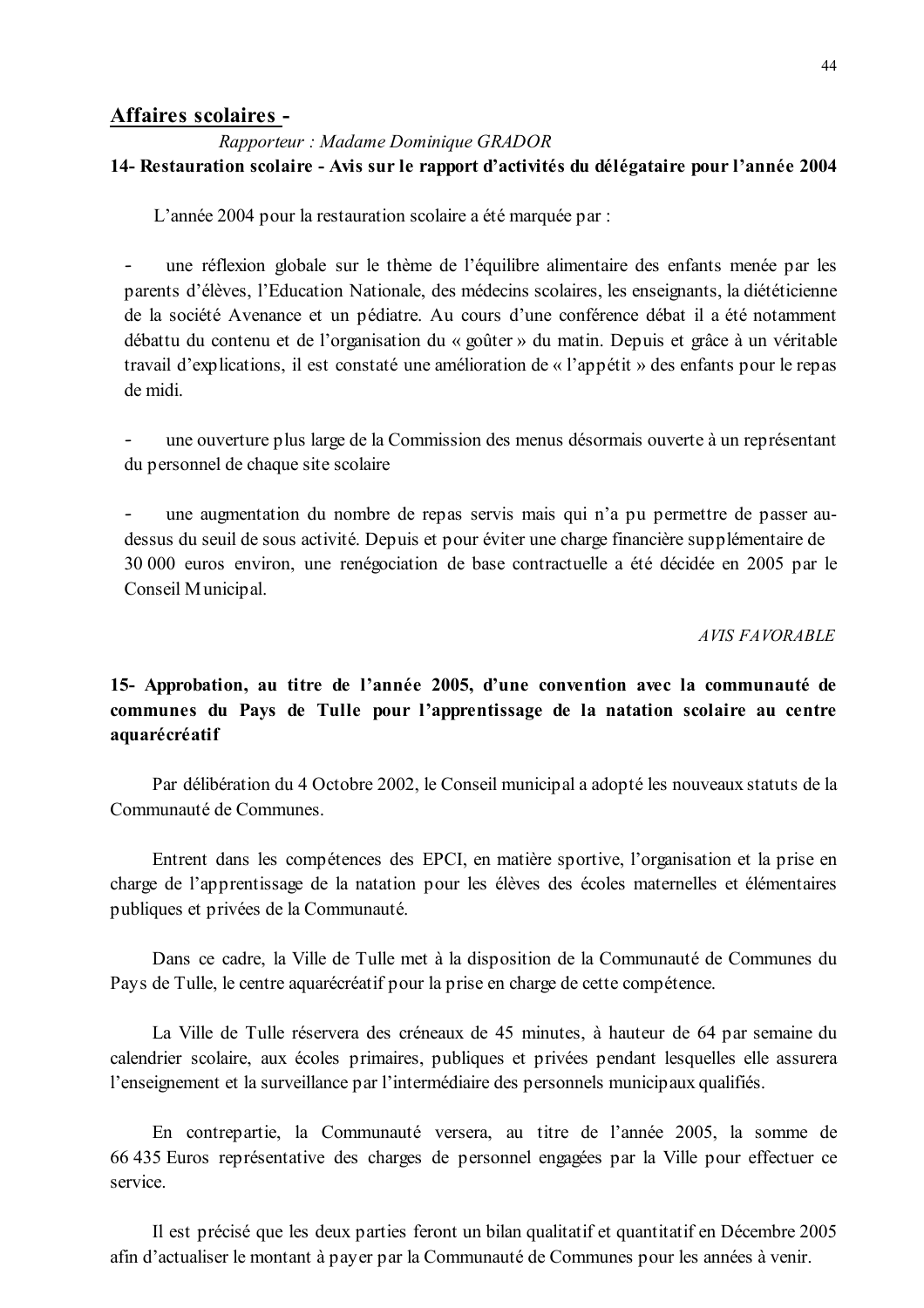Il est proposé au Conseil municipal d'approuver la convention afférente et d'autoriser Monsieur le Maire ou son représentant à la signer.

> *APPROUVE*  $\partial$

 $l'$ unanimité

#### Affaires économiques -

Rapporteur : Madame Christèle COURSAT

## 16- Approbation de l'avenant n<sup>o</sup>1 au bail souscrit avec Monsieur Galinon pour la location d'un bâtiment industriel sis Zone Industrielle de Mulatet

Depuis le 1<sup>er</sup> juillet 2002, la Ville de Tulle loue à la SARL GALINON des locaux situés zone industrielle de Mulatet d'une superficie de 260 m<sup>2</sup> pour son atelier de production. Le bail conclu pour une durée de 9 ans moyennant un loyer annuel de 9 146,94  $\epsilon$  est révisable par période triennale.

Il est proposé au Conseil municipal :

- de réviser ledit lover par avenant  $N^{\circ}1$  à compter du 1<sup>er</sup> juillet 2005 sur la base de l'indice du coût de la construction

> d'autoriser Monsieur le Maire ou son représentant à signer ce document.

Monsieur François RABIER demande si le nettoyage arrière des toitures a été fait.

Monsieur François HOLLANDE dit qu'il faut voir ce point avec les services techniques.

*Madame Annie BASTIE* indique qu'un nouveau Directeur va prendre ses fonctions à la CFTA en remplacement de Monsieur De la Laurencie. Il s'agit de Monsieru DARDENNE.

APPROUVE à l'unanimité

#### **Transports -**

#### Rapporteur : Madame Annie BASTIE

17- Desserte urbaine par la ligne régionale Limoges-Tulle - Approbation d'une convention quadripartite

Afin de densifier l'offre en transport collectif au centre ville de TULLE, la commune a demandé au Conseil Régional que la ligne routière régionale Limoges-Tulle emprunte à Tulle un itinéraire commun aux deux lignes de transport urbain.

L'accord de la Région a été donné le 21 juillet, il est donc envisagé qu'à compter du 1<sup>er</sup> octobre, la ligne régionale puisse assurer le trafic local entre les arrêts Tulle-Préfecture et Tulle-Gare.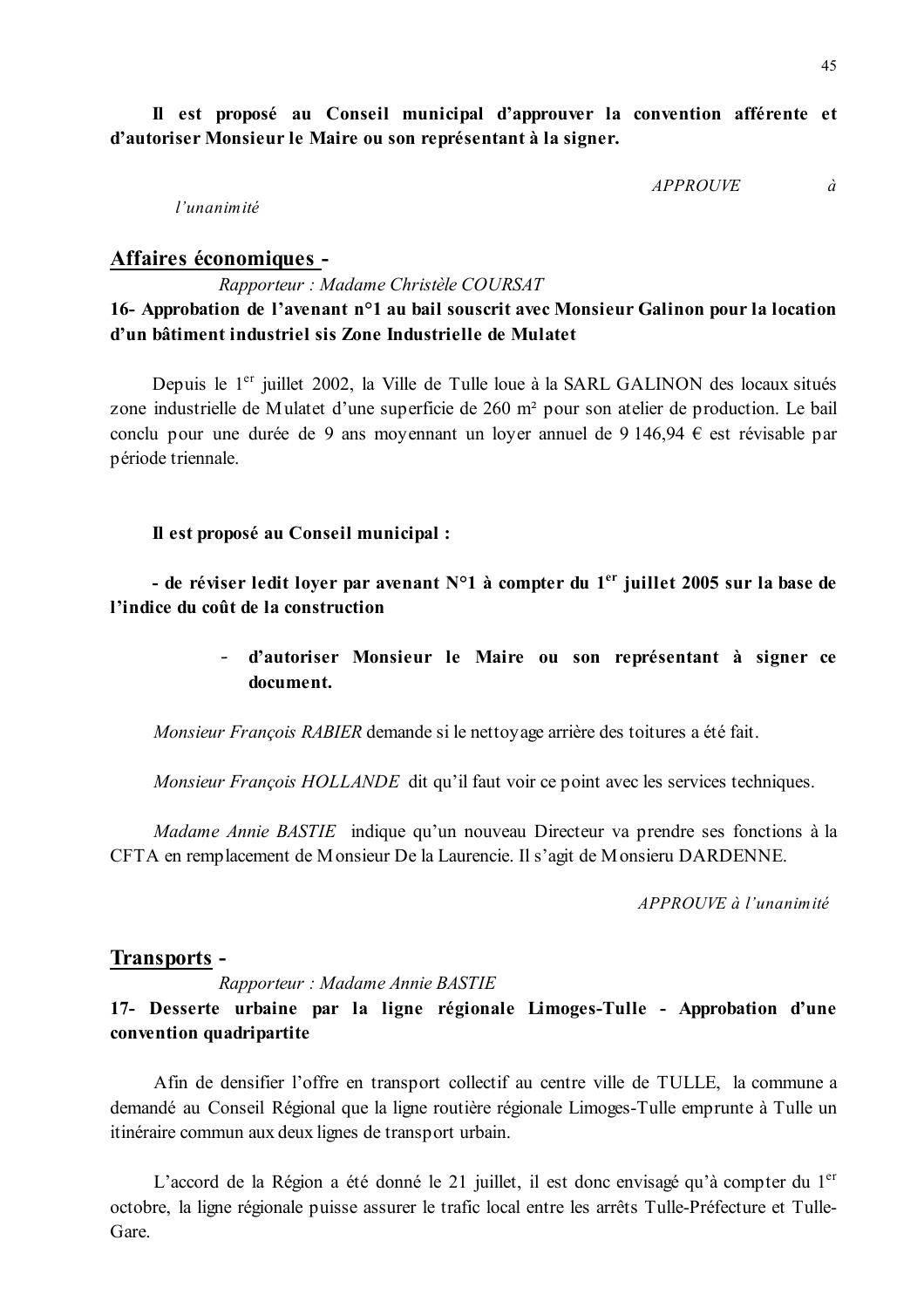Il est proposé au Conseil municipal d'approuver la convention quadripartite entre la Ville, la Région, la SNCF et la CFTA et d'autoriser Monsieur le Maire ou son représentant à la signer.

> **APPROUVE**  $\dot{a}$

 $l'$ unanimité

#### **Environnement -**

Rapporteur: Madame Annie BASTIE

## 18- Approbation du bail de la station de télémesures pour l'annonce des crues liant la Ville, le Centre des Impôts Fonciers et la Direction Départementale de l'Equipement

Par acte du 29 mai 1996, la commune de TULLE a donné à bail gratuitement, pour une durée de 9 ans à compter du 1<sup>er</sup> janvier 1996, une superficie d'environ 50 m<sup>2</sup> pour l'installation d'un réseau radio de télémesures pour l'annonce des crues sur le territoire de la commune de Tulle, en amont du pont des Soldats, rive droite de la Corrèze.

Le bail étant échu depuis le 31 décembre 2004, il convient de le renouveler pour une période de 9 ans

Il est proposé au Conseil Municipal d'approuver la convention de renouvellement entre la Ville, le Centre des impôts fonciers de TULLE et la DDE et d'autoriser Monsieur le Maire ou son représentant à la signer.

> **APPROUVE**  $\dot{a}$

l'unanimité

#### Urbanisme -

Rapporteur: Monsieur Jacques MARTHON

## 19- Plan de redressement de l'OPHLM - Approbation de l'avenant n°1 au protocole de redressement

Créé en 1947, l'Office de Tulle exerce sa compétence sur le seul territoire de Tulle et ne dispose d'aucun logement classé en ZUS.

A la fin 2003, le patrimoine de l'Office se compose de 1 085 logements.

Rappel de la procédure CGLLS :

Un premier protocole a été suivi par l'OPHLM de Tulle entre 1992 et 1996, qui n'a pas pu enrayer la poursuite de la dégradation financière ni la persistance des problèmes patrimoniaux.

Le deuxième protocole de redressement de l'Office a été signé le 31 août 2000. Le redressement de l'Office de Tulle reposait alors essentiellement sur des mesures qui, outre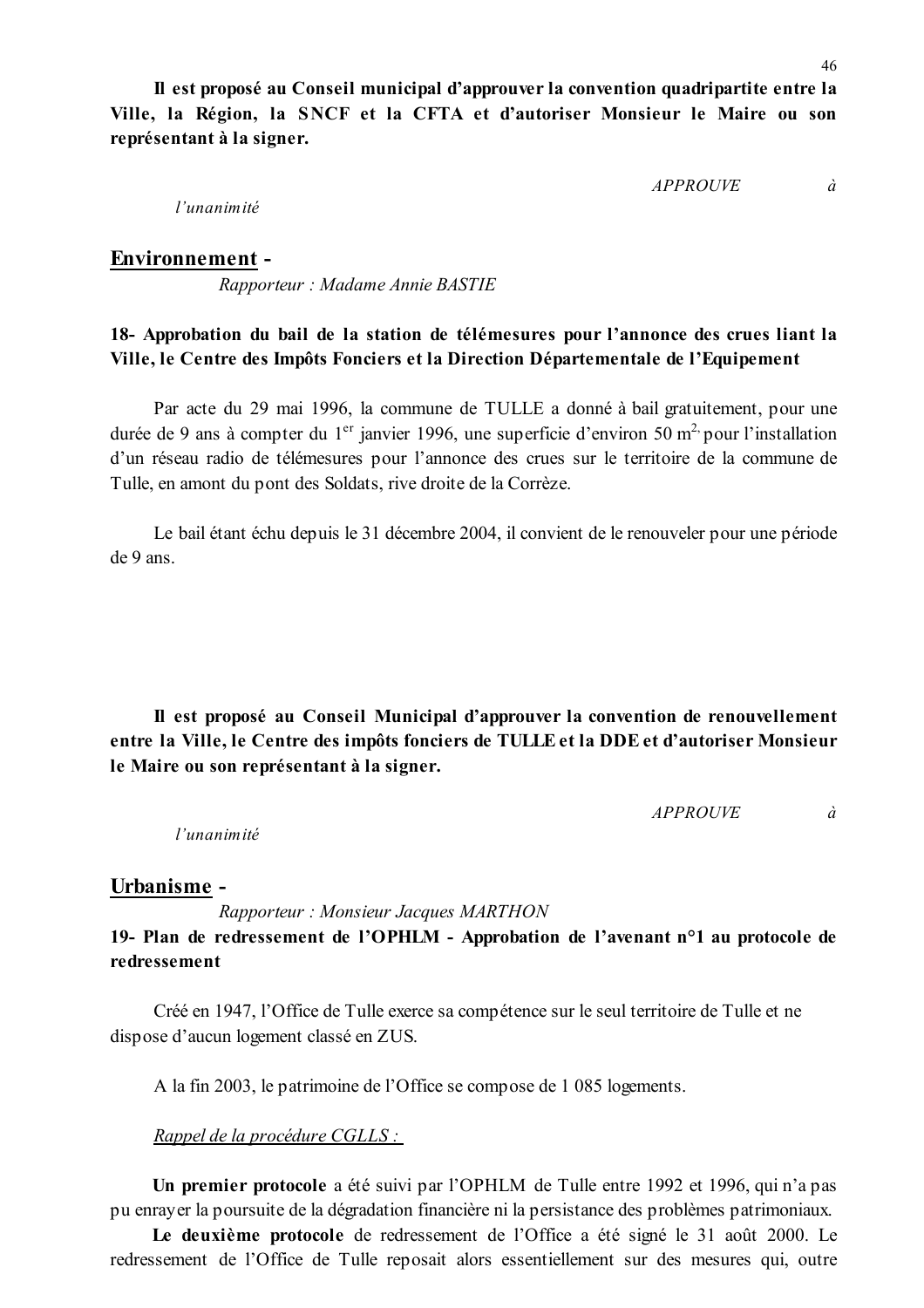l'amélioration de la gestion interne, sont fondées sur la nécessité de repositionner l'Office sur son marché local et sur la mise en commun de movens avec l'Office départemental de la Corrèze.

La SEMCIT était en cessation de paiement depuis 1992 à la suite de la réalisation d'opérations très déséquilibrées et ne pouvait poursuivre son activité que grace aux subventions d'équilibre versées par la Ville de Tulle.

En 1997-1998, la SEM était structurellement déficitaire malgré la vente de la moitié de son patrimoine.

Sa liquidation a donc été décidée. Elle s'est faite à l'amiable, la Ville de Tulle assumant le remboursement du solde des emprunts qu'elle avait garantis.

L'OPHLM de Tulle a ainsi acquis le 1 er août 2002, avec l'accord de la CGLLS, 26 pavillons locatifs.

En tenant compte des travaux de réhabilitation programmés, le prix prévisionnel de l'opération d'acquisition amélioration du patrimoine SEMCIT par l'OPHLM de Tulle se montait à 1 400 000 €.

En juillet 2001, une coulée de boue a entraîné un glissement de terrain. La démolition supplémentaire des 20 logements des Fages 1 a été décidée car du fait de ce surcoût, la démolition de ces logements et la vente du terrain étaient moins coûteuses pour l'Office que leur réhabilitation.

Les locataires ont dû être relogés dans les logements de la Gibrande dont la démolition a été reportée à 2005.

Fin juin 2002, le Directeur de l'Office a quitté son poste et son remplaçant n'a pris ses fonctions que le 1 er février 2003.

Cette situation a créé des difficultés de mise en place des actions prévues par le plan de redressement, notamment en ce qui concerne le programme de réhabilitation.

Le Comité des aides du 23 octobre 2003 a pris acte que les mesures patrimoniales prévues au plan de redressement nécessitaient une nouvelle programmation car les coûts inscrits

initialement au plan ont augmenté de 25 % en moyenne, de nouveaux besoins de réhabilitation urgents non prévus sont apparus (clos et couvert, mise en sécurité des ascenseurs) et le sinistre du glissement de terrain des Fages a nécessité de modifier le programme initial de démolition

Cet avenant doit permettre de prendre en compte les modifications apportées aux mesures patrimoniales prévues initialement au protocole.

Le plan de redressement a permis d'amorcer un début d'organisation commune avec l'Office Départemental de la Corrèze grâce à la mise en place de conventions traitant de la mise en commun des moyens informatiques, bureautiques et en personnel.

Bien que les deux organismes souhaitent conserver leur spécificité, l'Office de Tulle considère qu'une mutualisation de moyens renforcée avec l'Office de la Corrèze est essentielle pour la réussite du plan de redressement.

C'est pour en définir les modalités que la CGLLS a confié au Cabinet Bertrand BRUNHES Consultant l'étude de cette mutualisation élargie.

Une première restitution a été effectuée fin 2004. Elle devra être complétée.

Compte tenu des évènements intervenus depuis la signature du protocole initial et de la nécessité d'adapter les dispositions pour le conduire à son terme afin de permettre à l'Office de reprendre une activité normale fondée sur la bonne gestion de son patrimoine et sur l'équilibre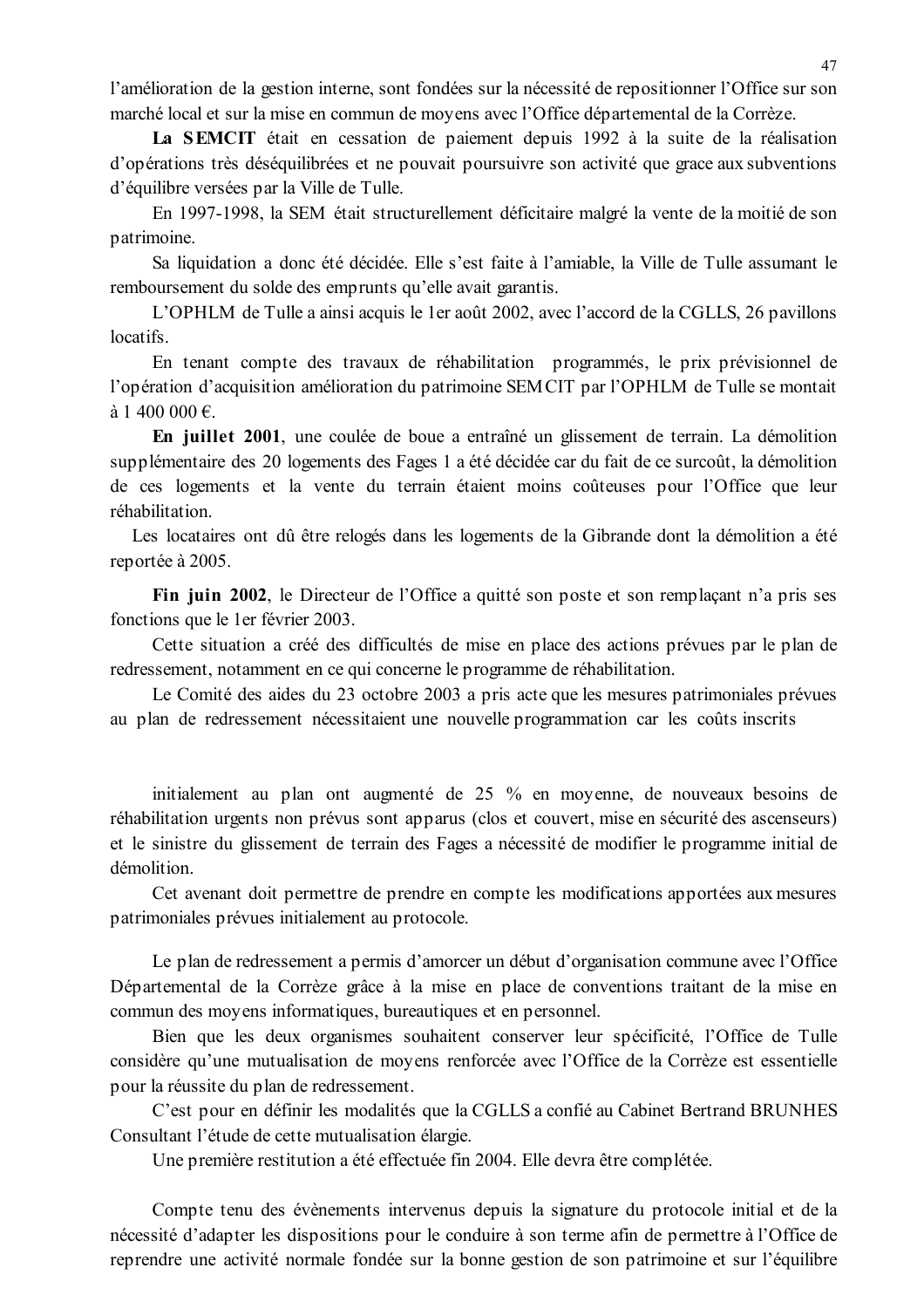d'exploitation, le présent avenant prend acte des modifications intervenues sur le plan patrimonial et prolonge les effets du protocole signé le 31 août 2000 jusqu'en 2009.

Cet avenant a pour objet de prendre en compte :

- l'actualisation des montants des travaux
- le financement des opérations non prévues au protocole initial
- le financement du programme de démolition d'immeubles HLM

Il prolonge les effets du protocole signé le 31 août 2000 jusqu'en 2009 et contractualise les engagements de l'ensemble des partenaires.

Il est proposé au Conseil Municipal d'approuver cet avenant et d'autoriser Monsieur le Maire ou son représentant à signer ce document ainsi que tous ceux s'y rapportant.

> **APPROUVE** à

l'unanimité

## 20- Acquisition dans le domaine public de la commune de l'impasse privée du Bois des **Malades**

Monsieur BOISSEAU, propriétaire de l'impasse du Bois des Malades, souhaite que celle-ci soit intégrée dans le domaine communal. En effet, cette impasse qui dessert plusieurs habitations est déjà entretenue (élagage des arbres, entretien des fossés, etc...) par la commune.

Il est proposé au conseil municipal :

- de procéder au classement de cette impasse dans le domaine public de la  $\overline{a}$ commune
- d'autoriser Monsieur le Maire ou son représentant à engager les démarches afférentes et à signer tous les documents à intervenir
- d'acquérir l'impasse pour l'euro symbolique à l'issue de la procédure.

Les frais d'actes seront à la charge de la commune.

*APPROUVE* 

 $\hat{a}$ 

 $l'$ unanimité

Monsieur PRADAYROL ne participant pas à la discussion et ne prenant pas part au vote

#### 21- Cession d'un pavillon au Rodarel

Monsieur GUILLOT Daniel, Gendarme, va prochainement être à la retraite et souhaite acquérir le pavillon qu'il occupe 15, impasse des Tulipes au Rodarel.

Le Colonel VIAUD, Commandant l'Ecole de Gendarmerie de Tulle nous a donné son accord pour la restitution d'un pavillon du parc locatif CIGA au Rodarel.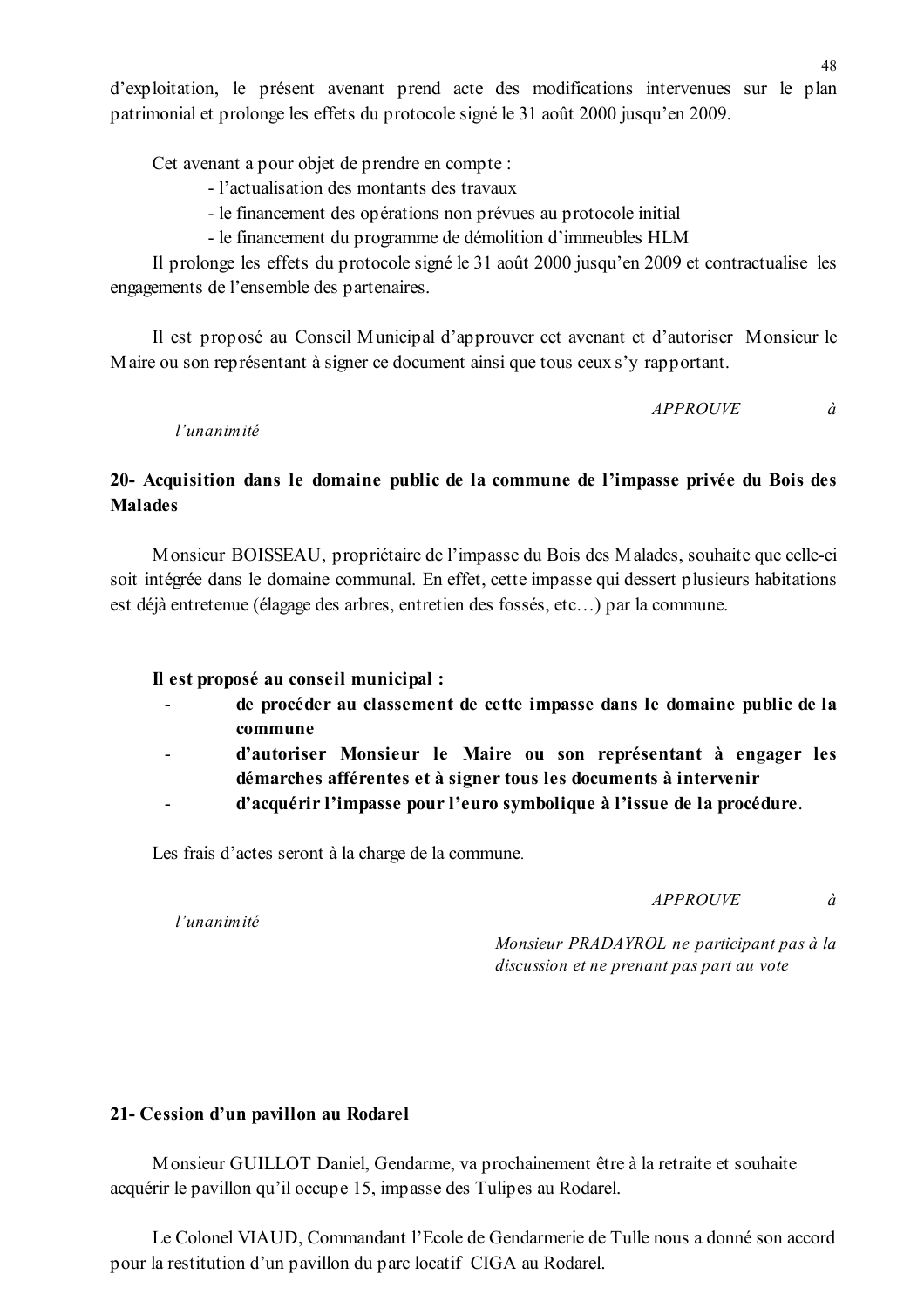## Il est proposé au conseil municipal de céder ledit pavillon au prix estimé par le Service des Domaines soit 56 000  $\epsilon$ .

Les frais d'acte seront à la charge de l'acquéreur.

à

 $l'$ unanimité Monsieur PRADAYROL ne participant pas à la discussion et ne prenant pas part au vote

*APPROUVE* 

#### 22- Cession d'un pavillon et d'un terrain à la Solane

Le bâtiment industriel communal situé à la Solane a été désaffecté et mis à disposition d'associations tullistes. Le pavillon situé juste à côté est depuis plusieurs années inoccupé.

Monsieur et Madame TARI seraient intéressés par l'acquisition du pavillon.

#### Il est proposé au conseil municipal de céder ledit pavillon au prix estimé par le Service des Domaines ainsi que le terrain attenant cadastré AC N° 217 pour un montant  $\mathbf{d}\mathbf{e}$ 50.000  $\boldsymbol{\epsilon}$

Les frais d'acte et d'arpentage seront à la charge de l'acquéreur.

 $\dot{a}$ 

l'unanimité Monsieur PRADAYROL ne participant pas à la discussion et ne prenant pas part au vote

**APPROUVE** 

#### 23- Cession d'un local commercial 1, avenue Winston. Churchill

La boulangerie-pâtisserie SARL B.P.M.J. a manifesté son souhait d'acquérir le local commercial situé 1, avenue Winston Churchill qu'elle loue à la commune depuis le 1<sup>er</sup> septembre 2001.

Le prix estimé par le Service des Domaines est de 25 000  $\epsilon$ .

Il est proposé au Conseil Municipal de céder ledit local au prix de 15 245  $\epsilon$ . Ce montant est justifié car le locataire a dû à ses frais entreprendre dans l'urgence des travaux dits « de grosses réparations » incombant au bailleur (porte d'entrée défectueuse, électricité). La SARL B.P.M.J. devra également effectuer d'autres travaux (devanture).

Les frais de l'acte de vente seront à la charge de l'acquéreur.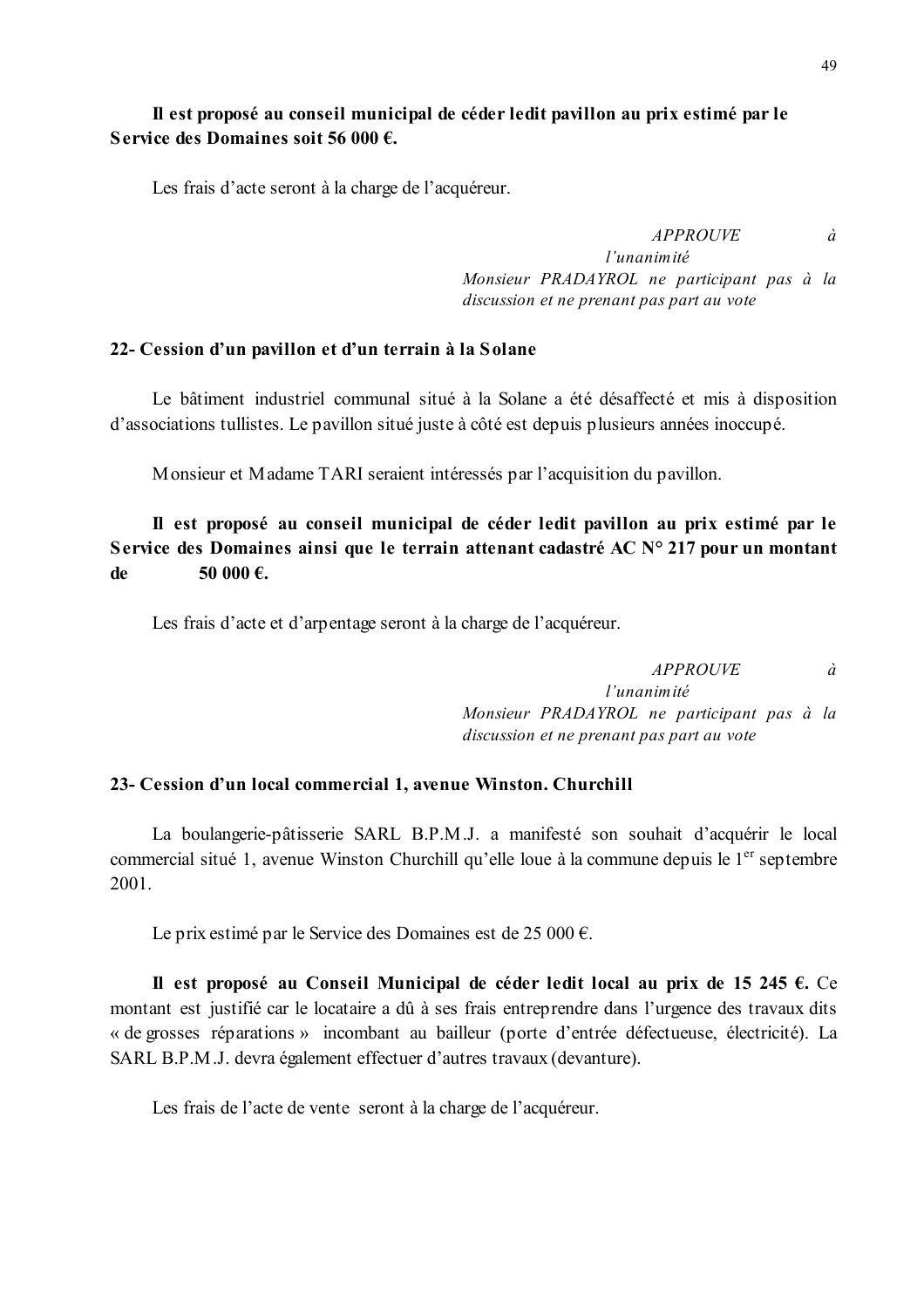Il est précisé que cette cession nécessitera un acte modificatif du règlement de la copropriété de l'immeuble.

> **APPROUVE**  $\dot{a}$ l'unanimité Monsieur PRADAYROL ne participant pas à la discussion et ne prenant pas part au vote

#### 24- Cession d'un terrain rue Sainte Claire

Dans le cadre de l'aménagement d'un espace de stationnement devant l'H.L.M Sainte Claire l'O.P.H.L.M. souhaite acquérir la parcelle AW N° 176 propriété privée de la commune.

Cette parcelle permettrait d'installer aux frais de l'O.P.H.L.M une borne escamotable ce qui conduirait à privatiser la parcelle susvisée.

Cette cession se fera au prix de 10  $\epsilon$ .

Il est proposé au Conseil municipal de céder cet espace au prix fixé ci-dessus.

Les frais d'acte et d'arpentage seront à la charge de l'acquéreur.

#### **SANS SUITE**

## 25- Cession d'emplacements de stationnement à l'arrière de l'immeuble SEMABL sis 92, avenue Victor Hugo

La SEMABL a réalisé l'opération de démolition-reconstruction des anciens immeubles LAROCHE sis 92, avenue Victor Hugo. Les parcelles cadastrées AS N° 47, 521 et 523 ainsi que la parcelle AS N° 529 ont fait l'objet d'un aménagement visant à créer du stationnement (4 place de stationnement dont une place handicapée) avec traitement paysager.

Par délibération en date du 25 mars 2005 la Ville de Tulle a acquis cet espace aménagé.

La pharmacie CARLES souhaite se porter acquéreur des 4 places de stationnement dont une place handicapée (AS N° 529p).

## Il est proposé au Conseil municipal de lui céder lesdits parkings au prix estimé par le Service des Domaines soit 18 000 € (4 500 € la place).

Les frais d'acte et d'arpentage seront à la charge de l'acquéreur.

**APPROUVE**  $\dot{a}$ l'unanimité Monsieur PRADAYROL ne participant pas à la discussion et ne prenant pas part au vote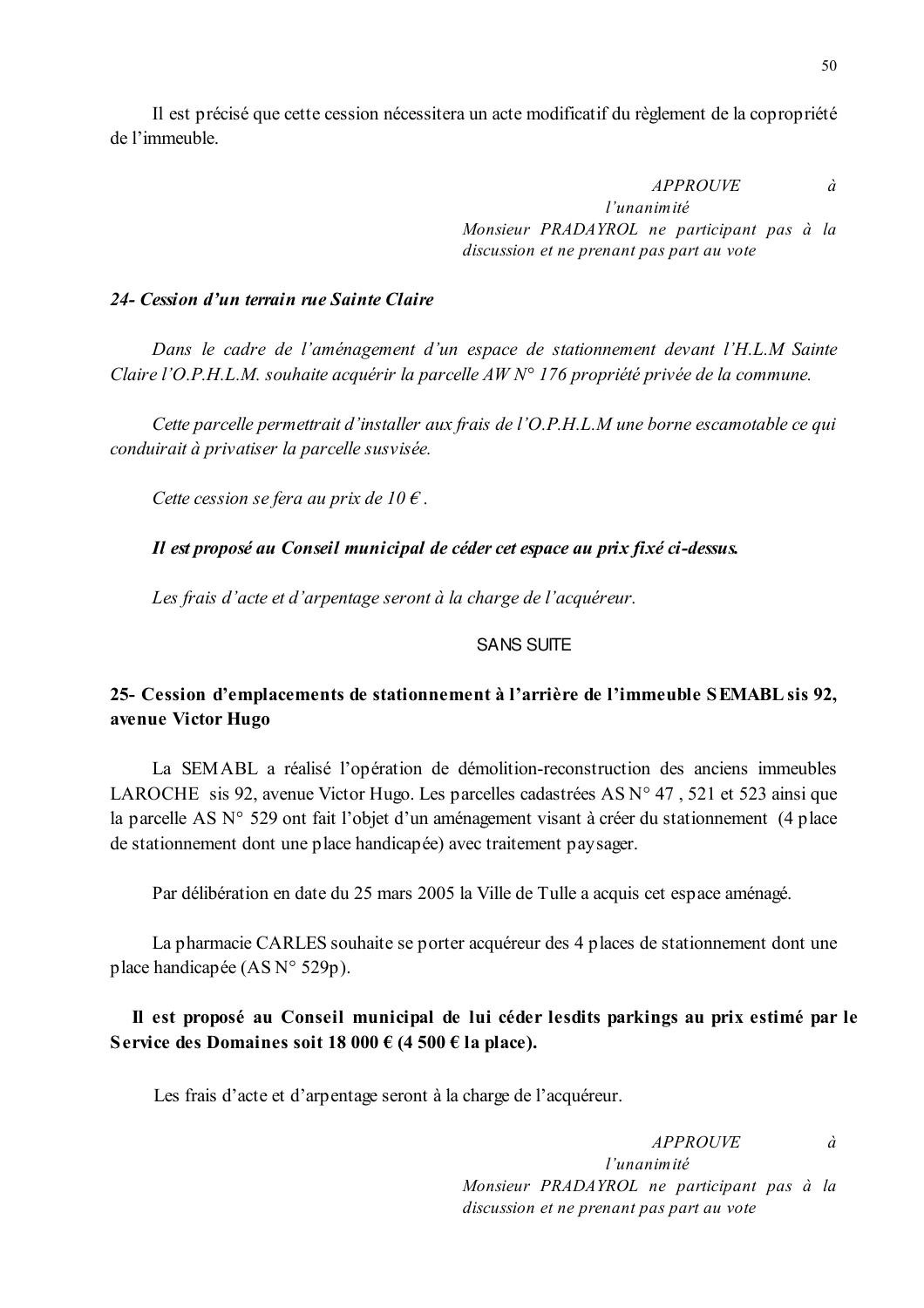## 26- Remises gracieuses des pénalités liquidées à défaut de paiement à la date d'exigibilité de taxes d'urbanisme

L'article L251A du Livre des procédures fiscales stipule que les assemblées délibérantes des collectivités locales sont compétentes pour accorder la remise gracieuse des pénalités

liquidées à défaut de paiement à la date d'exigibilité des taxes, versements et participations d'urbanisme

#### a - à Monsieur BOURDILLON HAGUERON

Monsieur BOURDILLON HAGUERON avant fait réaliser une construction au lieu-dit « Seigne » à Tulle était redevable d'une taxe d'urbanisme dont le montant s'élevait à 835  $\epsilon$ .

L'intéressé a réglé la somme due après la date d'échéance fixée pour le paiement.

Une majoration de 24  $\epsilon$  lui a été appliquée.

Monsieur BOURDILLON HAGUERON a donc présenté une requête en vue d'obtenir la remise gracieuse des pénalités formulées à son encontre. En effet, suite à un changement d'adresse résultant de son déménagement dans sa nouvelle résidence, il a sollicité auprès des services de la Poste un transfert de courrier qui n'a pas été effectué correctement.

Il n'avait donc pas été destinataire des plis afférents au versement de cette taxe.

Les services de la Trésorerie Tulle Montana ont avisé Monsieur le Maire de cette demande.

Il est proposé au Conseil municipal d'accorder à Monsieur BOURDILLON HAGUERON la remise gracieuse des pénalités liquidées à son encontre à défaut de paiement à la date d'exigibilité de la taxe d'urbanisme dont il était redevable, le montant de cette dette s'élevant à 24  $\epsilon$ .

> *APPROUVE*  $\hat{a}$ l'unanimité

#### b - à Monsieur et Madame BOUCHET

Monsieur et Madame BOUCHET avant fait réaliser une construction au lieu-dit « Allée du Bois Manger » à Tulle étaient redevables d'une taxe d'urbanisme dont le montant s'élevait à 650  $\epsilon$ .

Les intéressés ont réglé la somme due après la date d'échéance fixée pour le paiement.

Une majoration de 19  $\epsilon$  leur a été appliquée.

Monsieur et Madame BOUCHET ont sollicité la remise gracieuse des pénalités formulées à leur encontre.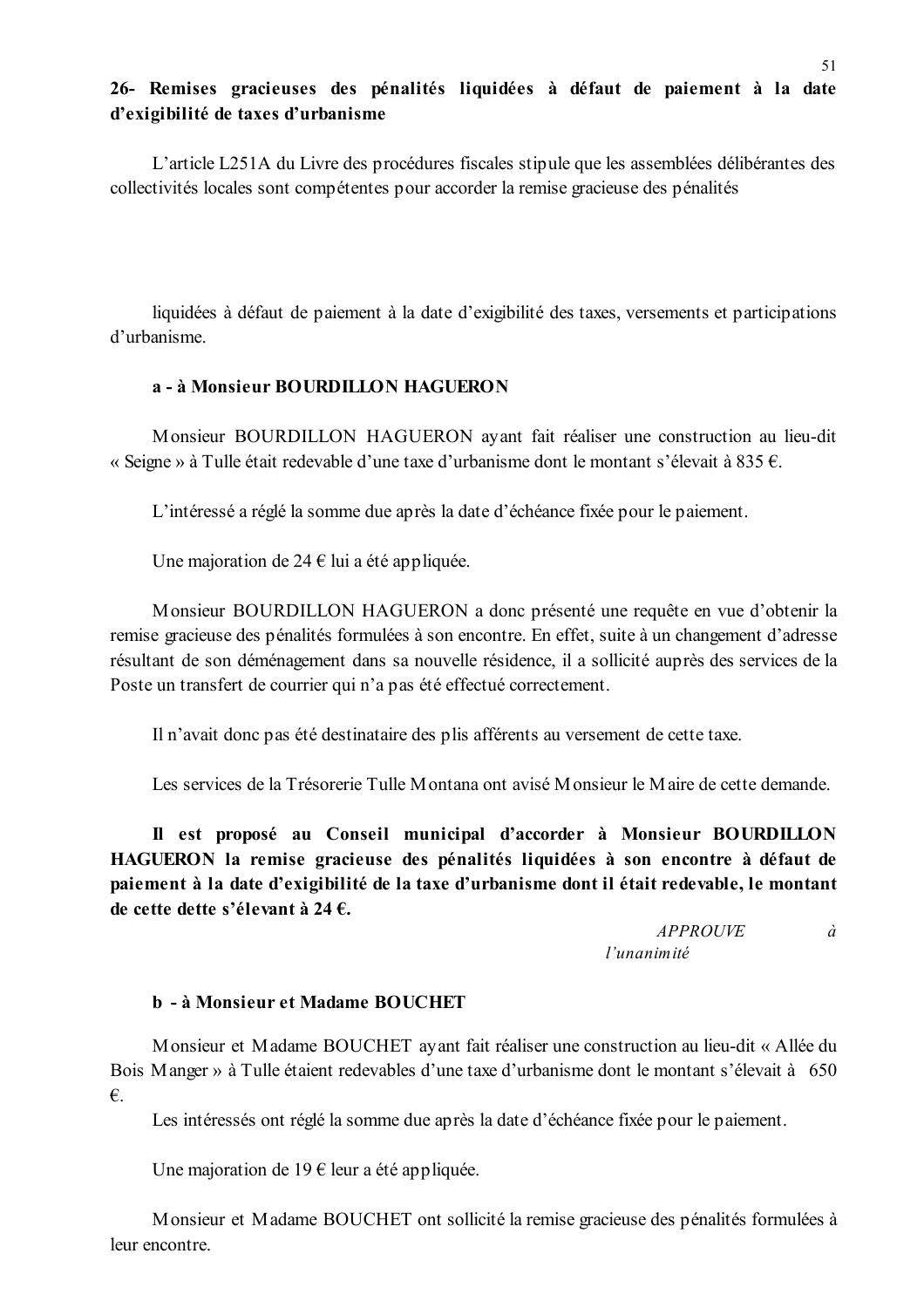Il est proposé au Conseil municipal d'accorder à Monsieur et Madame BOUCHET la remise gracieuse des pénalités liquidées à leur encontre à défaut de paiement à la date d'exigibilité de la taxe d'urbanisme dont ils étaient redevables, le montant de cette dette s'élevant à 19€.

> **APPROUVE**  $\hat{a}$ l'unanimité

#### c - à Monsieur DUBOIS

Monsieur DUBOIS, avant fait réaliser une construction boulevard de la Lunade à Tulle était redevable d'une taxe d'urbanisme dont le montant s'élevait à 369  $\epsilon$ .

L'intéressé a réglé la somme due deux jours après la date d'échéance fixée pour le paiement suite à des difficultés inhérentes à la distribution de son courrier

Une majoration de 18  $\epsilon$  lui a été appliquée.

Monsieur DUBOIS a sollicité la remise gracieuse des pénalités formulées à son encontre.

Il est proposé au Conseil municipal d'accorder à Monsieur DUBOIS la remise gracieuse des pénalités liquidées à son encontre à défaut de paiement à la date d'exigibilité de la taxe d'urbanisme dont ils étaient redevables, le montant de cette dette s'élevant à  $18 \text{ } \infty$ 

| <b>APPROUVE</b> |  |
|-----------------|--|
| l'unanimité     |  |

## 27- Décision afférente au droit d'occupation perpétuel d'un talus situé rue du 19 mars 1962 appartenant au domaine public de la commune

Les propriétaires de la parcelle BV N° 629 souhaitent utiliser le talus situé en contrebas de la rue du 19 mars 1962 pour accéder à leur terrain et le clôturer.

Ce talus fait partie du domaine public communal et est, par conséquent, inaliénable.

#### Il est proposé au Conseil municipal :

- de consentir au profit de la parcelle  $BV N^{\circ} 629$  un droit d'occupation perpétuel du domaine public consistant en un talus bordant ladite parcelle pour permettre l'accès à ladite parcelle sur la voie communale

- d'autoriser dès à présent les propriétaires de la parcelle BV N° 629 à la clôturer en limite du domaine public communal.

- d'engager la commune à faire des travaux sur la canalisation existante d'eaux pluviales située sur la parcelle BV N° 629.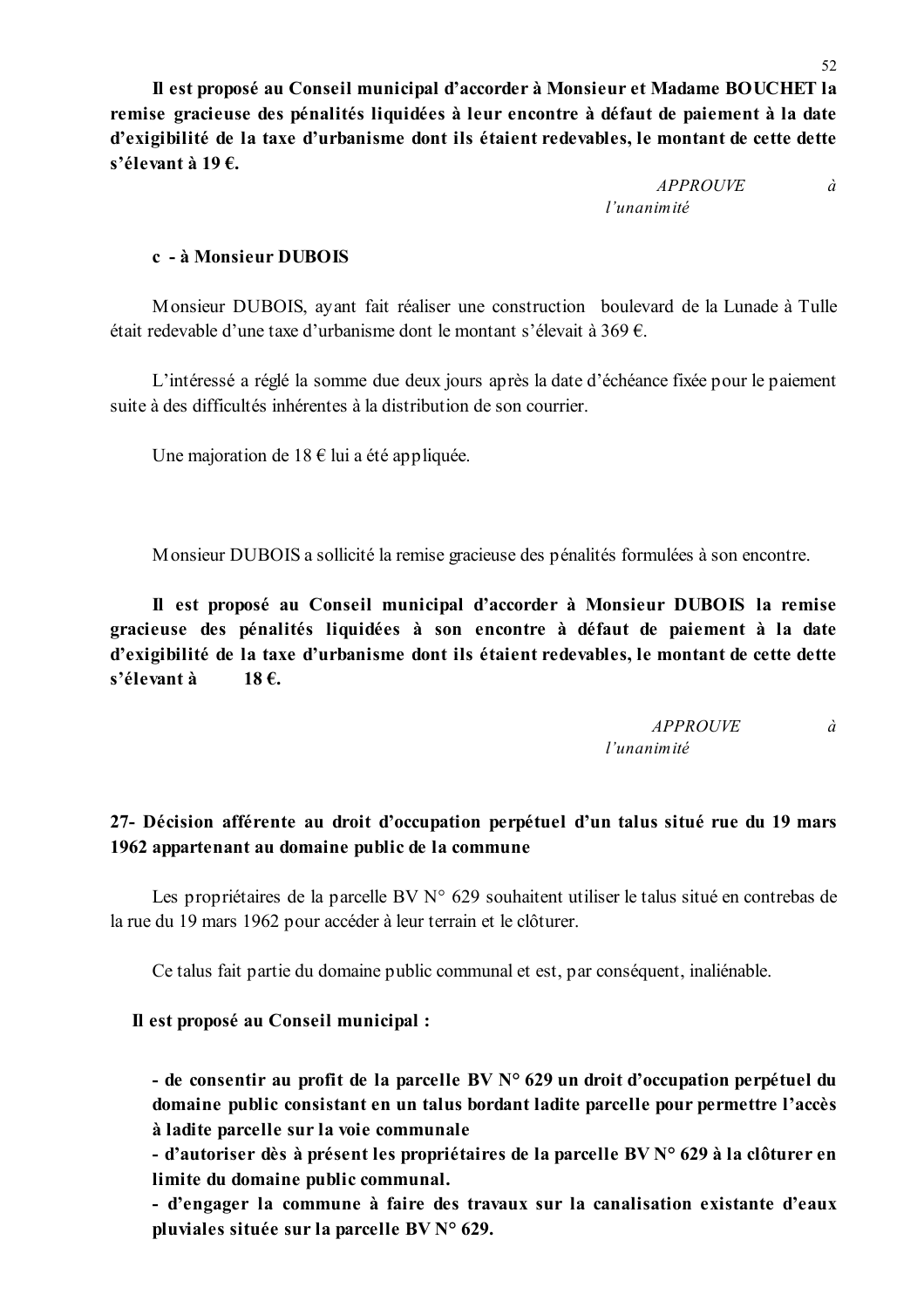53

 $\dot{a}$ 

#### 28- Opération façades - Extension de l'aide

La subvention façade est portée à 50 % du montant hors taxe des travaux plafonnée à 70  $\epsilon$ hors taxe le m<sup>2</sup> sur les Périmètres de Restauration Immobilière (la Barrière, l'Alverge, Le Trech « Enclos, Barrussie »). L'aide façade du Périmètre de Restauration Immobilière de la rue de la Barrière ne prend en compte qu'un côté de la rue Jean Jaurès.

## Il est proposé au Conseil municipal d'étendre l'aide façade à 50 % du montant hors taxe des travaux plafonnée à 70  $\epsilon$  hors taxe le m<sup>2</sup> sur l'îlot tel qu'il figure au plan.

Monsieur Jean COMBASTEIL dit que pour les maisons situées entre la rue Jean Jaurès et la Place Martial Brigouleix, la partie dite dans le sens de la circulation est déjà subventionnée à hauteur de 50 % car elles est dans le PRI.

L'îlot en face, subventionné à hauteur de 30 à 35 %, le deviendrait à 50 %.

Monsieur François HOLLANDE dit que les 50 % sont accordés dans un temps limité. Les propriétaires doivent savoir qu'il ne s'agit pas d'une aide pérenne. S'ils ne saisissent pas cette opportunité avant fin 2006, c'est le taux antérieur qui sera de nouveau appliqué.

Il préfère que la commune dépense davantage en 2006 plutôt que de saupoudrez les financements sur les trois prochaines années. C'est l'effet de masse qui crée l'impact.

Il faut que les propriétaires sachent bien que le périmètre est de nouveau étendu, qu'il s'agit d'une aide à caractère provisoire et que cela ne se renouvellera pas.

Tulle est sûrement la seule ville de France à subventionner à ce niveau la rénovation des façades.

Cela est bien mais ne peut pas durer.

Cela ne signifie pas que les travaux doivent être réalisés pour fin 2006. Il est tenu compte des délais d'intervention des entreprises.

Monsieur Jean COMBASTEIL dit que sur l'îlot Jean Jaurès, il y a des maisons qui justifieraient d'une intervention sur la façade.

> **APPROUVE** l'unanimité

 $\partial$ 

## Travaux -

Rapporteur: Monsieur Pierre DIEDERICHS

29- Demande de subvention au Conseil Général pour la restauration de la façade du Théâtre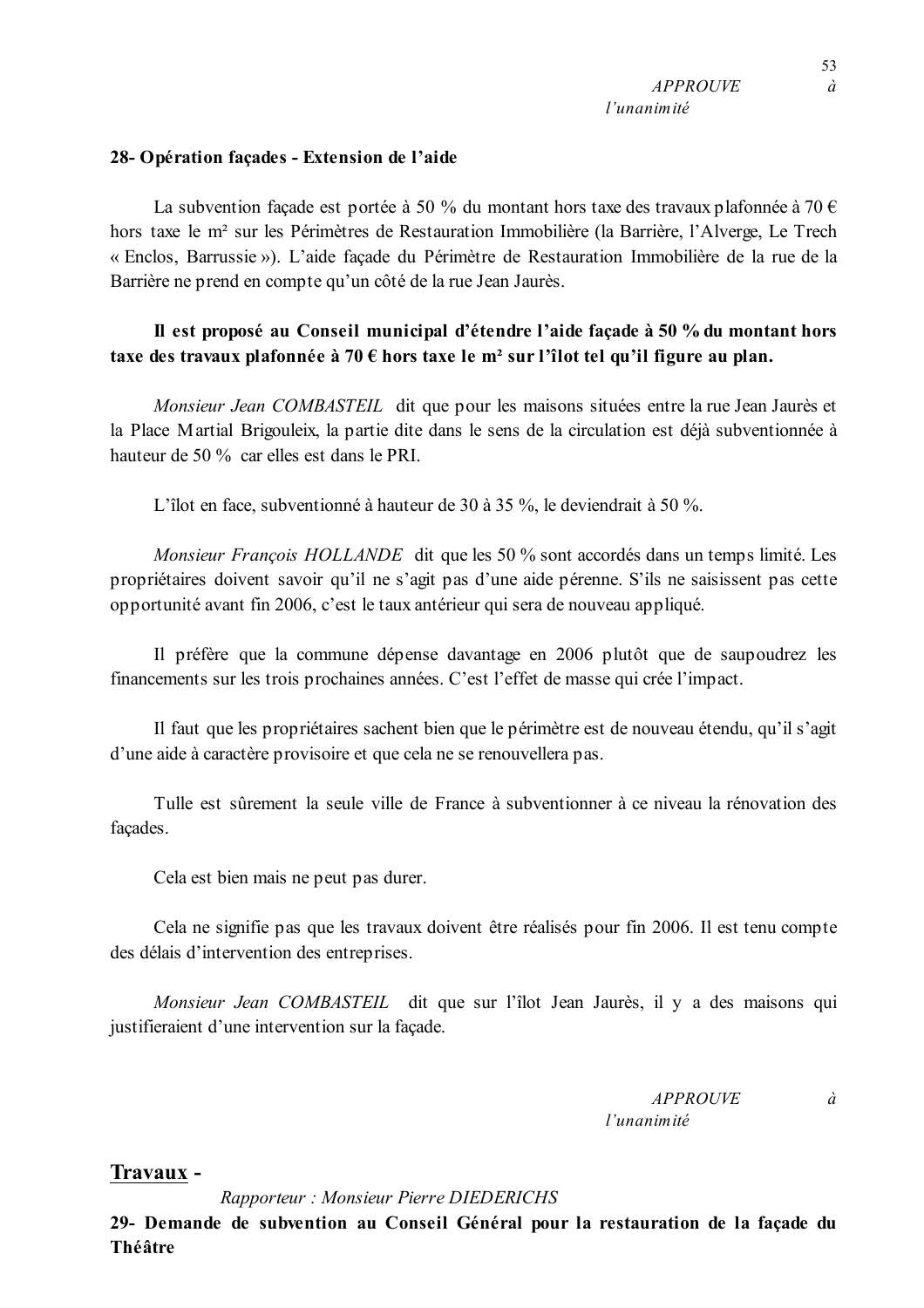La campagne de travaux visant à la restructuration du Théâtre de TULLE a été réceptionnée en 1994. Cette campagne avait pour objet la refonte complète de l'organisation fonctionnelle et technique de l'établissement.

Les façades, rénovées quelques années auparavant, n'avaient fait l'objet en 1994 que d'adaptations ponctuelles liées aux contraintes du nouvel aménagement intérieur.

Après 10 ans d'activité, les menuiseries de la facade principale du Théâtre de TULLE. datant pour partie de 1899 et pour partie de 1935 ne paraissent plus adaptées aux contraintes acoustiques et thermiques du lieu. En effet, la fréquentation accrue du petit forum en prolongement direct du hall nécessite une meilleure isolation par rapport au bruit de la rue et aux rigueurs du climat.

De plus, des travaux urbains en cours ont pour objet la requalification des berges de la Corrèze et notamment la mise en œuvre d'un plan - lumière pour les voies longeant la rivière. Il paraît donc important de réaliser sans tarder une mise en valeur du bâtiment compte tenu de la qualité architecturale de sa façade sur rue. Cette mise en valeur portera sur un nettoyage adapté des ouvrages de maçonnerie et d'ornementation, sur un confortement de la dalle de balcon en ciment et sur la réalisation d'un éclairage de mise en valeur.

Enfin, le présent projet comprendra la réalisation d'un accès à la toiture terrasse en facade sur quai depuis l'intérieur du bâtiment pour faciliter les opérations d'entretien de la couverture.

Nota : l'étendue des travaux concernera la façade principale et ses retours latéraux dans la longueur de la première travée.

Le coût des travaux est estimé à 200 000  $\epsilon$  HT soit 239 200  $\epsilon$  TTC.

Il est proposé au Conseil municipal :

- d'approuver la réalisation de cette opération

- de solliciter une subvention du Département à hauteur de 53 % soit 106 000  $\epsilon$  pour son financement.

Il est précisé qu'une demande de subvention a parallèlement été formulée auprès de la DRAC.

- d'approuver le plan de financement correspondant.

Réfection de la façade principale du Théâtre

# Plan de financement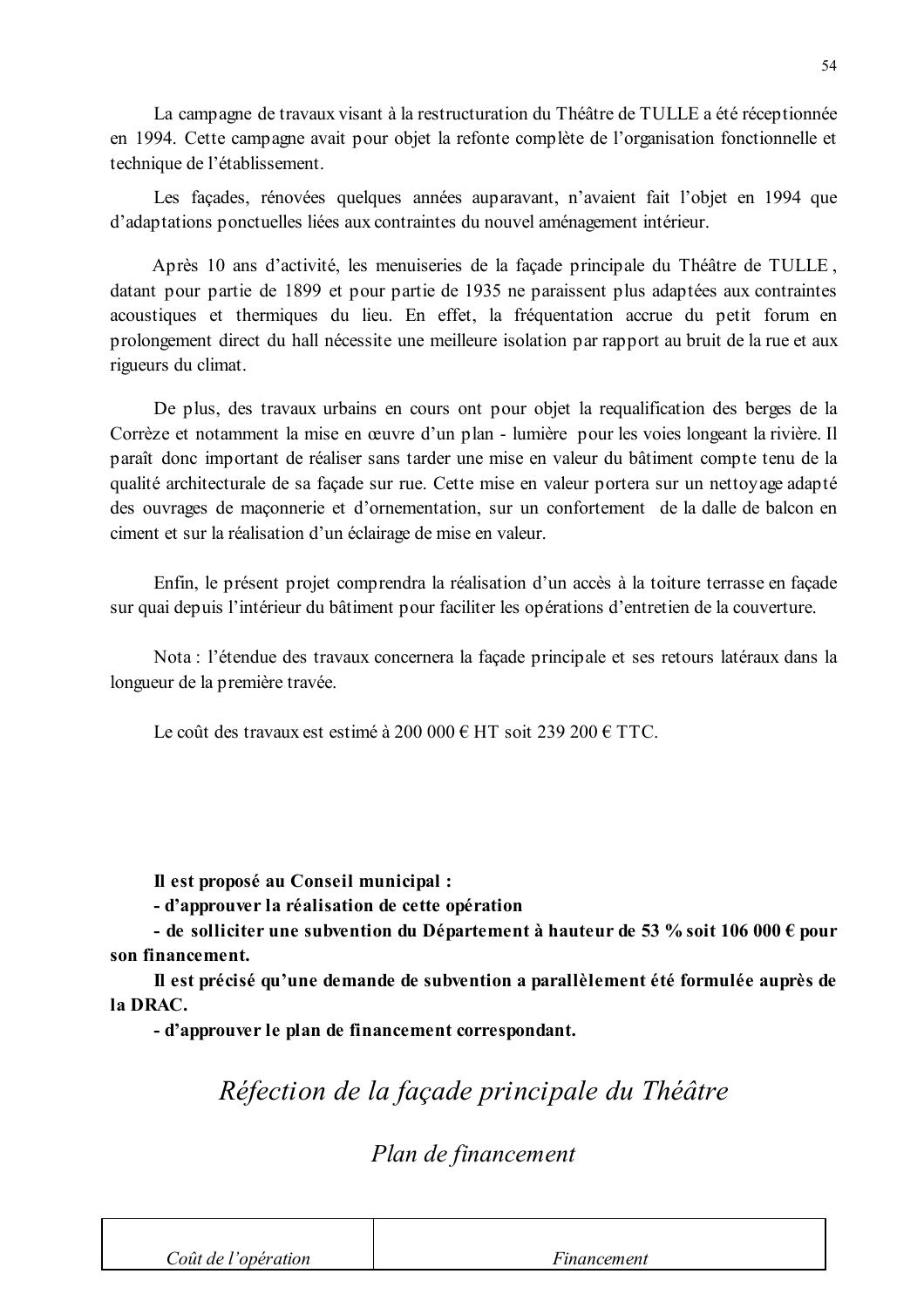|                                                   |                           |                    | 55    |
|---------------------------------------------------|---------------------------|--------------------|-------|
|                                                   | Partenaires               |                    |       |
|                                                   | <b>DRAC</b>               | 50 000 $\epsilon$  | 25 %  |
|                                                   | Département de la Corrèze | 106 000 $\epsilon$ | 53 %  |
|                                                   | Part Ville                | 44 000 $\epsilon$  | 22 %  |
| 200 000 $\epsilon$ HT soit 239 200 $\epsilon$ TTC | Total                     | 200 000 $\epsilon$ | 100 % |

#### **APPROUVE**  $\dot{a}$ l'unanimité

#### Rapporteur: Monsieur Alain LAGARDE

## 30- Remplacement de la bulle de tennis - Demande de subvention au Conseil Général au titre de la programmation 2006 - Equipements sportifs

La Bulle de tennis, située sur les hauteurs du Stade Alexandre Cueille, à proximité du terrain de cross et du stade annexe, est une enceinte couverte, constituée d'une structure métallique et d'une enveloppe en bardage PVC. Celle-ci accueille 2 courts de tennis.

Ce bâtiment, dont la construction date de 1983, fait suite à une demande des nombreux licenciés du Club et usagers divers qui sollicitaient la pratique de cette discipline toute l'année, contrairement aux autres terrains extérieurs tributaires des conditions météorologiques.

Afin d'améliorer les conditions d'utilisations des usagers (en particulier fuites nombreuses sur la toiture), il a été demandé un diagnostic sur l'état actuel du bâtiment.

Les conclusions émanant de ce rapport sont les suivantes :

- la charpente métallique actuelle a subi de nombreuses déformations suite aux intempéries successives

- fuites importantes en toiture
- ventilation insuffisante de cet espace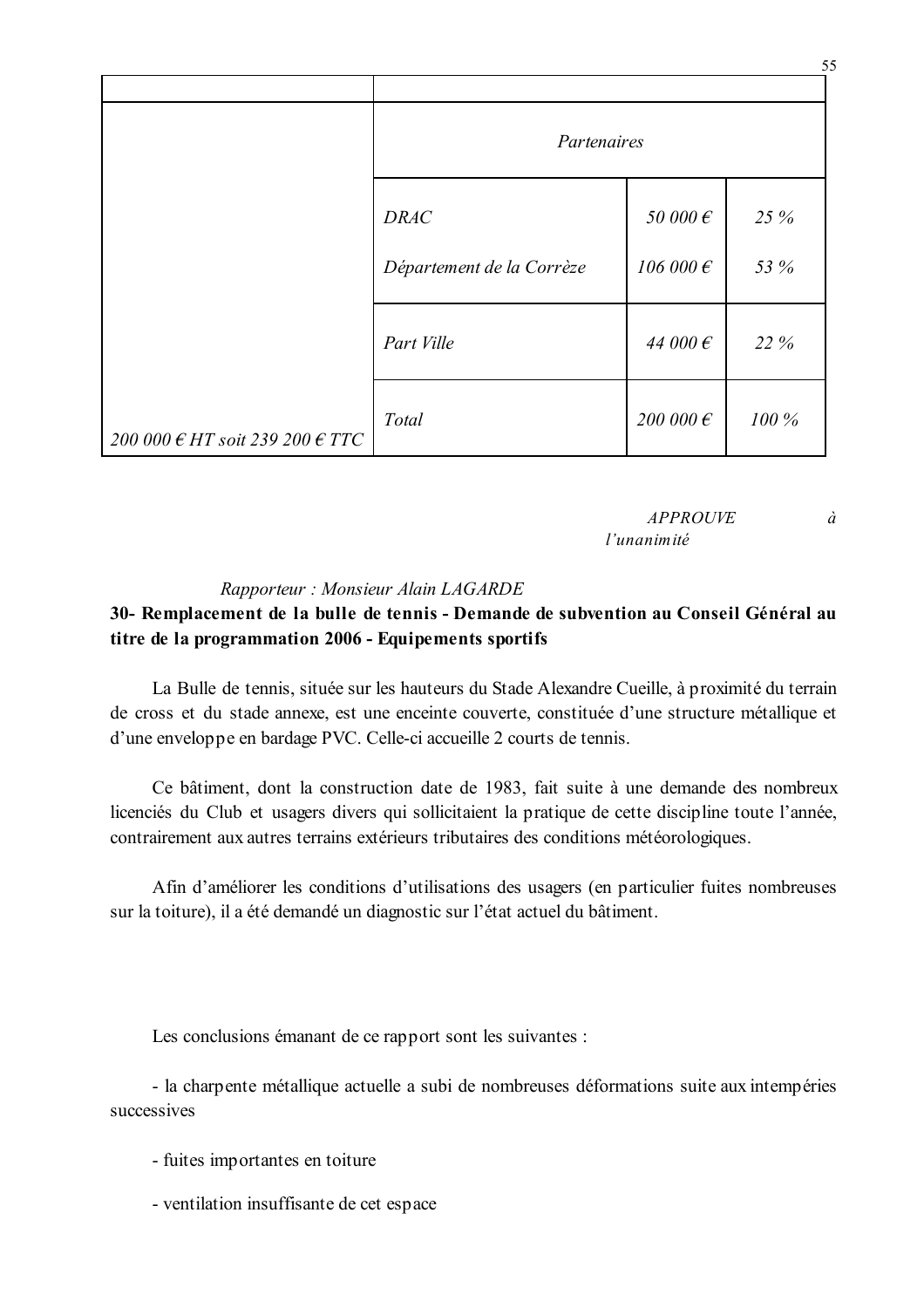A la suite de ce rapport, des règles d'utilisation de ces locaux ont été définies provisoirement dans l'attente d'une sécurisation globale du site (inoccupation par vent  $-70$  Km/h et chutes de neige).

Aussi, il est proposé le remplacement de cet ensemble en deux phases fonctionnelles et complémentaires dans le but de pérenniser cette activité toute l'année par un équipement modulaire plus léger composé de deux constructions de 17.50 m x 36,00 m accolées comprenant, après démolition de la structure existante :

- structure aluminium

- couverture en membrane synthétique

- portes en aluminium anodisé

- éclairage permettant l'homologation de la salle
- accessoires de ventilation et de récupération des eaux pluviales.

Le coût total de cette opération est estimé à 380 000,00  $\epsilon$  HT conformément au descriptif estimatif ci-joint.

L'opération se décomposera en deux tranches fonctionnelles :

Tranche ferme 1 module pour un court de tennis : 215 000  $\epsilon$  HT

Tranche conditionnelle un  $2^{eme}$  module pour le  $2^{eme}$  court de tennis : 165 000 € HT.

Le Conseil Général n'avant pas retenu ce dossier déposé par la collectivité au titre de la programmation 2005, il est proposé au Conseil municipal de solliciter un nouvel examen de ce dernier dans le cadre de la programmation 2006 et de solliciter une aide financière aussi élevée que possible pour cette action.

> *APPROUVE*  $\dot{a}$ l'unanimité

## 31- Approbation de l'avenant n°1 au marché d'exploitation des installations thermiques et nautiques des bâtiments communaux et du CCAS

Le présent avenant concerne les installations des bâtiments communaux et du C.C.A.S. de la Ville de TULLE et se traduit par les modifications énumérées ci-dessous :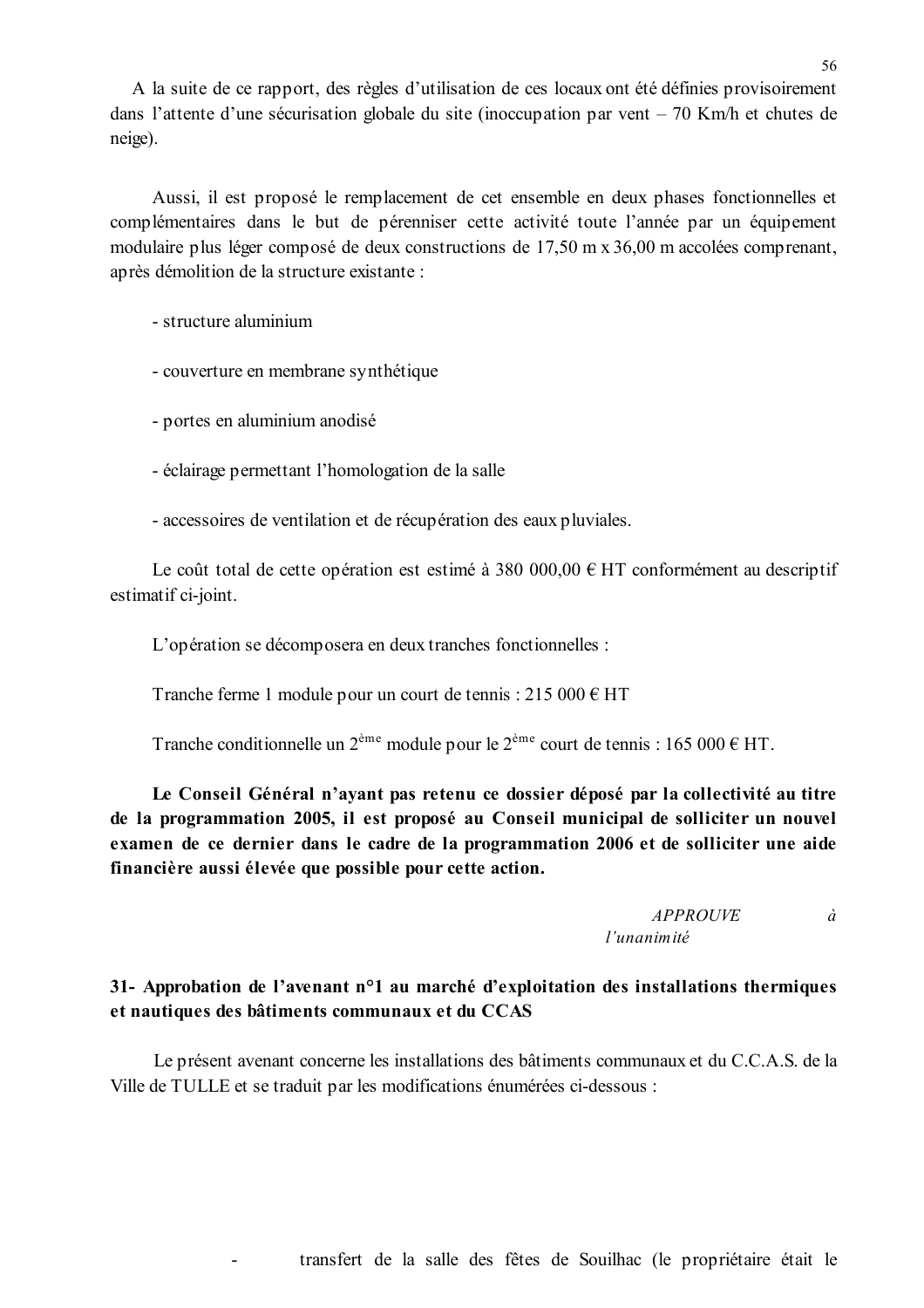C.C.A.S.) à la Ville de TULLE en maintenant toutes les clauses administratives, techniques et financières prévues au marché initial

suppression du Foyer Logements de Souilhac du lot 3 postes P1 - P2 -P<sub>3</sub>

prise en charge dans le cadre du présent contrat d'une nouvelle installation suite à sa réhabilitation, conformément aux prescriptions techniques et administratives du marché initial, et conformes à la notice financière jointe, à assujéttir au lot n° 3 - Foyer Logement de la Poste - place Jean Tavé - 19000 **TULLE** 

Ces modifications se traduisent par les rectifications suivantes :

Lot  $n^{\circ}$  1 (Ville de Tulle)

 $\overline{a}$ 

 $\overline{a}$ 

 $\overline{a}$ 

| Salle des Fêtes de Souilhac, plus-value de : |                      |                |                      |
|----------------------------------------------|----------------------|----------------|----------------------|
| ▴                                            | Poste                | P <sub>1</sub> | $1.641,53 \in HT/an$ |
|                                              | chauffage            |                |                      |
| ▴                                            | Poste                | P <sub>1</sub> | $6,16 \in HT$ /an    |
|                                              | E.C.S.               |                |                      |
| ▴                                            | Poste P <sub>2</sub> |                | 1.447,50 € HT/an     |
| ▴                                            | Poste P3             |                | 1.487,00 € HT/an     |

#### **Lot n° 3** C.C.A.S. (Prix valeur marché)

|   |                      |                | transfert de la salle des fêtes de Souilhac, moins-value de : |
|---|----------------------|----------------|---------------------------------------------------------------|
| ▴ | Poste                | P <sub>1</sub> | $1.641,53 \in HT/an$                                          |
|   | chauffage            |                |                                                               |
| ▴ | Poste                | P <sub>1</sub> | $6,16 \in HT$ /an                                             |
|   | E.C.S.               |                |                                                               |
| ⋏ | Poste P <sub>2</sub> |                | 1.447,50 € HT/an                                              |
|   | Poste P3             |                | 1.487,00 € HT/an                                              |
|   |                      |                |                                                               |

suppression du Foyer Logement de Souilhac, moins-value de :

| $\overline{\phantom{a}}$ | Poste                | P1 | 5.417,22 € HT/an  |
|--------------------------|----------------------|----|-------------------|
|                          | chauffage            |    |                   |
| $\blacktriangle$         | Poste                | P1 | $4,48 \in HT$ /an |
|                          | E.C.S.               |    |                   |
| $\blacktriangle$         | Poste P <sub>2</sub> |    | 3.046,22 € HT/an  |
| ▴                        | Poste P3             |    | 2.375,00 €HT/an   |

prise en charge d'une nouvelle installation Foyer Logements de la Poste, plus-value de :

|   | Poste     | P1 | 6.145,64 € HT/an |
|---|-----------|----|------------------|
|   | chauffage |    |                  |
| ▴ | Poste     | P1 | $4,48 \in HT/an$ |
|   | E.C.S.    |    |                  |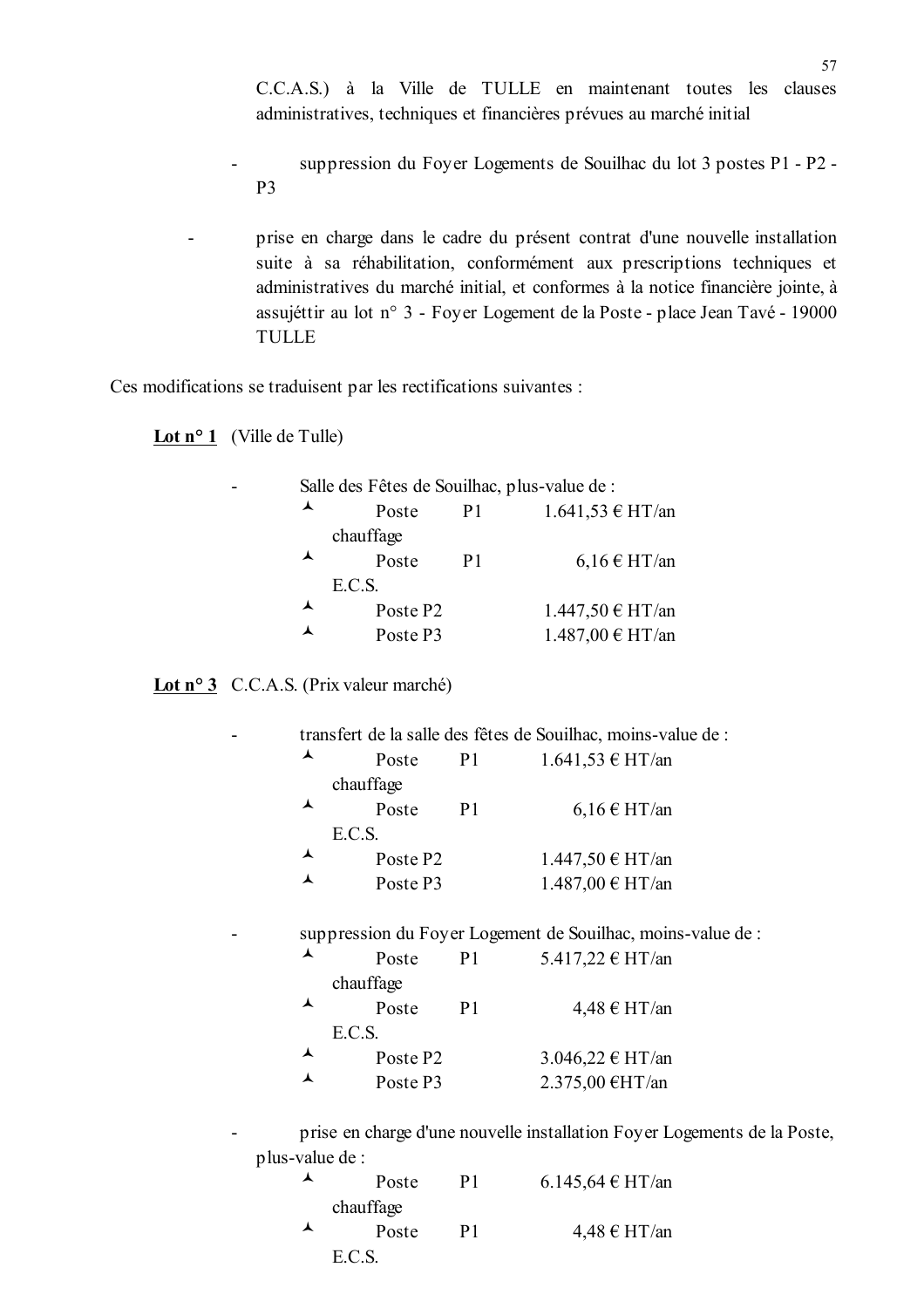| $\overline{\mathbf{A}}$  | Poste P <sub>2</sub> | 3.046,22 € HT/an |
|--------------------------|----------------------|------------------|
| $\overline{\phantom{a}}$ | Poste P3             | 2.200,00 €HT/an  |

## Soit une moins value totale sur le marché initial de base de : 4.022,61  $\epsilon$ HT/an.

Ces modifications aux contrats des 2 lots prendront effet au 1<sup>er</sup> Septembre 2005 pour les postes  $P1 - P2 - P3$ 

Il est proposé au Conseil municipal d'approuver l'avenant afférent et d'autoriser Monsieur le Maire ou son représentant à la signer.

> *APPROUVE*  $\dot{a}$  $l'$ unanimité

## 32- Réalisation d'un parking avenue Victor Hugo - Approbation de l'avenant n°1 au lot n° 1 "Démolition" attribué à l'entreprise MONS

Dès le début de la démolition des bâtiments, les services techniques ont constaté la présence de réseaux EDF haute tension, non signalés à cet endroit, positionnés en banquette sur les murs des ouvrages devant être démolis.

Cette présence impose des précautions particulières, à savoir une déconstruction manuelle des murs en aggloméré de béton.

Ces prestations engendrent un surcoût de 2 840 € TTC et une prolongation des délais d'exécution de 15 jours.

#### Il est proposé au Conseil municipal :

# - d'approuver l'avenant n<sup>o</sup>1 au lot n<sup>o</sup>1 « Démolition » attribué à l'entreprise MONS

- d'autoriser Monsieur le Maire ou son représentant à signer ce document ainsi que tous ceux s'y rapportant.

#### *APPROUVE*  $\partial$ l'unanimité

#### 33- Lancement du marché pour le ravalement de pignons 30-36 avenue Victor Hugo

Ces travaux entrent dans le cadre de l'opération globale de réalisation d'un parking au 30 à 34 avenue Victor Hugo, actuellement en cours.

La démolition de l'îlot d'immeubles insalubres, laisse à nu une partie des pignons des bâtiments mitoyens, constitués de matériaux hétérogènes. Ce qui présente actuellement un aspect esthétique particulièrement disgracieux.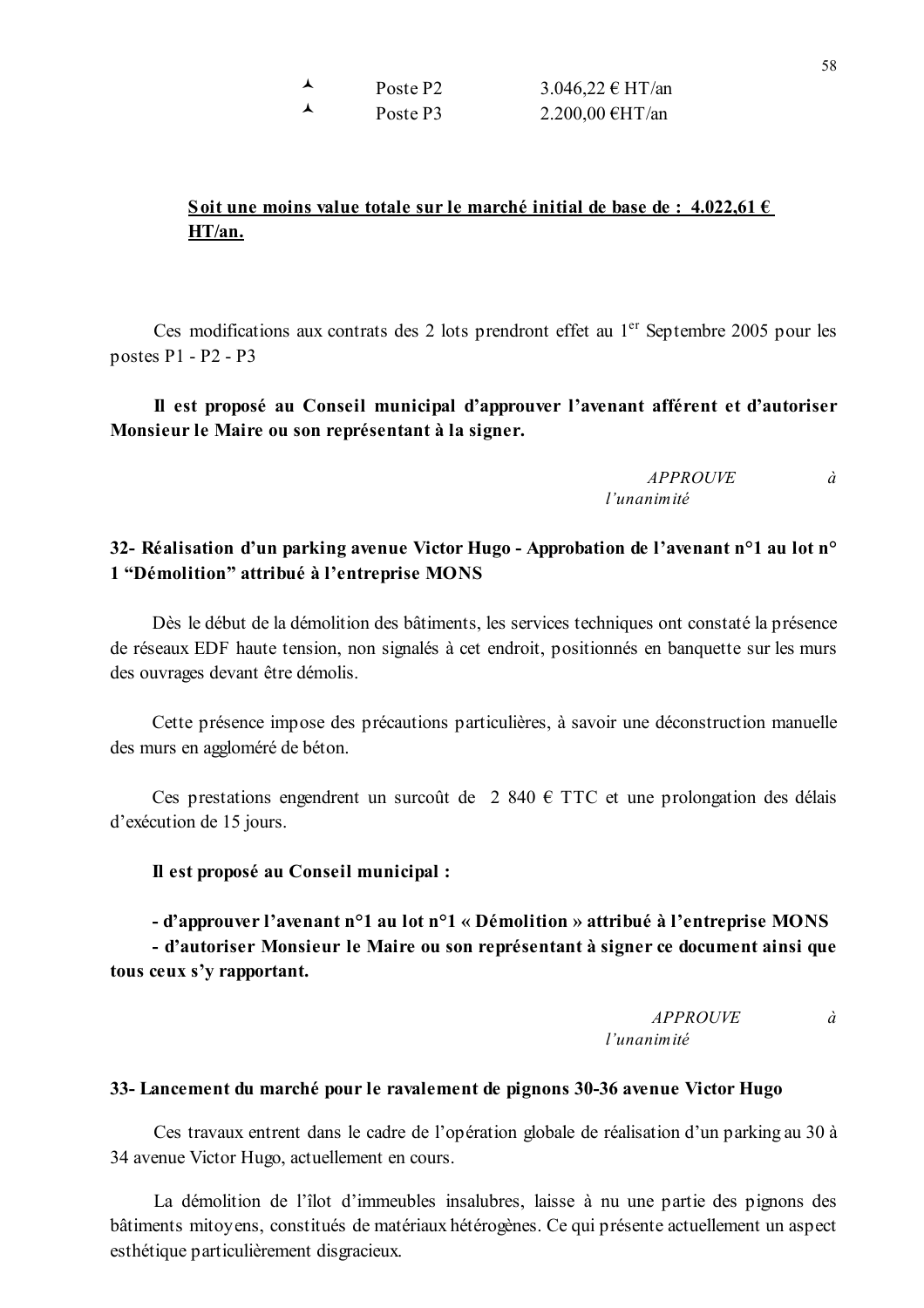Il convient donc à présent de programmer au plus tôt le curetage et l'habillage de ces murs suivant les souhaits du gestionnaire immobilier et les prescriptions de l'Architecte des Bâtiments de France

La mise en concurrence des entreprises aptes à réaliser ces travaux, se fera suivant la procédure d'un marché d'appel d'offres.

## 34- Elimination d'un rejet direct des eaux usées au niveau de la Solane couverte pour le futur aménagement de la Place Bertheaud - Demande de subvention à l'Agence Adour Garonne

Dans le cadre du futur aménagement de la place Bertheaud, la Ville de TULLE souhaite éliminer un rejet direct d'eaux usées d'environ 80 Eq au niveau de la Solane couverte (rive gauche).

Ce rejet provient de la rue de la Barrussie, de la rue de la Bride et de la rue de la Tour de Maïsse

Il sera repris par la pose d'un collecteur unitaire  $\varnothing$  500 et les débits régulés par deux déversoirs d'orage.

Il est proposé au Conseil municipal de solliciter une aide à l'Agence de l'Eau pour réaliser ces travaux et d'autoriser Monsieur le Maire à entreprendre les démarches afférentes et à signer tout document à intervenir

> **APPROUVE**  $\dot{a}$ l'unanimité

## 35- Travaux d'entretien dans les bâtiments communaux - Marchés à bons de commandes pluriannuel

Afin d'assurer de bonnes conditions de travail, d'hygiène et de salubrité aux utilisateurs des bâtiments communaux (scolaires - sportifs - culturels - administratifs - associatifs), il est nécessaire de réaliser annuellement des travaux de réfection et d'entretien de locaux intérieurs, mais également des façades pour les années 2006 - 2007 et 2008.

Pour faire face à ces besoins ponctuels, il conviendrait de mettre en place un marché à bons de commandes pluriannuel concernant les corps de métiers du bâtiment suivants :

Lot n° 1 : Peintures - revêtements muraux - plâtrerie - doublage intérieur - faux-plafonds suspendus

Lot n° 2 : Peintures et ravalements extérieurs Lot  $n^{\circ}$  3 : Plomberie Lot  $n^{\circ}$  4 : Carrelage - revêtements de sols souples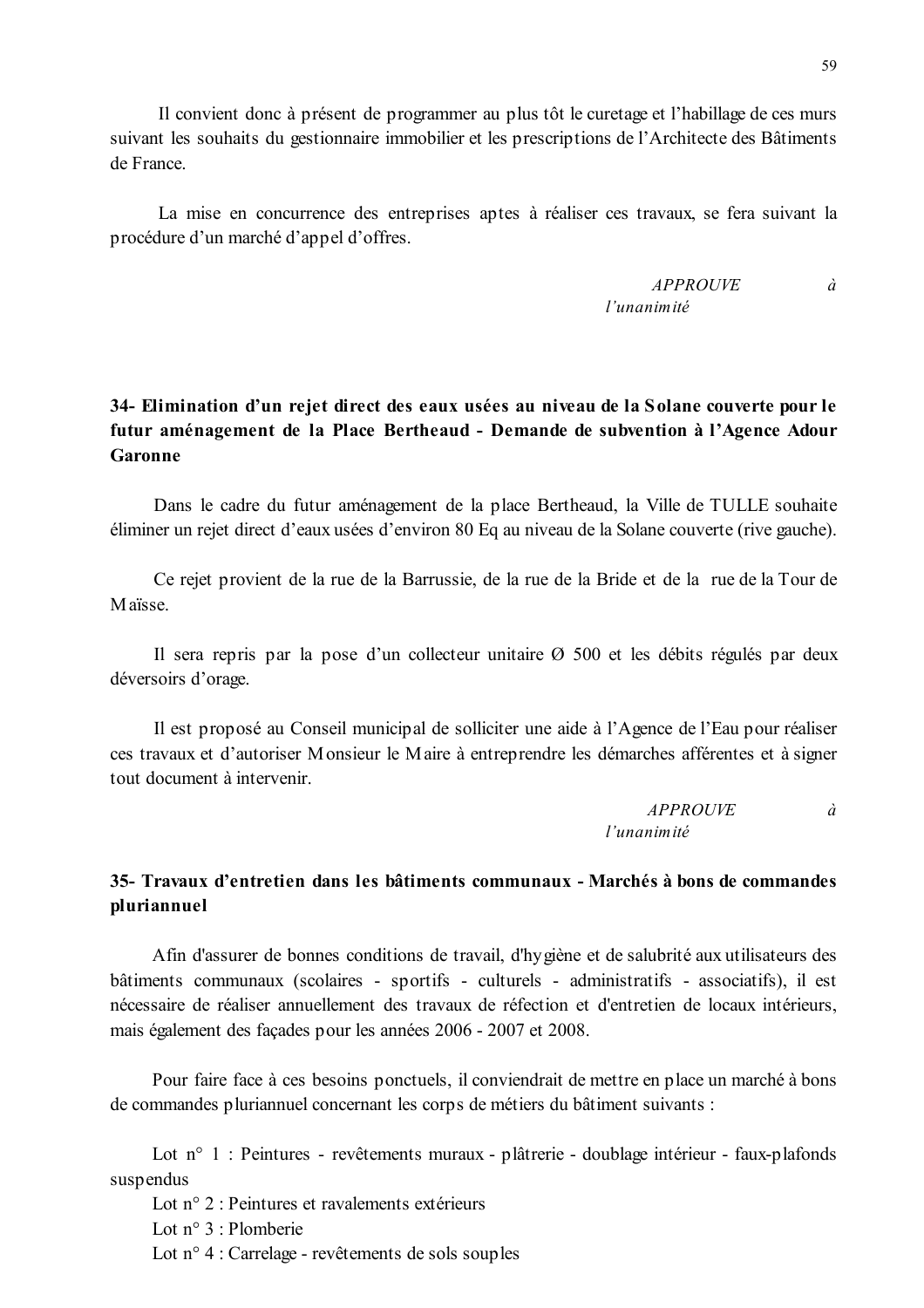La procédure de dévolution de ces travaux sera un appel d'offre ouvert en lots séparés.

Ces marchés seront des marchés annuels à bons de commandes reconductibles 2 ans.

APPROUVE à l'unanimité

#### Finances -

## Rapporteur: Monsieur Michel BREUILH 36- Décision modificative n°3 - Budget Ville

Monsieur Michel BREUILH dit que cette décision modificative est mineure.

Il y a des crédits supplémentaires demandés notamment pour ce qui concerne un sinistre survenu au CAT ADAPEL

Il s'agit pour le moment de payer l'étude.

Il y a des subventions en dépenses de fonctionnement qui ont déjà été actées telle que la subvention à Vivre et Entreprendre en Pays de Tulle.

Il s'agit aussi de la subvention à l'association Des Lendemains Qui Chantent, au Foyer du Jeune Travailleur, à l'association Colline des Fages.

Il y a une participation complémentaire au Centre de Secours. Un versement n'avait pas été pris en compte en 2004 et il est nécessaire d'abonder la prévision 2005.

Il y a une reprise de crédits à hauteur de 44 000  $\epsilon$  pour faire l'équilibre de la décision modificative.

Il y a quelques recettes complémentaires : une subvention de la DRAC pour le pôle accordéon, un complément de vente avenue Victor Hugo.

Il y a des imputations budgétaires et des ouvertures de crédits notamment pour le déménagement de Monsieur TEIXEIRA.

Il y a un virement de la section d'investissement pour alimenter la section de fonctionnement

> *APPROUVE* l'unanimité

 $\dot{a}$ 

37- Admissions en non valeur :

- Budget Ville

- Budget Assainissement

Il est proposé au Conseil municipal de prendre en charge les admissions en non valeur demandées par le Percepteur pour un montant de :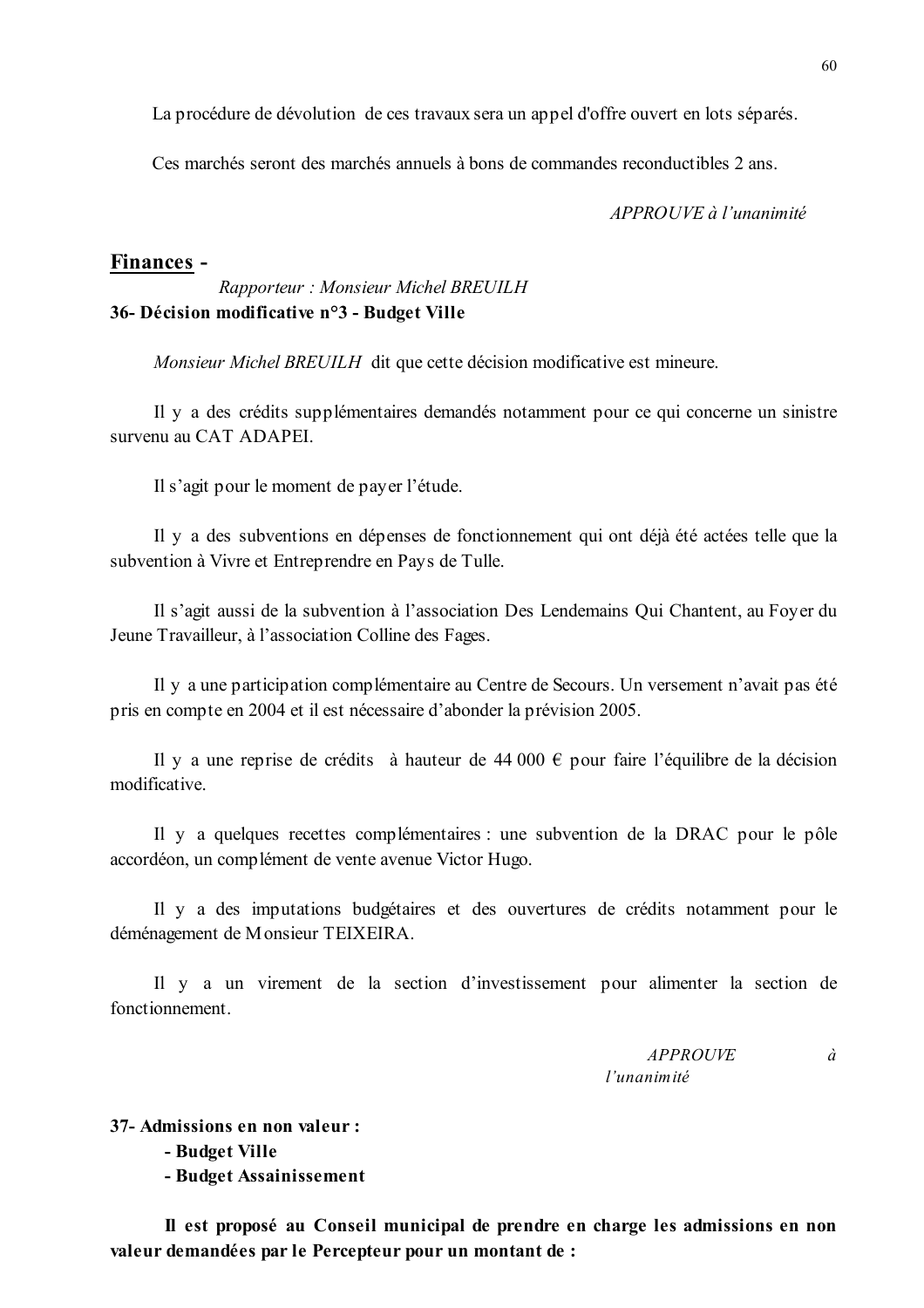$-498,70 \in \text{sur}$  le budget Assainissement

**APPROUVE**  $\partial$  $l'$ unanimité

38- Décision afférente à la demande de décharge en responsabilité et de remise gracieuse présenté par le régisseur de la régie de recettes de la « Bibliothèque annexe-Discothèque » de la Ville

Le décret n° 2003-636 du 7 Juillet 2003 stipule que les Trésoriers Payeurs Généraux ont le pouvoir de statuer sur les demandes en décharge de responsabilité et en remise gracieuse des régisseurs des collectivités et établissements publics locaux.

Les dossiers en décharge de responsabilité et remise gracieuse doivent obligatoirement comporter:

- une demande en décharge de responsabilité et/ou en remise gracieuse écrite et signée par le régisseur responsable
- l'avis du comptable assignataire, de l'ordonnateur et de l'organisme public qui supportera la charge financière des sommes allouées en décharge ou en remise.
- l'avis de l'organe délibérant.  $\Delta \sim 10^4$

Un débit a été enregistré le 18 Janvier 2005 sur la régie de recettes « bibliothèque-annexe – discothèque » suite à un vol survenu entre le 15 Janvier et le 18 Janvier 2005.

Le déficit sur la régie de recettes s'élève à 213,10 €.

Le régisseur de recettes responsable de la régie a sollicité une décharge en responsabilité et remise gracieuse.

#### Il est proposé au Conseil municipal de se prononcer sur cette demande.

APPROUVE à l'unanimité

## 39- Approbation d'une convention avec l'OGEC pour le financement de l'Ecole Sainte-**Marie**

Conformément aux obligations des collectivités territoriales, la Ville de TULLE subventionne l'OGEC de Tulle pour participer au financement de l'Ecole Sainte-Marie.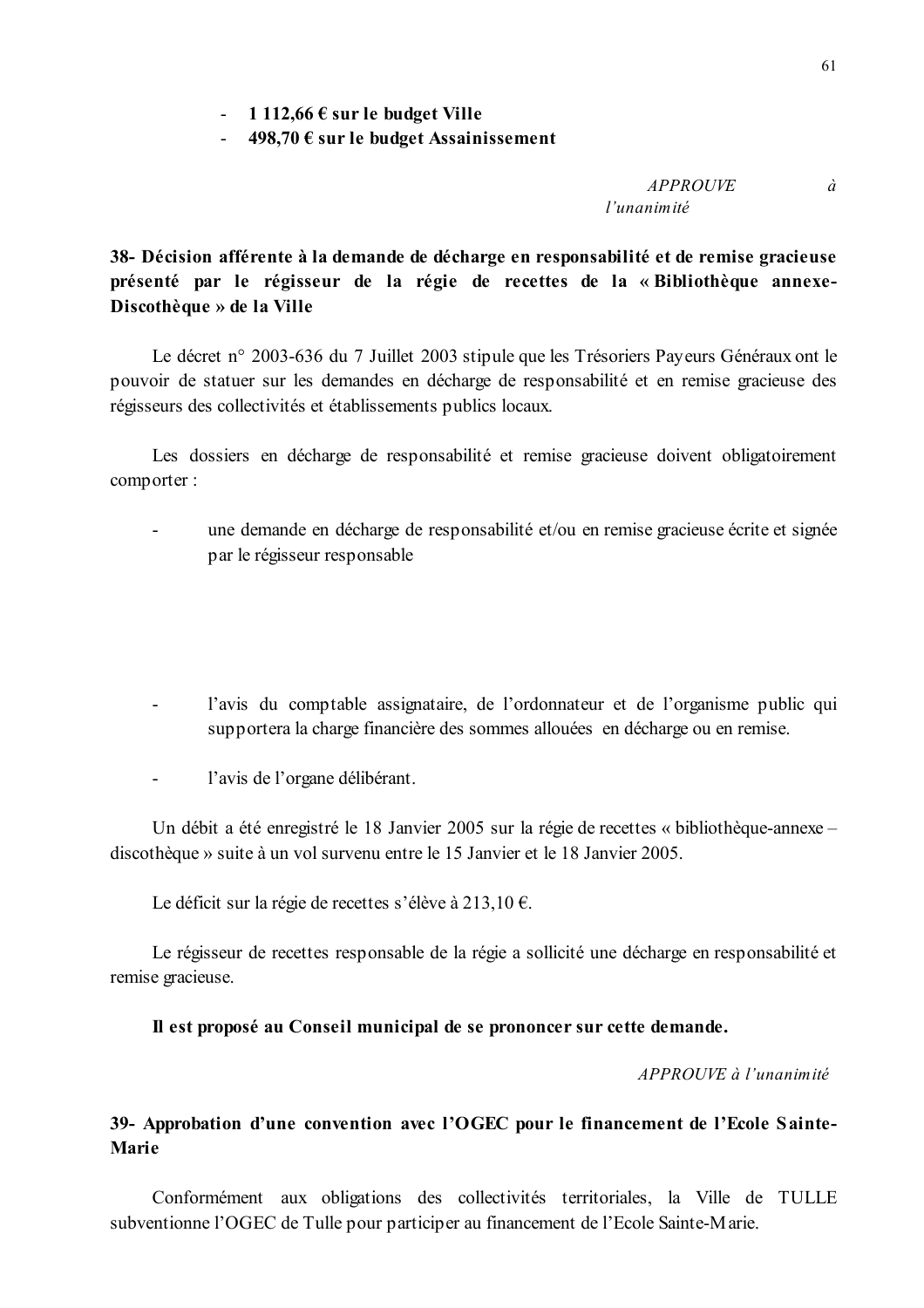La convention afférente qui s'appliquait jusqu'alors est arrivée à échéance.

## Il est proposé au Conseil municipal d'en approuver une nouvelle qui prendra effet en 2005 et qui sera, pour les années à venir, renouvelée par tacite reconduction.

Il est précisé que pour l'année 2005, année de référence, le forfait par élève sera de 1 014 € pour les élèves de maternelle et de 922  $\epsilon$  pour les élèves de primaire.

Ce dernier évoluera avec le même indice d'évolution que le coût de la vie.

**APPROUVE**  $\hat{a}$ l'unanimité

40- Adhésion au titre de l'année 2005 à divers organismes et associations et versement de la cotisation correspondante

a-Association française des communes, départements et régions pour la paix : 754 €

Il est proposé au Conseil municipal d'adhérer, au titre de l'année 2005, à divers organismes et associations et de leur verser la cotisation correspondante :

Il est rappelé que la Ville de Tulle a adhéré à cette association en 2004

L'objet de cette adhésion était d'inscrire la collectivité dans une volonté de développer, animer et entretenir la culture de paix dans l'action locale.

Il est précisé que l'année 2005 est placée sous le signe de la commémoration de la Seconde Guerre Mondiale

Elle est également marquée par le lancement de la Décennie du Développement Durable et est déclarée par l'ONU « Année internationale du sport pour la Paix ».

> $\dot{a}$ *APPROUVE*  $l'$ unanimité

> > à

**b**-ALCOL:  $46 \in$ 

**APPROUVE**  $l'$ unanimité

41- Garantie de la Ville à la SEMABL pour le financement des murs commerciaux sis 64. avenue Victor Hugo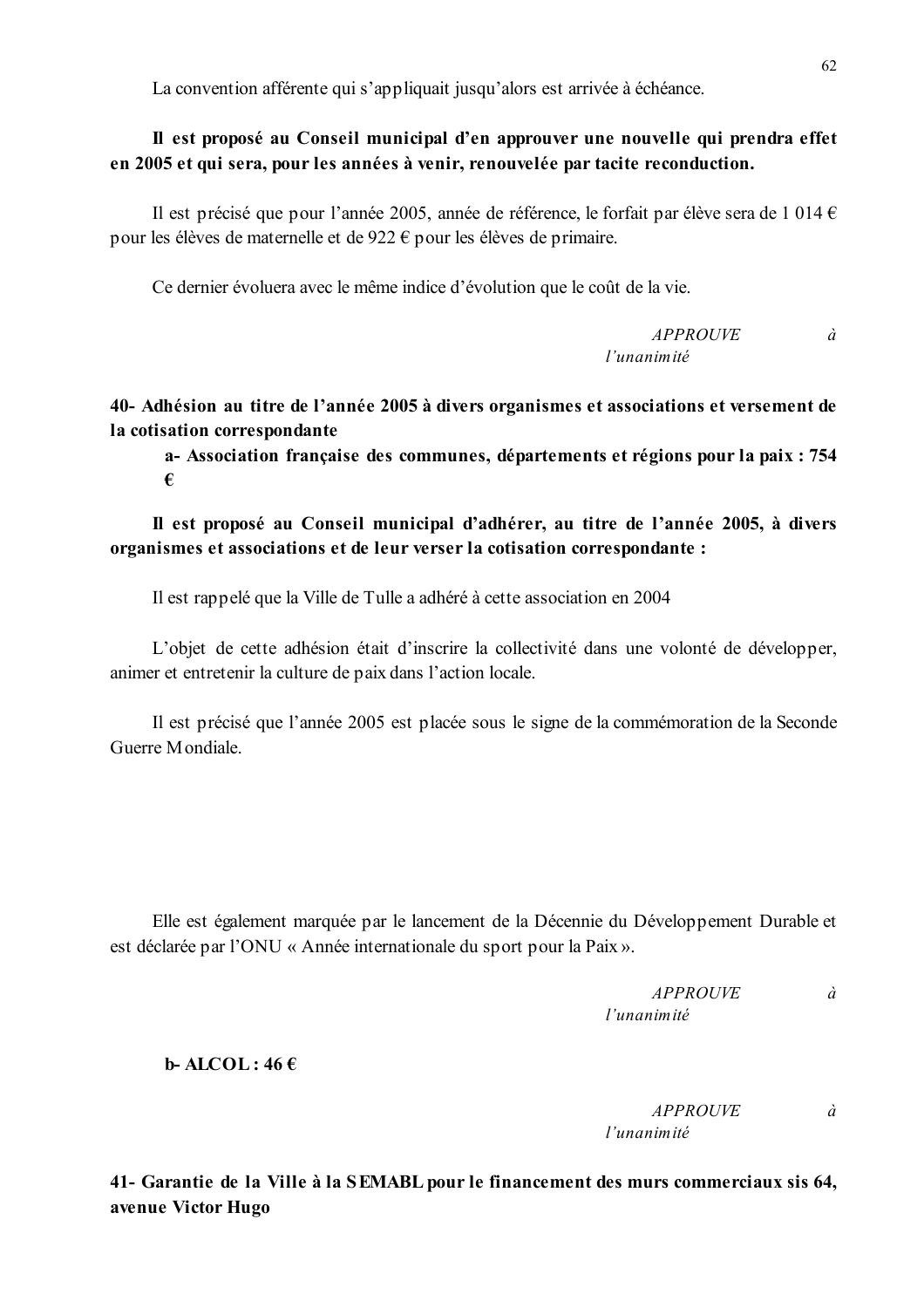Conformément à l'avenant n°9 de la convention publique d'aménagement signé le 27 avril 2005, la SEMABL a engagé une consultation pour le financement des murs commerciaux du local situé au rez de chaussée de l'immeuble sis 64, avenue Victor Hugo.

Quatre établissements bancaires ont été consultés :

- 1- Crédit Agricole
- 2- Banque Populaire du Massif Central
- 3- Caisse d'Epargne
- 4- Crédit mutuel

Les conditions de la consultation ont été les suivantes :

Montant du prêt : 222 000 €

Emprunteur : SEMABL (dans le cadre de la Convention Publique d'Aménagement)

Durée du prêt : 10 à 15 ans

Taux fixe ou variable.

Au terme de la consultation, la Banque Populaire a fait la meilleure offre suivant les modalités ci dessous ·

- Montant du prêt 222 000 €
- Taux :  $3,49%$  (taux fixe)
- Coût total du crédit : 286 101  $\in$
- Echéances trimestrielles : 4 768,35 €
- Frais de dossier : néant

Il est proposé au Conseil municipal que la Ville apporte sa garantie au prêt contracté à hauteur de 80 %, et autorise Monsieur le Maire à intervenir au contrat de prêt qui sera passé entre la Banque Populaire et la SEMABL.

> **APPROUVE** l'unanimité

 $\dot{a}$ 

## 42- Garanties d'emprunts à l'OPHLM pour le financement des opérations suivantes :

#### a-Réhabilitation de l'immeuble sis 78, rue de la Barrière

L'OPHLM souhaite réhabiliter l'immeuble sis 78, rue de la Barrière. Le coût de cette opération est estimé à 155 166, 67 €.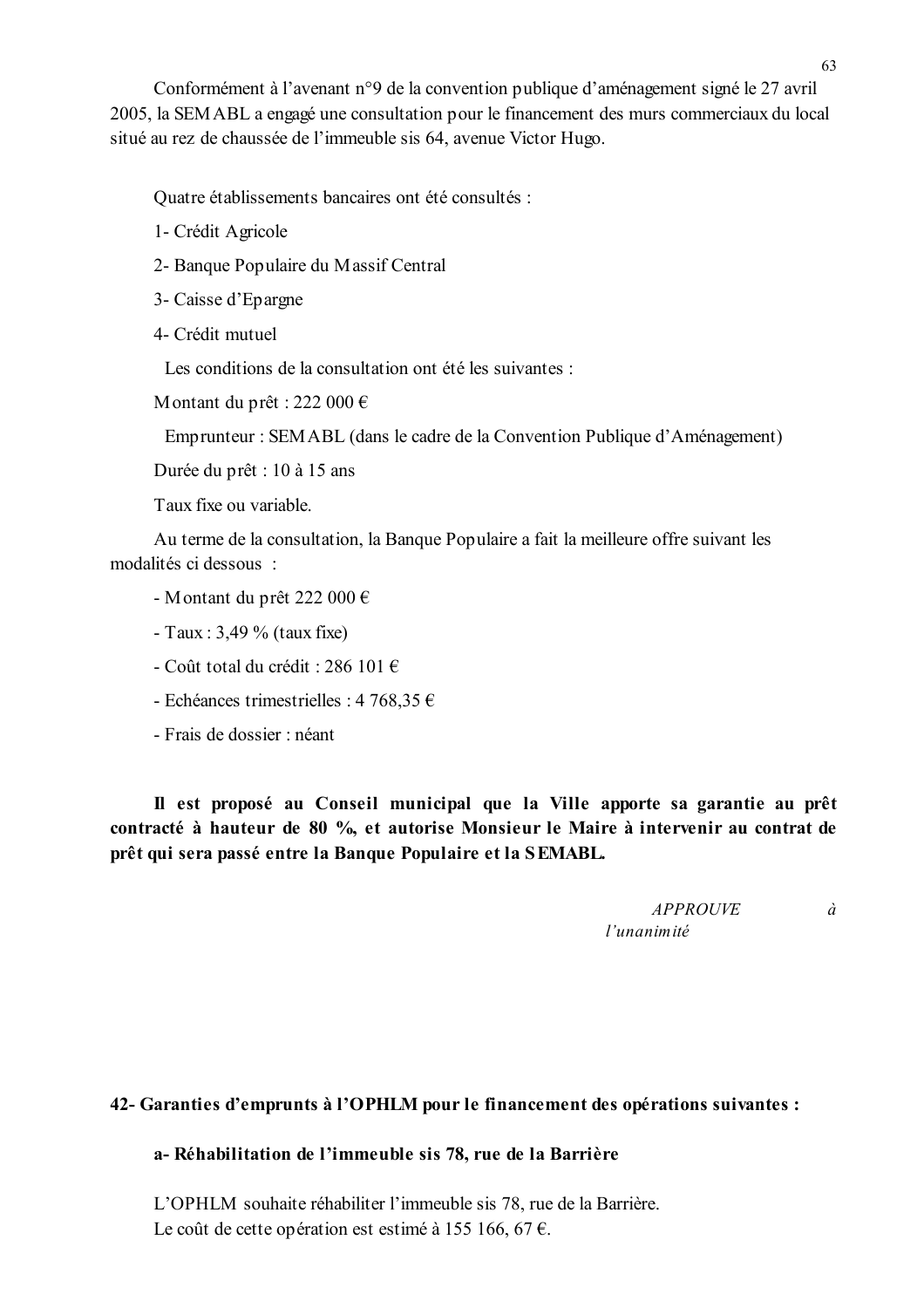L'Office souhaite contracter deux prêts en vue de son financement dont les caractéristiques sont les suivantes ·

- PALBO
- \* Montant du prêt : 9 300 €
- \* Durée : 15 ans
- \* Taux d'indice actuariel annuel : 2,70 %
- \* Taux annuel de progressivité : 0%
- \* Modalité de révision des taux : double révisabilité limitée
- \* Indice de référence · livret A
- \* Différé de l'amortissement : 0 an
- \* Périodicité des échéances : annuelle
- \* Commission d'intervention : 60,00
- **PACBO**  $\omega_{\rm{max}}$
- \* Montant du prêt : 26 000 €
- \* Durée : 15 ans
- \* Taux d'indice actuariel : 2,70 %
- \* Taux annuel de progressivité : 0,00 %
- \* Modalité de révision des taux : double révisabilité limitée
- \* Indice de référence : livret A
- \* Différé d'amortissement : 0 mois

\* Périodicité des échéances : annuelle Commission d'intervention : 120,00

#### **APPROUVE** l'unanimité

#### b-Réhabilitation de l'immeuble du du Foyer de la Poste

L'OPHLM souhaite réhabiliter l'immeuble du foyer de la Poste.

Le coût de cette opération est estimé à 597 752  $\epsilon$ .

L'office souhaite contracter un prêt en vue de son financement. Caractéristiques financières :

| Caractéristiques des prêts                        | <b>PALBO</b> | <b>PACBO</b> |
|---------------------------------------------------|--------------|--------------|
| Montant du prêt                                   | 406 500,00   | 57 000,00    |
| Durée                                             | $20$ ans     | $20$ ans     |
| actuariel $2,70\%$<br>Taux<br>d'intérêt<br>annuel |              | 2,70%        |
| Taux annuel de progressivité $ 0,00\%$            |              | $0,00\%$     |

 $\dot{a}$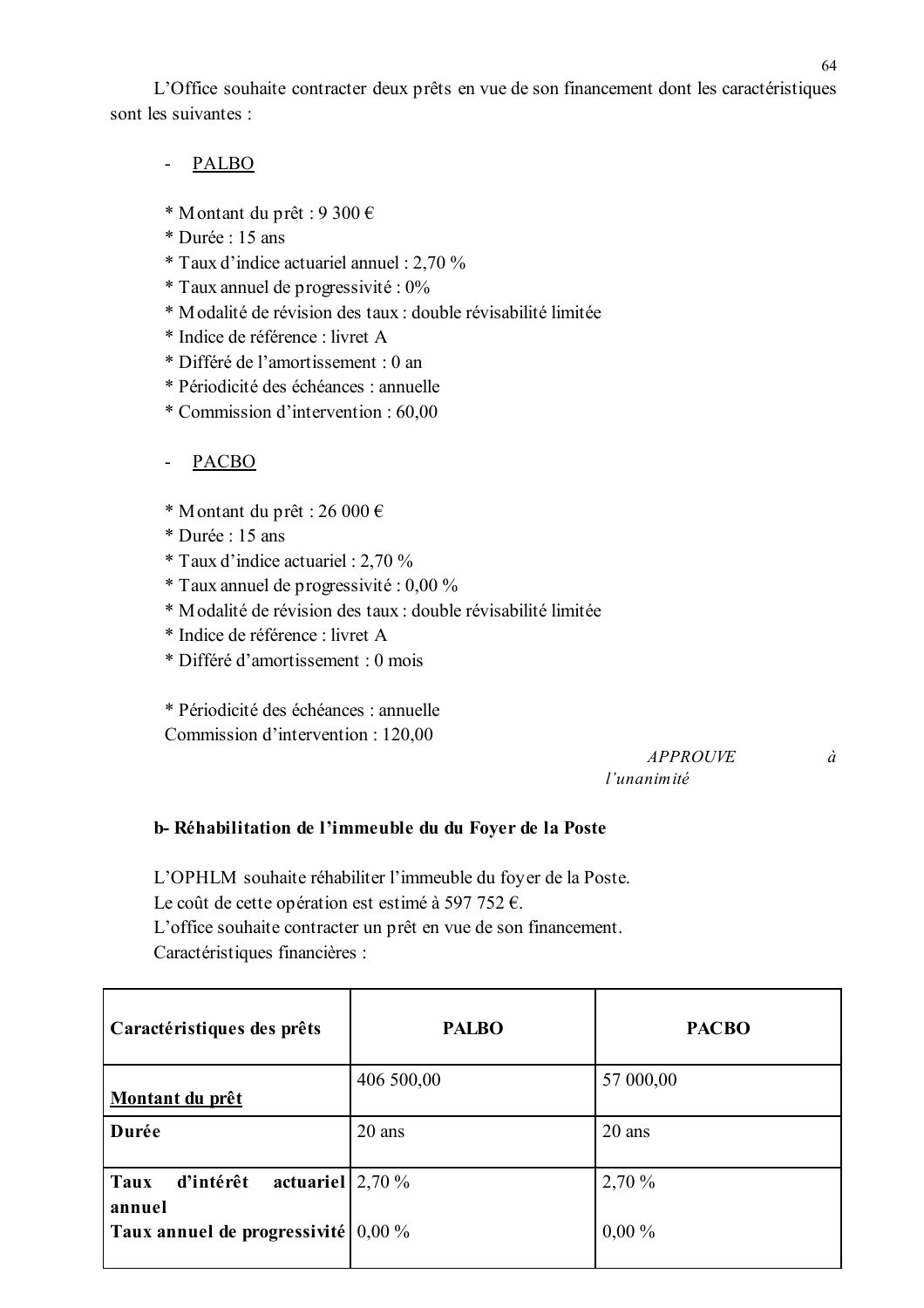| Modalité<br>de révision          | des Double révisabilité limitée | Double révisabilité limitée |
|----------------------------------|---------------------------------|-----------------------------|
| taux                             |                                 |                             |
|                                  |                                 |                             |
|                                  |                                 |                             |
|                                  |                                 |                             |
|                                  | Livret A                        | Livret A                    |
| Indice de référence              |                                 |                             |
| Différé d'amortissement          | $0$ an                          | $0$ an                      |
| Périodicité des échéances        | annuelle                        | annuelle                    |
| <b>Commission d'intervention</b> | 500,00                          | 230,00                      |

**APPROUVE** l'unanimité

# $\hat{a}$

65

## c- Acquisition et amélioration d'un logement sis immeuble La Passerelle

L'OPHLM souhaite acquérir et réhabiliter un logement sis immeuble La Passerelle. Le coût de cette opération est estimé à 66 000 €.

L'office souhaite contracter un prêt en vue de son financement.

Caractéristiques financières :

| Caractéristiques des prêts      | <b>PLUS</b>                 |
|---------------------------------|-----------------------------|
| <u>Montant du prêt</u>          | 56 316,00                   |
| Durée                           | 35 ans                      |
| Taux d'intérêt actuariel annuel | $3,15\%$                    |
| Taux annuel de progressivité    | $0,00\%$                    |
| Modalité de révision des taux   | Double révisabilité limitée |
| Indice de référence             | Livret A                    |
| Différé d'amortissement         | $0$ an                      |
| Périodicité des échéances       | annuelle                    |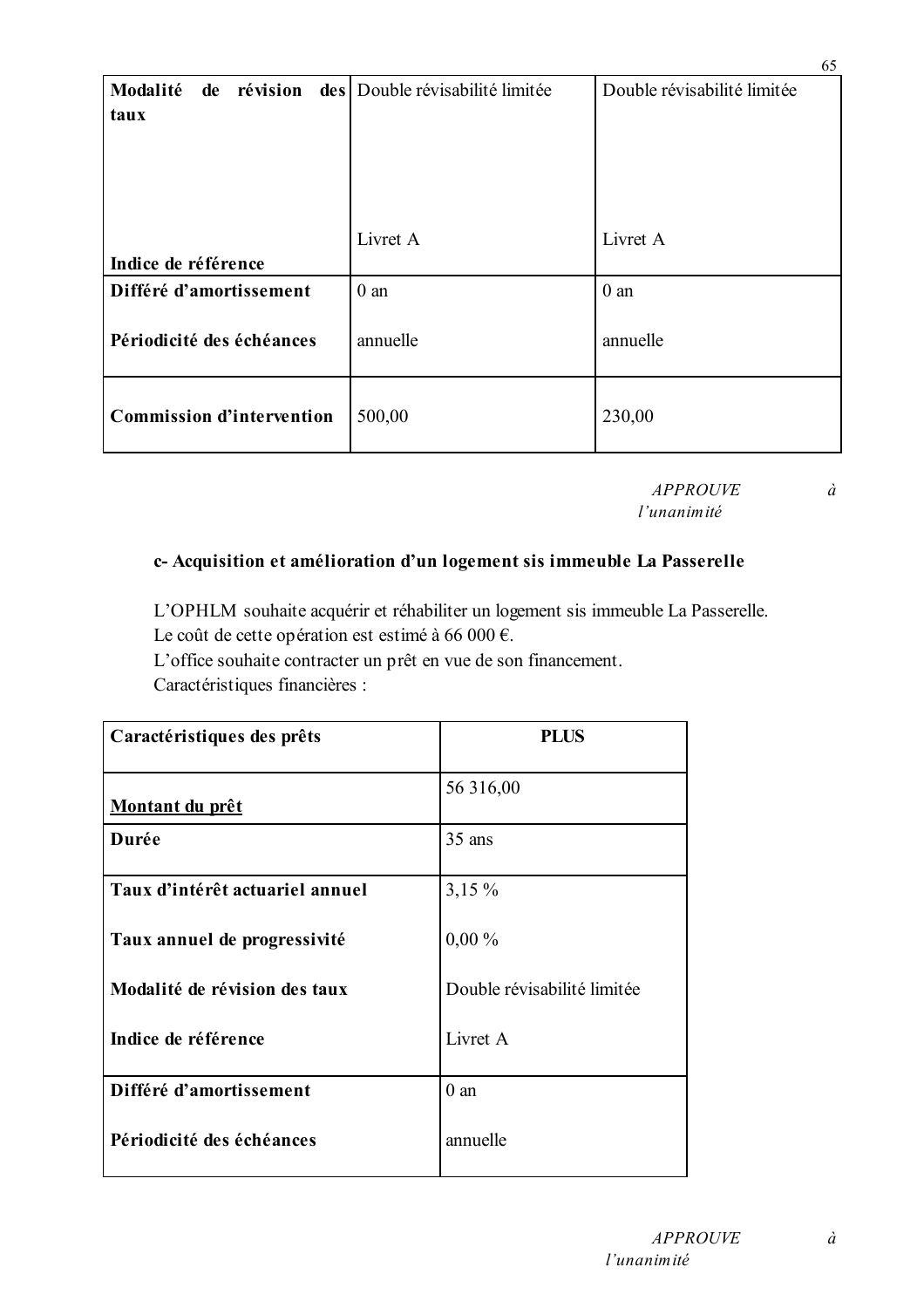## 43- Expulsion et relogement d'une famille résidant 16, rue de l'Alverge - Règlement des frais afférents à son déménagement

A la suite d'un arrêté de péril imminent sur l'immeuble 16, rue d'Alverge, la famille de Monsieur TEIXEIRA a du être relogée dans l'urgence dans l'immeuble sis quai Gabriel Péri appartenant à l'OPHLM.

Monsieur TEIXEIRA avant trouvé une location privée et refusant une location en HLM, la Ville prend en charge ses déménagements successifs (quai Gabriel Péri et dans son nouveau logement 17, avenue de Ventadour).

## Il est proposé au Conseil municipal de prendre en charge les frais de déménagement de Monsieur et Madame TEIXEIRA.

Il est précisé qu'une négociation est en cours pour l'acquisition de son immeuble 16 rue d'Alverge. Celle-ci tiendra compte des frais engagés par la Ville pour faire cesser le péril et pour son déménagement.

> *APPROUVE* l'unanimité

#### Démocratie locale - Jeunesse -

Rapporteur: Monsieur Michel BREUILH

#### 44- Attribution d'une subvention complémentaire à l'Association « Colline des Fages »

### Il est proposé au Conseil municipal d'allouer à l'association « Colline des Fages » un complément de subvention de 800 euros.

En effet, la subvention allouée en 2005 à hauteur de 3 015  $\epsilon$  se révèle insuffisante. L'association se trouve dans l'incapacité d'assurer, jusqu'à la fin de l'année, les loyers et charges de l'appartement loué à l'Office HLM de TULLE au HLM de La Châtaigneraie.

Le complément de subvention correspond aux augmentations de lovers, aux abonnements et consommation d'électricité et de gaz et aux frais d'assurances qui n'étaient pas pris en compte dans le montant de subvention prévu en début d'année.

Monsieur Michel CAILLARD demande ce qu'il était convenu de payer à l'association.

Monsieur Michel BREUILH dit qu'il était convenu de payer les loyers et les charges.

Les charges n'étaient pas comprises dans la subvention dont ils ont bénéficié.

 $\dot{a}$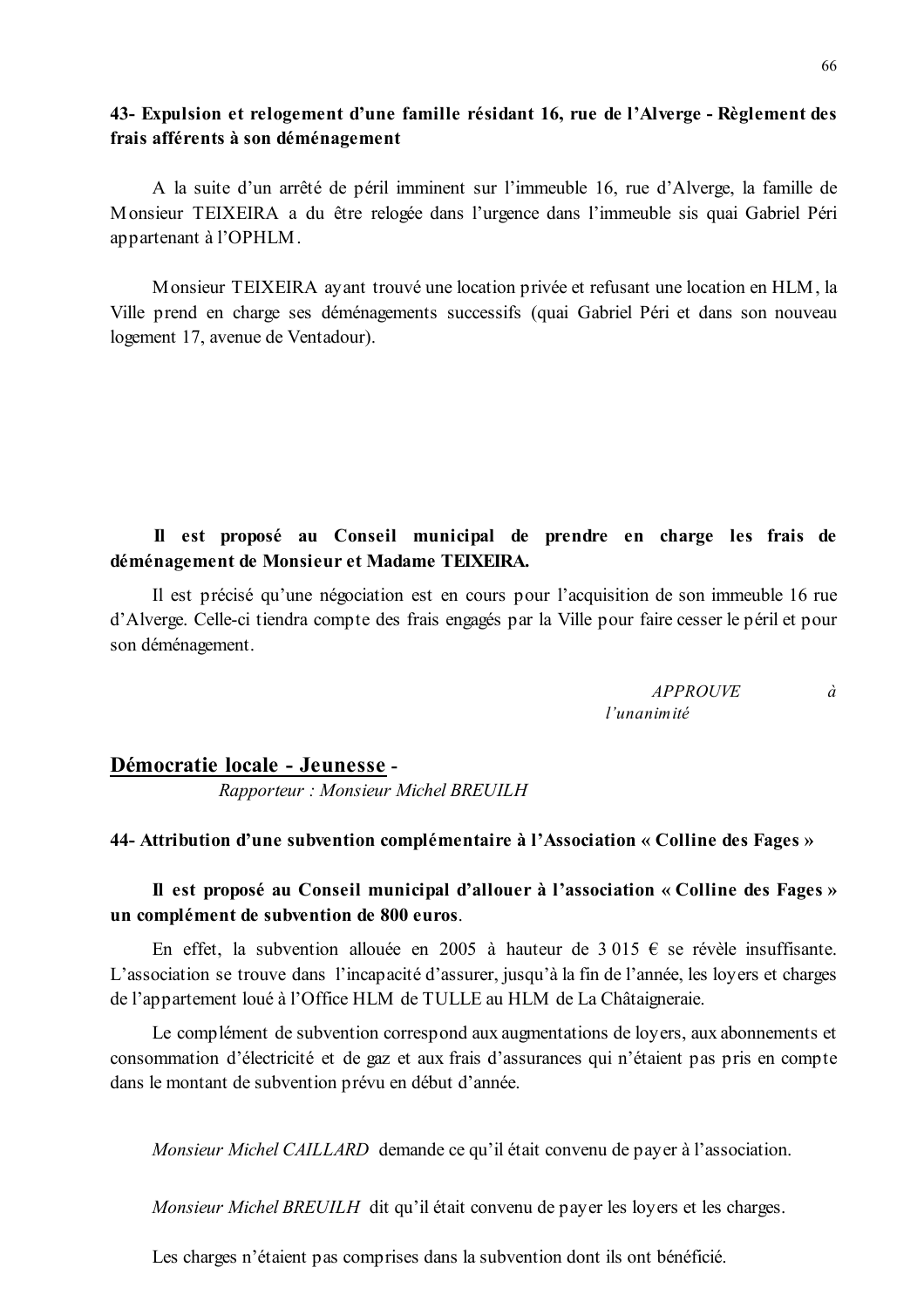Il s'agit d'un complément de  $800 \text{ } \in$ . Cela porte le total de l'aide qui leur est attribuée à 3 015  $\epsilon$ .

Monsieur Michel CAILLARD dit qu'il s'agit d'un montant important.

Madame Magali LACHASSAGNE répond que cette association est dynamique, qu'elle développe ses activités ce qui suppose une occupation de l'appartement de quartier de plus en plus importante et donc une augmentation des charges.

Elle insiste cependant sur le fait que l'association est attentive à la consommation de l'électricité est du chauffage.

La cotisation symbolique des adhérents ne permettant pas de couvrir les dépenses supplémentaires.

APPROUVE à l'unanimité

## Affaires scolaires -

Rapporteur : Madame Dominique GRADOR

## 45- Contrats Educatifs Locaux – Approbation de la convention financière afférente à cette action pour l'année civile 2005 avec le Ministère de la Jeunesse et des Sports

Monsieur le Directeur Départemental de la Jeunesse et des Sports a informé Monsieur le Maire que, dans le cadre de la poursuite du dispositif Contrats Educatifs Locaux, les crédits relatifs à l'année 2005 lui avaient été délégués par le Ministère de la Jeunesse, des Sports et de la Vie Associative.

Il lui a, à cette occasion, indiqué qu'une subvention d'un montant de 17 722  $\epsilon$  était attribuée à la commune de Tulle pour la mise en place des actions prévues dans le contrat.

Il est précisé que cette subvention concerne la totalité de l'année civile 2005 et doit donc permettre de financer les activités conduites sur le 1<sup>er</sup> trimestre de l'année scolaire 2005-2006.

## Il est proposé au Conseil municipal d'approuver la convention afférente.

**APPROUVE** 

 $\dot{a}$ 

l'unanimité

## **Environnement -**

Rapporteur : Madame Annie BASTIE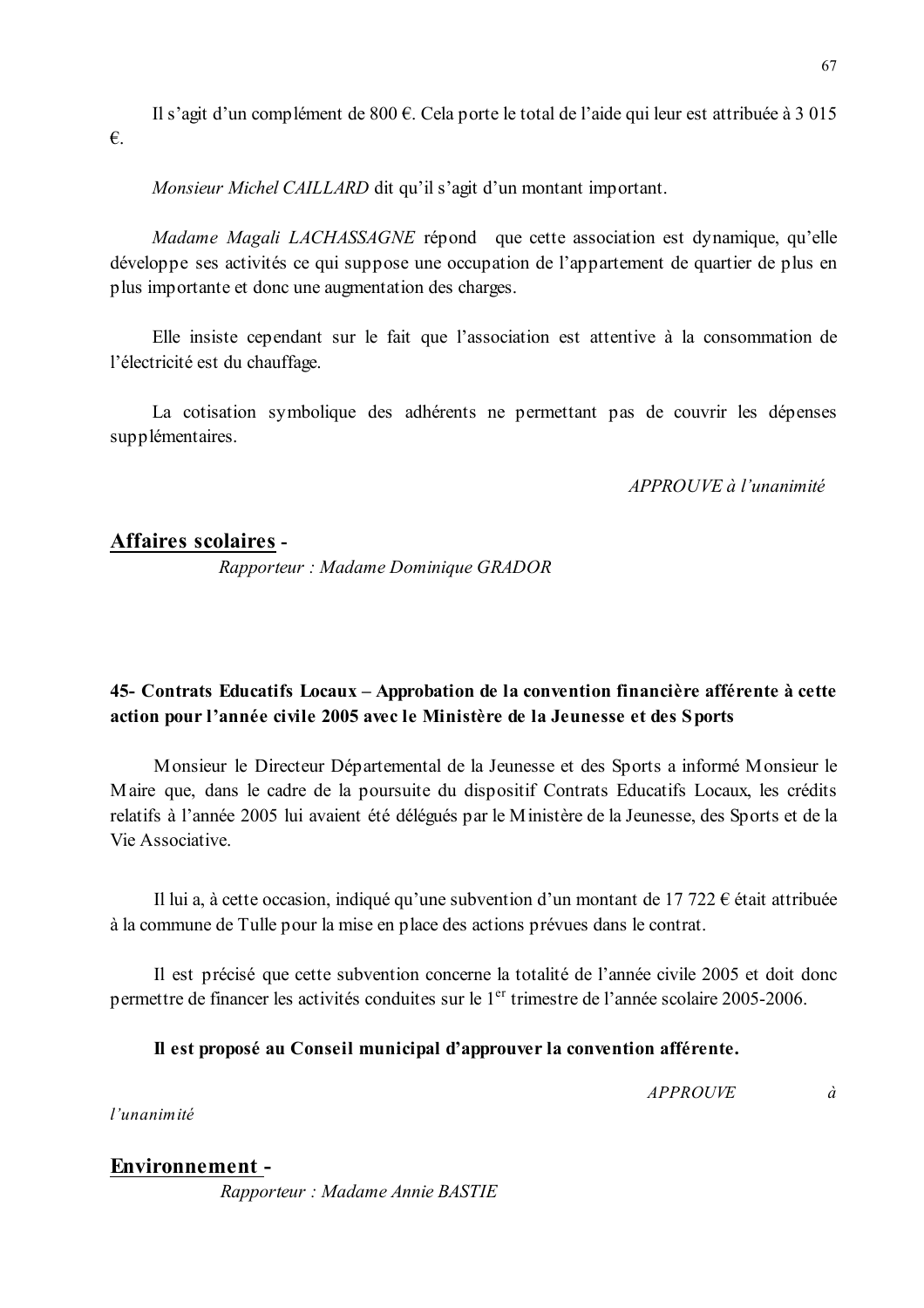## 46- Projet de Centrale de Mobilité Régionale - Décision afférente à la démarche partenariale menée avec tous les acteurs du transport sur la Région

La démarche partenariale menée avec tous les acteurs du transport sur la région doit maintenant permettre d'engager la phase opérationnelle.

L'estimation financière est de :

- 300 000  $\epsilon$  en investissement
- $\overline{a}$ 200 000  $\in$  en fonctionnement.

La Ville est sollicitée pour une participation financière en fonctionnement.

Les documents font état des clés de répartition financières proposées.

#### Il est demandé au Conseil municipal :

- d'approuver ce projet
- d'approuver la participation financière de la Ville  $\mathbf{r}$

d'autoriser Monsieur le Maire ou son représentant à entreprendre  $\overline{a}$ toutes les démarches afférentes et à signer tous les documents à intervenir.

**APPROUVE** 

 $l'$ unanimité

47- Etude du bilan du système d'assainissement collectif de la Ville

## a - Décision afférente à l'attribution, pour régularisation, de l'étude du bilan du système d'assainissement collectif de la Ville aux sociétés groupées conjoint SOCAMA Ingénierie et SGS Multilab

Par délibération du 29 septembre 2003, le conseil municipal a approuvé le lancement de l'étude d'assainissement qui avait pour objet de quantifier les débits parasites permanents collectés sur le réseau.

La proposition groupée conjointe des sociétés SOCAMA et SGS Multilab a été retenue le 22 janvier 2004 sur la base du coût de la mission à 30 737.20  $\epsilon$ .

Il est proposé au Conseil municipal d'attribuer, pour régularisation, l'étude du bilan du système d'assainissement collectif de la Ville aux sociétés groupées conjoint **SOCAMA Ingénierie et SGS Multilab.** 

APPROUVE à l'unanimité

## b - Approbation de l'avenant n°1 au cahier des charges

Le paiement par acomptes n'étant pas prévu dans le cahier des charges, ni demandé sur le devis, il convient de modifier par avenant le cahier des charges afin que les prestations soient facturées par comptes échelonnés sur la durée de la mission.

 $\dot{a}$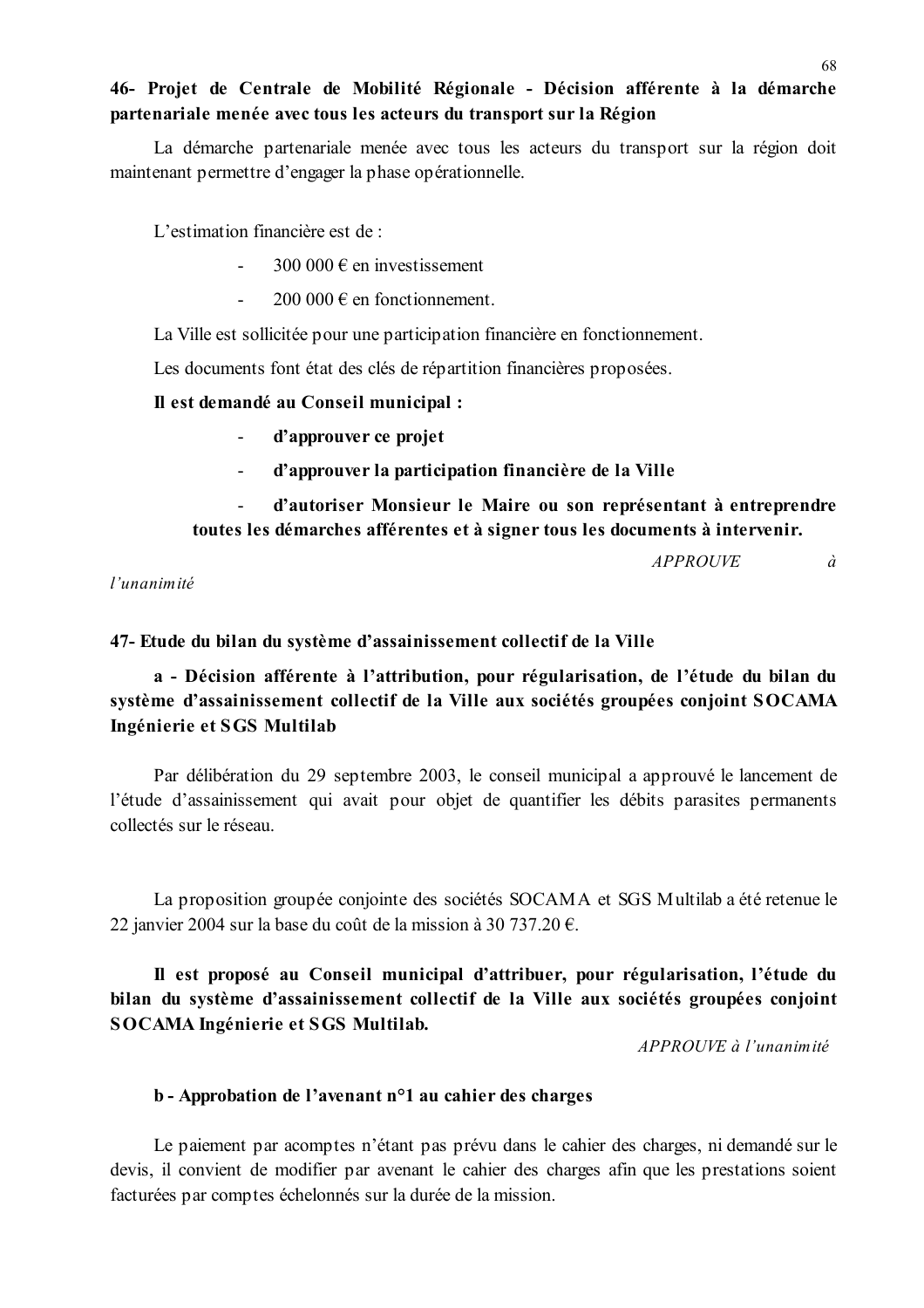Il est proposé au Conseil municipal d'approuver l'avenant n<sup>o</sup>l au cahier des charges et d'autoriser Monsieur le Maire ou son représentant à le signer.

*APPROUVE* 

 $l'$ unanimité

Affaires générales -Rapporteur: Monsieur Alain LAGARDE

48- Approbation d'une convention de conduite d'opérations et de prestations administratives liant la Ville et l'OPHLM dans le cadre de l'opération de réhabilitation de l'immeuble de la Botte

La Ville de Tulle se propose de confier à ses services techniques une mission de conduite d'opérations pour le compte de l'OPHLM dans le cadre de l'opération de réhabilitation de l'immeuble de la Botte

La mission confiée aux Services Techniques Municipaux comprendra :

- la conduite d'opérations étendue telle qu'elle est définie par l'article 5 bis de l'arrêté interministériel du 7 mars 1949 modifié (arrêté interministériel du 23 juin 1976 et par le paragraphe 2 de la circulaire interministérielle n° 76.457 du 5 octobre 1976).

- les tâches et missions dont les procédures sont définies ci-après :
	- \* l'organisation de la consultation ou du concours de concepteurs
	- \* l'assistance au jury de concours et à l'analyse des offres
	- \* l'assistance à maîtrise d'ouvrage auprès du concepteur pour toute la phase étude

d'ingénierie

- \* l'assistance à maîtrise d'ouvrage pour la phase travaux :
	- assistance à la Commission d'Appel d'Offres
	- le suivi des travaux
	- les opérations de réception
	- le contrôle technique
	- le coordonnateur SPS
- \* le contrôle des situations de paiement des travaux et contrôle d'ingénierie
- \* les opérations de levée des retenues de garantie
- l'assistance à maîtrise auprès du maître d'œuvre dans toute la phase travaux :
	- \* étude d'exécution
	- \* projet
	- \* suivi du chantier
	- \* contrôle des situations de paiement et de l'exécution du contrat d'ingénierie
	- \* réception des travaux

à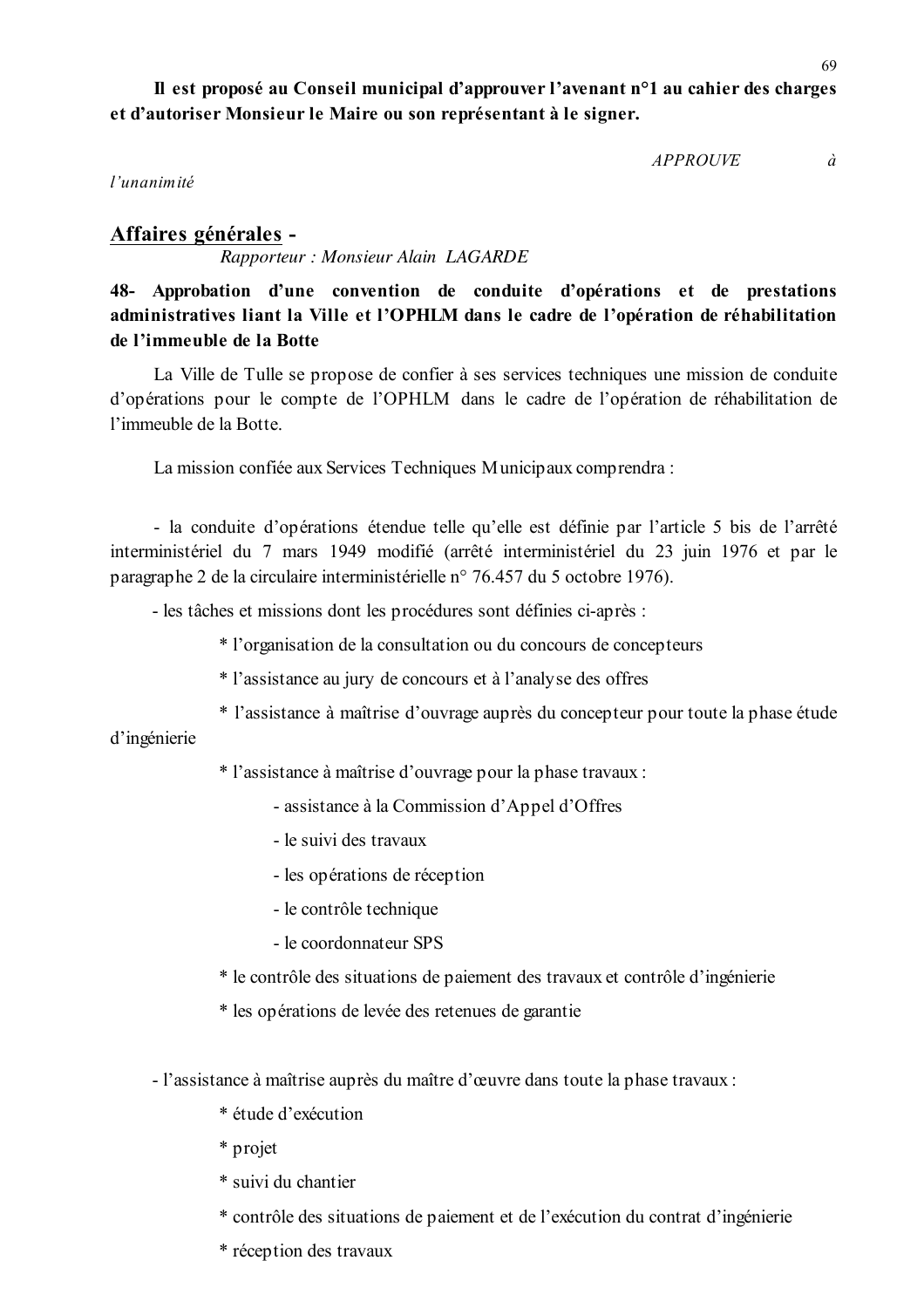- \* équipements des ouvrages si nécessaires
- \* les opérations de levée des retenues de garantie

- l'assistance à la maîtrise d'ouvrage dans l'exécution des missions de contrôle technique de coordination SPS ou d'OPC

Il est précisé que cette mission est conclue pour la durée des travaux à réaliser.

Il est proposé au Conseil municipal d'approuver cette convention et d'autoriser Monsieur le Maire ou son représentant à signer ce document ainsi que tous ceux s'y rapportant.

Monsieur François HOLLANDE demande quand aura lieu la réhabilitation de la Botte.

Monsieur Jacques MARTHON répond que la réhabilitation des immeubles de la Botte et Vieille Préfecture va débuter fin 2005

Les travaux de l'immeuble de la Botte comprendront le toit terrasse en matière d'isolation, la mise en place de trappes de désenfumage en toiture qui vont être récupérés à la Gibrande, la plomberie, l'électricité, les portes palières.

La façade extérieure a été traitée il y a peu de temps.

Il y a des problèmes de location pour les derniers niveaux. Vont être mises en place des vérandas sur les deux derniers niveaux si cela est possible financièrement.

Monsieur François HOLLANDE demande quand aura lieu la déconstruction de la Gibrande

Monsieur Jacques MARTHON dit que l'ordre de service devrait être donné d'ici la fin du mois pour un début de déconstruction avant la fin de l'année.

Il faudrait que le Conseil municipal trouve une reconversion à ce site.

Les remblais vont être laissés sur place. Le contrebas par rapport à la route va diminuer.

Il signale que c'est la 3<sup>ème</sup> fois que l'OPHLM demande à la Ville de l'aider pour une conduite d'opération. Les deux premières fois cela s'est très bien passé.

L'OPHLM se doit de signaler que le partenariat avec la Ville et en particulier avec la personne à laquelle sont confiées ces opérations est de qualité et il convient de remercier cette dernière

> **APPROUVE**  $\hat{a}$

l'unanimité

#### 49- Opération «Cultures urbaines» - Attribution d'une subvention aux Sept collines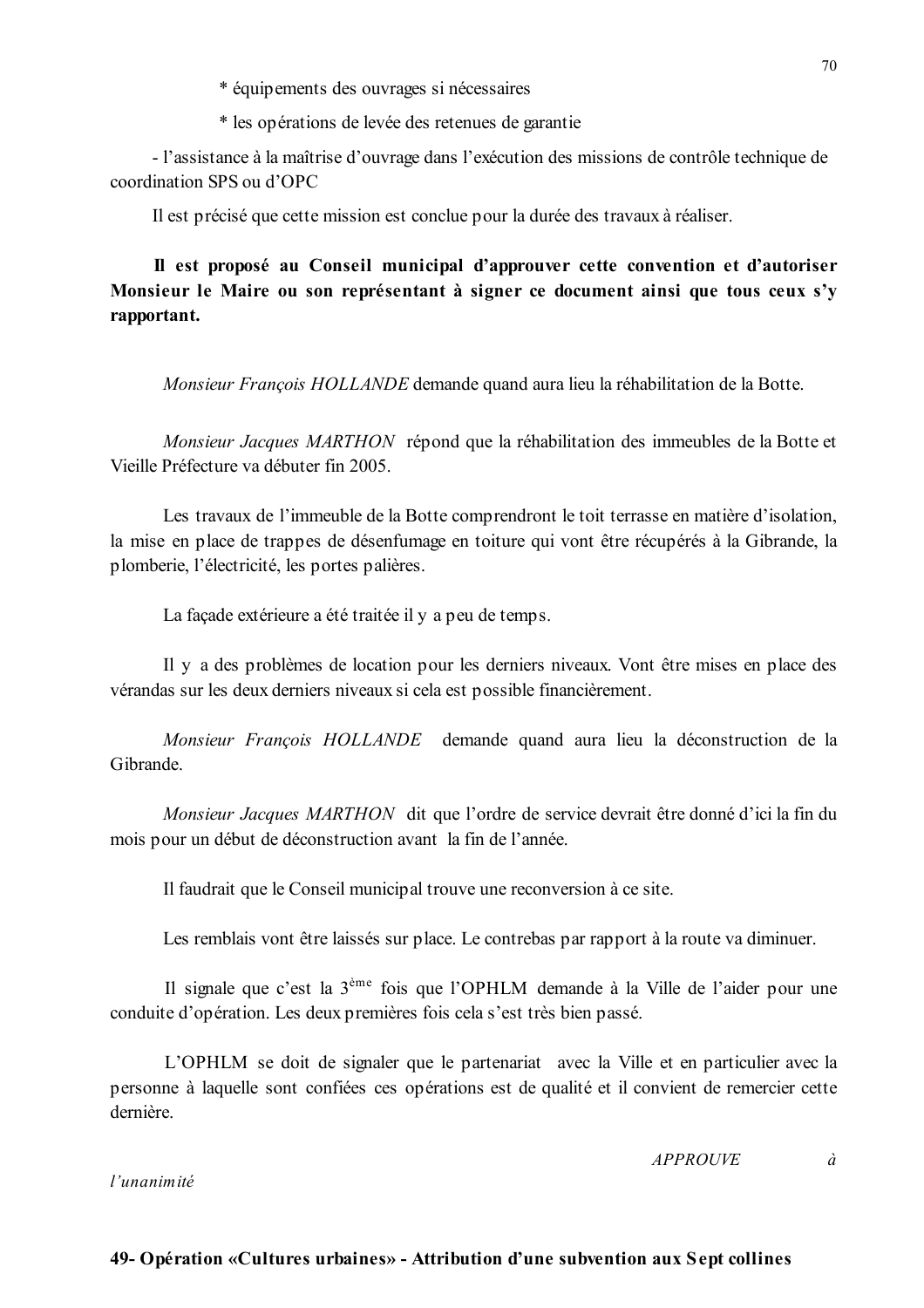Depuis plusieurs mois, divers acteurs associatifs (FAL, Francas, 7 Collines, DLQC, ...) se sont réunis avec les acteurs du hip hop et des cultures urbaines pour établir un projet collectif visant à promouvoir et faire découvrir cette culture en confrontant pratiques amateurs et professionnels tout en associant largement les jeunes.

Ce projet entre pleinement dans la logique du projet éducatif local notamment en fédérant acteurs et partenaires.

Il comprendra tant l'organisation de spectacles et de démonstrations que la mise en place d'un atelier de graff, l'utilisation et la valorisation du skate park, la diffusion au Palace de films ou la création de forums d'échanges.

Il est donc proposé au Conseil municipal de verser une subvention de 1500 Euros aux Sept collines, association partenaire de la manifestation.

> $APPROIIVE \doteq l'unanimité$ Madame Magali LACHASSAGNE ne prenant pas part au

 $vote$ 

### 50- Réalisation d'une plaquette à destination des jeunes - Approbation d'une convention de prestations liant la Ville de Tulle et un journaliste

La Ville de Tulle a sollicité le concours d'un journaliste pour la conception, la rédaction et le suivi d'une plaquette à destination des jeunes de la Ville « Tulle, atouts jeunesse ».

La durée de cette prestation est de quinze jours.

Une indemnité forfaitaire de 800 euros sera versée au journaliste.

Il est proposé au Conseil municipal d'approuver cette convention et d'autoriser Monsieur le Maire ou son représentant à la signer.

APPROUVE à l'unanimité

#### Personnel-

Rapporteur: Monsieur LAGARDE

#### 51- Décision afférente à la quotité de travail d'un emploi de titulaire à temps non complet

Il convient de réduire le nombre d'heures d'un Assistant Spécialisé d'Enseignement Artistique titulaire, enseignant à l'Ecole de Musique de Tulle à temps non complet de façon à ce que son autre employeur, l'Ecole de Musique de Brive puisse augmenter de son côté son quota d'heures.

Par conséquent, il est proposé au Conseil municipal :

- de supprimer à compter du 30 septembre 2005 un poste d'Assistant Spécialisé d'Enseignement Artistique à temps non complet (10 heures) et de créer à compter du 1<sup>er</sup> octobre 2005 un poste d'Assistant Spécialisé d'Enseignement Artistique à temps non complet (8 heures)

- d'autoriser Monsieur le Maire ou son représentant à entreprendre toutes les démarches s'y rapportant et à signer tout document à intervenir.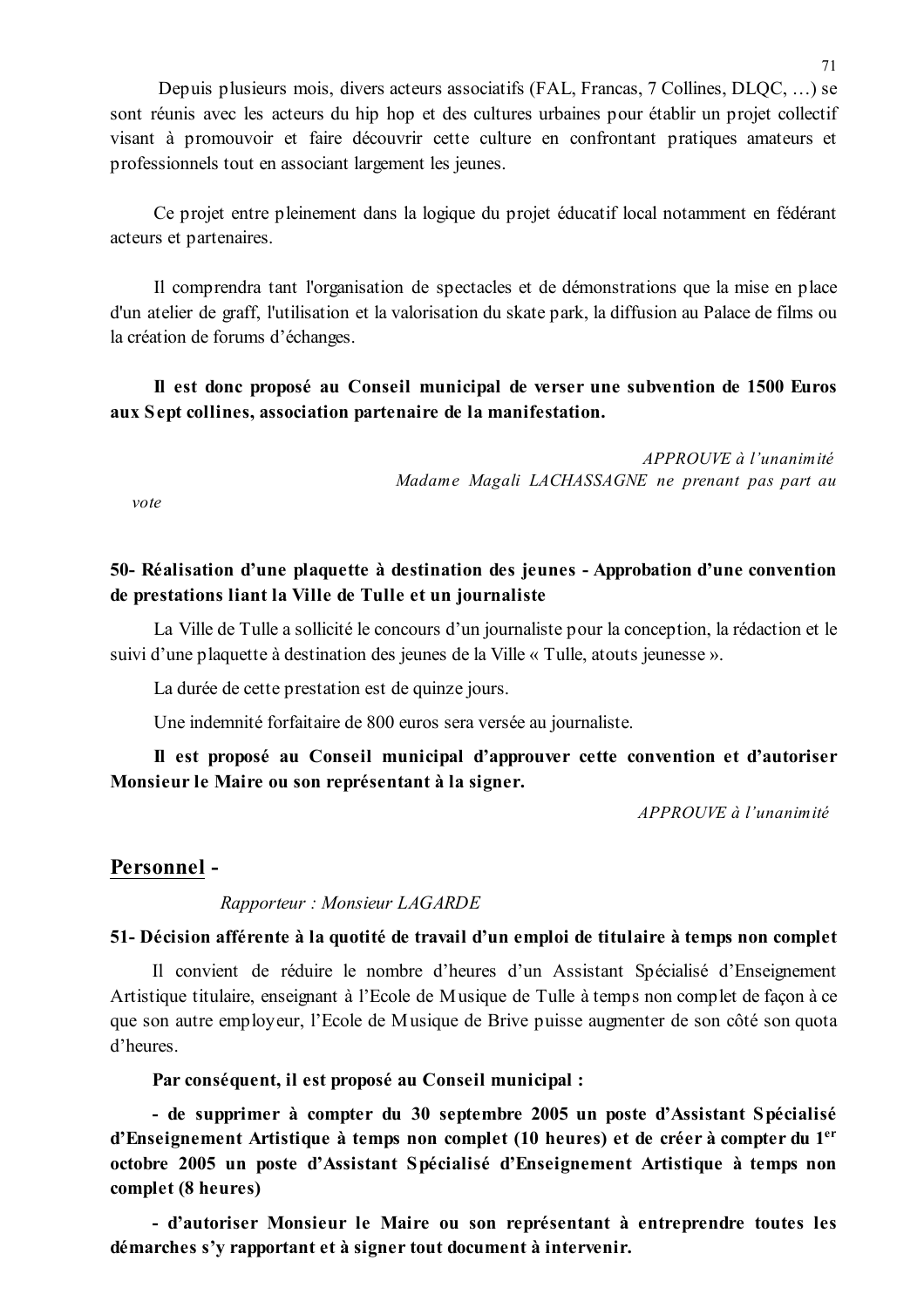l'unanimité

## Culture -

Rapporteur: Monsieur DIEDERICHS

52- Approbation d'une convention liant la ville et l'association Des Lendemains qui Chantent pour la mise à disposition du matériel technique de la Salle des Musiques **Actuelles** 

L'association Des Lendemains qui Chantent est parfois sollicitée par les associations et les services municipaux (actions de l'ENMD, fête de la musique, échanges entre les Sept collines et la Salle des Musiques Actuelles) pour utiliser le matériel technique que la Ville met à sa disposition et ce hors de l'équipement.

L'association Des Lendemains qui Chantent restant responsable de l'utilisation du matériel qui lui a été confié a souhaité qu'une convention de mise à disposition de ce matériel la lie à la commune

Il est proposé au Conseil municipal d'approuver cette convention et d'autoriser Monsieur le Maire ou son représentant à la signer.

> **APPROUVE**  $\dot{a}$

## l'unanimité

## 53- Acquisition d'objets personnels d'Yvette HORNER

Le Pôle Accordéons a procédé, le 28 mai dernier, lors d'une vente aux enchères à Paris (Drouot-Richelieu), à l'acquisition de plusieurs objets personnels d'Yvette Horner pour un prix de cession de 6 847  $\epsilon$ .

 $\blacktriangleright$ Un accordéon noir, Maison FRATELLI CROSIO, l'un des premiers accordéons d'Yvette HORNER – Décor de strass rouges – Main droite : 4 voix – 5 rangs  $-10$  registres  $-$  M ain gauche : 120 basses  $-2$  registres

 $\blacktriangleright$ Une robe de scène de Jean-Paul GAULTIER, circa 1989, haut en jersey, col droit, manches longues, jupe tutu en tulle blanc, se portant sous une jupe tricolore brodée de paillettes, réalisée pour le bal du bicentenaire de la Révolution

 $\blacktriangleright$ Une robe en soie tricolore de Jean-Paul Gaultier, Haute Couture, circa 1988, encolure montante, manches longues pagodes, jupe ample froncée sur jupon de tulle, réalisée pour le bal du bicentenaire de la Révolution

 $\blacktriangleright$ Une paire de boots en cuir blanc de Jean-Paul GAULTIER, circa 1988, ornée sur l'empeigne d'un nœud tricolore, talons bottines, réalisée pour le bal du bicentenaire de la Révolution

En remerciement de ces acquisitions, Yvette HORNER a fait don à la Ville de Tulle d'une plaque en marbre blanc gravée d'un accordéon Cavagnolo.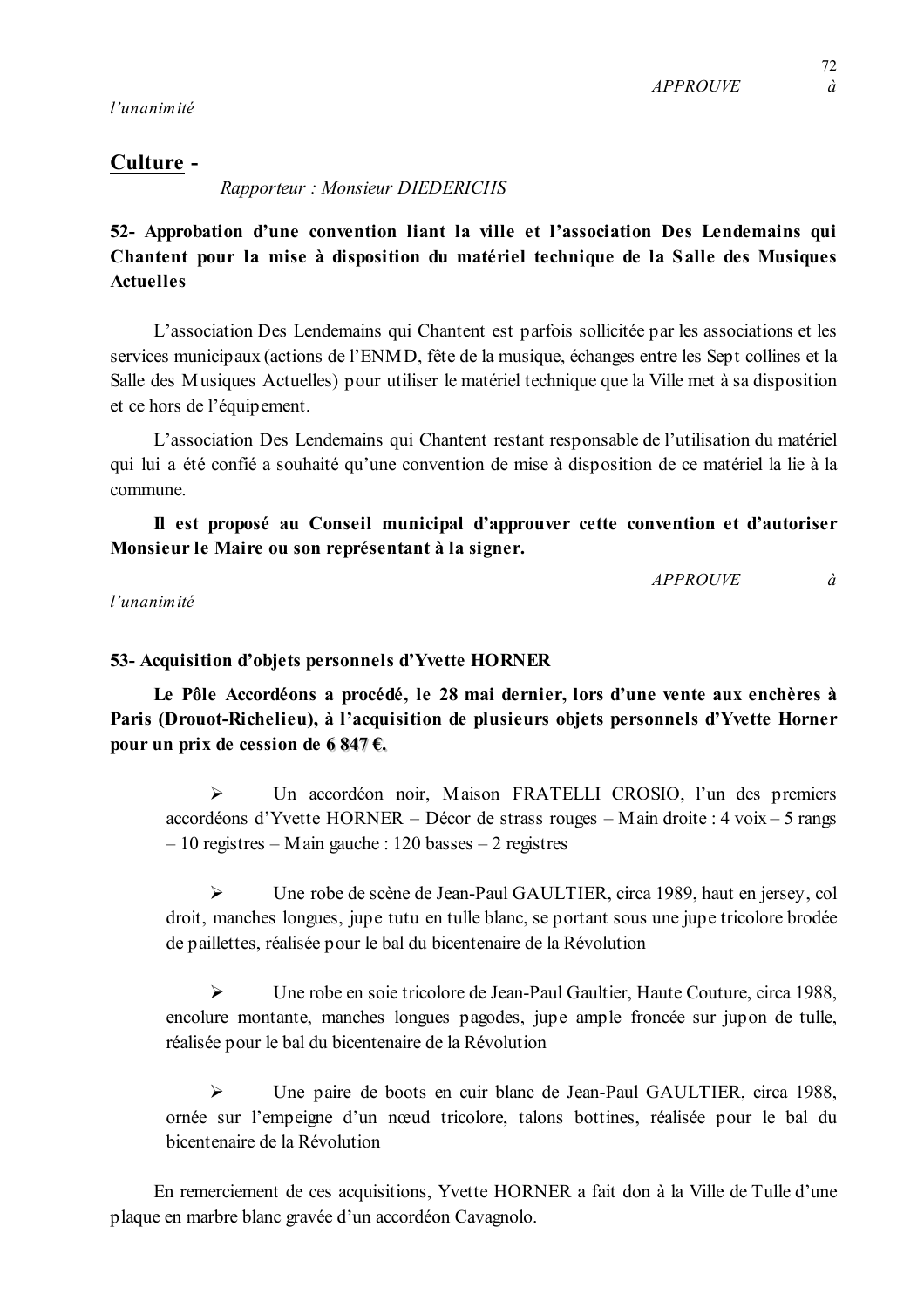Le Conseil municipal est sollicité pour valider l'entrée de ces obiets personnels d'Yvette HORNER dans les collections tullistes.

 $APPROIIVE$ 

l'unanimité

## 54- Attribution d'une subvention à l'association Danses et Spectacles

L'Association « Danses et Spectacles » qui organise chaque année le gala de l'école de danse « Eve y danse » au Centre Culturel et Sportif a été amenée à le programmer cette année au Théâtre des 7 Collines compte tenu des travaux prévus au C.C.S.

Ce transfert a entraîné un surcoût important pour l'association (8 000 € pour 3 soirées).

## Il est proposé au Conseil municipal d'accorder, à titre exceptionnel, une aide de  $1000 \text{ E}$  à l'association Danses et Spectacles.

**APPROUVE**  $\partial$ 

l'unanimité

### Travaux -

Rapporteur: Monsieur COMBASTEIL

# 55- Demandes de subventions au Ministère de l'Intérieur pour le financement des opérations suivantes :

### a - Aménagement de voirie Rue Fontaine Saint Martin

Située à proximité du Quai Aristide Briand, la rue Fontaine Saint-Martin est un axe relativement fréquenté par les véhicules qui l'empruntent ou qui y pratiquent un stationnement primitif (illégal).

Par conséquent les piétons qui se déplacent dans cette rue étroite ne le font pas en toute sécurité. En effet ils sont souvent obligés de descendre des trottoirs afin de marcher sur la chaussée car des véhicules sont garés au ras des façades.

De plus, les récents travaux d'embellissement des quais et notamment la pose de la passerelle de la promenade font apparaître l'état médiocre de cette voie longue d'environ 100 ml.

Le projet consiste donc à créer un réseau reprenant les eaux de pluies et aussi à aménager deux parkings.

La réalisation d'un tapis d'enrobé viendra clôturer les travaux.

 $\partial$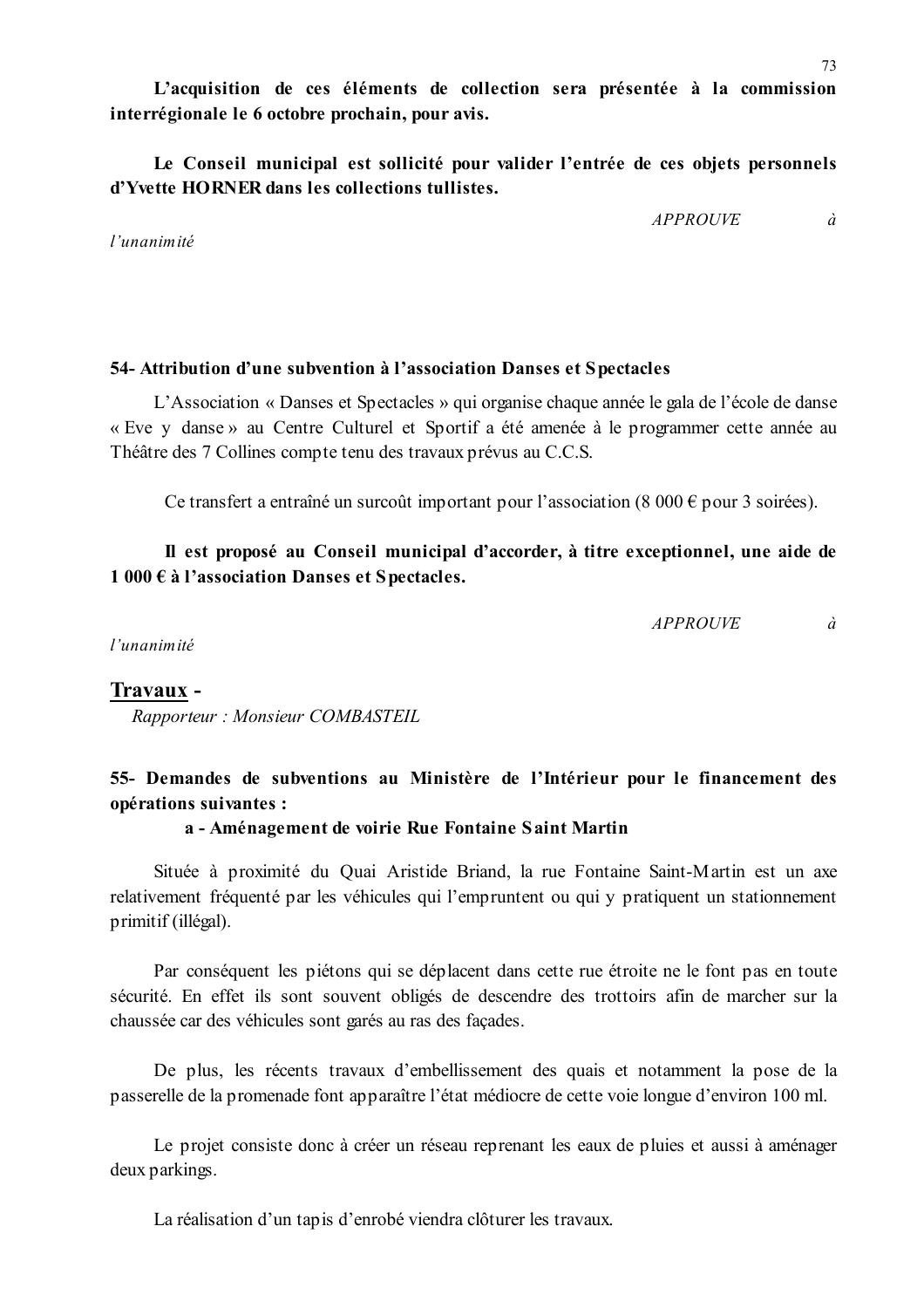#### Il est proposé au Conseil municipal :

- de solliciter une subvention du Ministère de l'Intérieur (Chapitre 67-51) à hauteur de 50 000 euros.

- d'autoriser Monsieur le Maire ou son représentant à entreprendre toutes les démarches afférentes et à signer tous les documents à intervenir

Plan de financement

| Coût de l'opération                      | <b>Partenaires</b>                                              | <b>Financements</b>                       |
|------------------------------------------|-----------------------------------------------------------------|-------------------------------------------|
|                                          | ETAT - DGE<br>Etat - Ministère de l'Intérieur<br>Ville de Tulle | 58 528,40 €<br>50 000,00 €<br>37 792,60 € |
| 146 321 € HT<br>soit<br>174 999,92 € TTC |                                                                 | 146 321 € HT                              |

APPROUVE à l'unanimité

## b – Réfection de voirie Place des Marronniers

Ces travaux entrent dans le cadre de l'opération globale de réfection des voiries de la Cité Bellevue et font l'objet de la quatrième tranche de travaux.

Ils concernent la restructuration complète des fondations de la voie, le remplacement des bordures et caniveaux, l'aménagement des places de stationnement et le revêtement de la chaussée et des trottoirs.

Le montant des travaux est estimé à 82 147,90 € HT soit 98 248,89 € TTC arrondis à 98 300 €.

#### Il est proposé au Conseil Municipal :

- de solliciter une subvention du Ministère de l'Intérieur (Chapitre 67-51) à hauteur de 15 000 euros.

- d'autoriser Monsieur le Maire ou son représentant à entreprendre toutes les démarches afférentes et à signer tous les documents à intervenir

#### Plan de financement